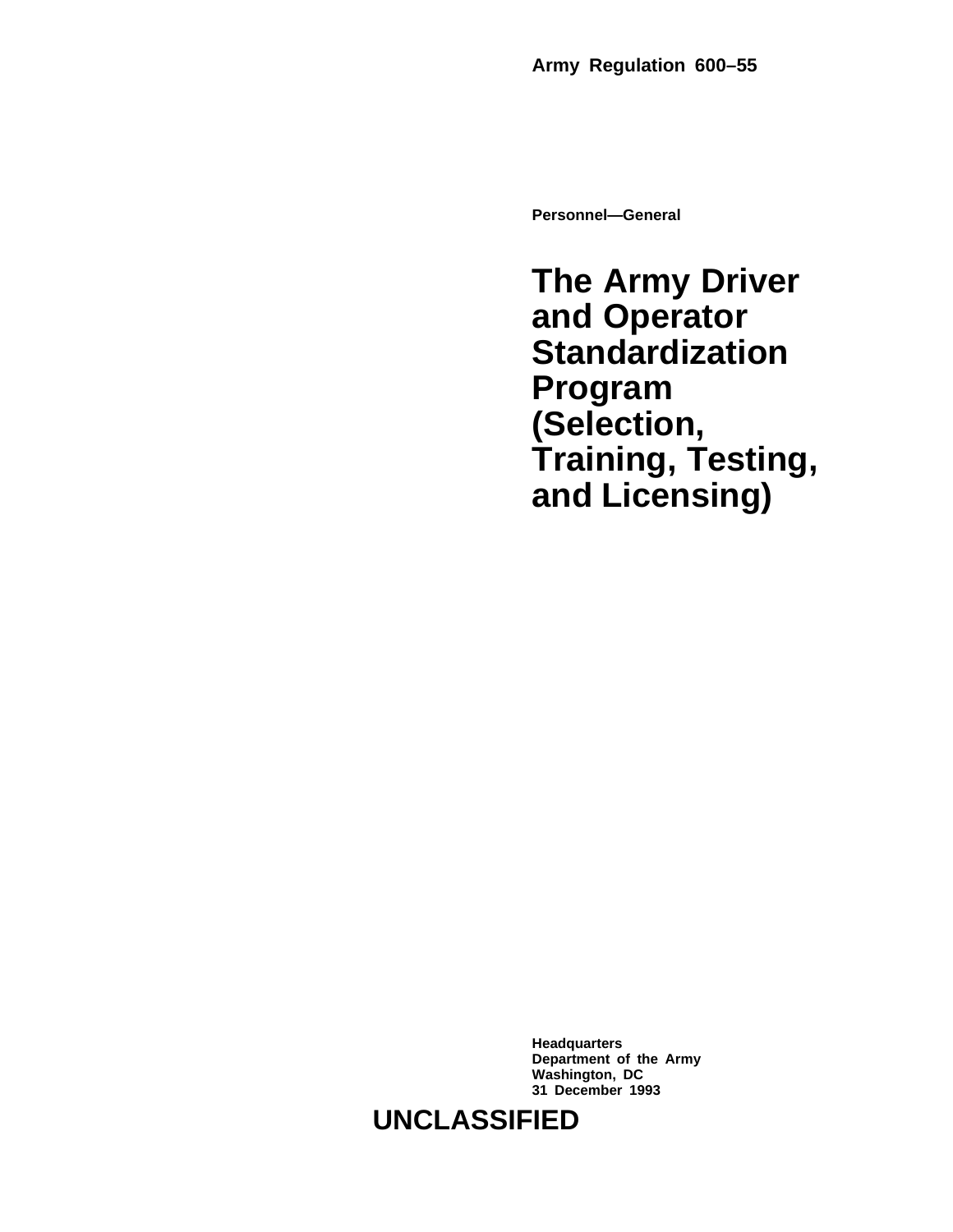# **SUMMARY of CHANGE**

AR 600–55

The Army Driver and Operator Standardization Program (Selection, Training, Testing, and Licensing)

This revision consolidates information and instructions relating to Army motor vehicle and equipment operators' selection, training, testing, and licensing. Specifically, this regulation--

- o Outlines responsibilities for conducting the motor vehicle driver program  $(char 1).$
- o Identifies licensing requirements for applicants for motor vehicle driver positions (chap 2).
- o Describes the process for choosing potential drivers (chap 3).
- o Describes the training program for drivers of all types of vehicles and equipment (chap 4).
- o Describes the testing program (chap 5).
- o Describes the controls on issuing licenses (para 6-1).
- o Describes the types of licenses that may be issued (paras 6-2 and 6-3).
- o Describes the procedures for renewing, revoking, or suspending licenses (para  $6-4)$ .
- o Provides procedures for qualifying operators to use special equipment and night vision devices (chaps 7 and 8).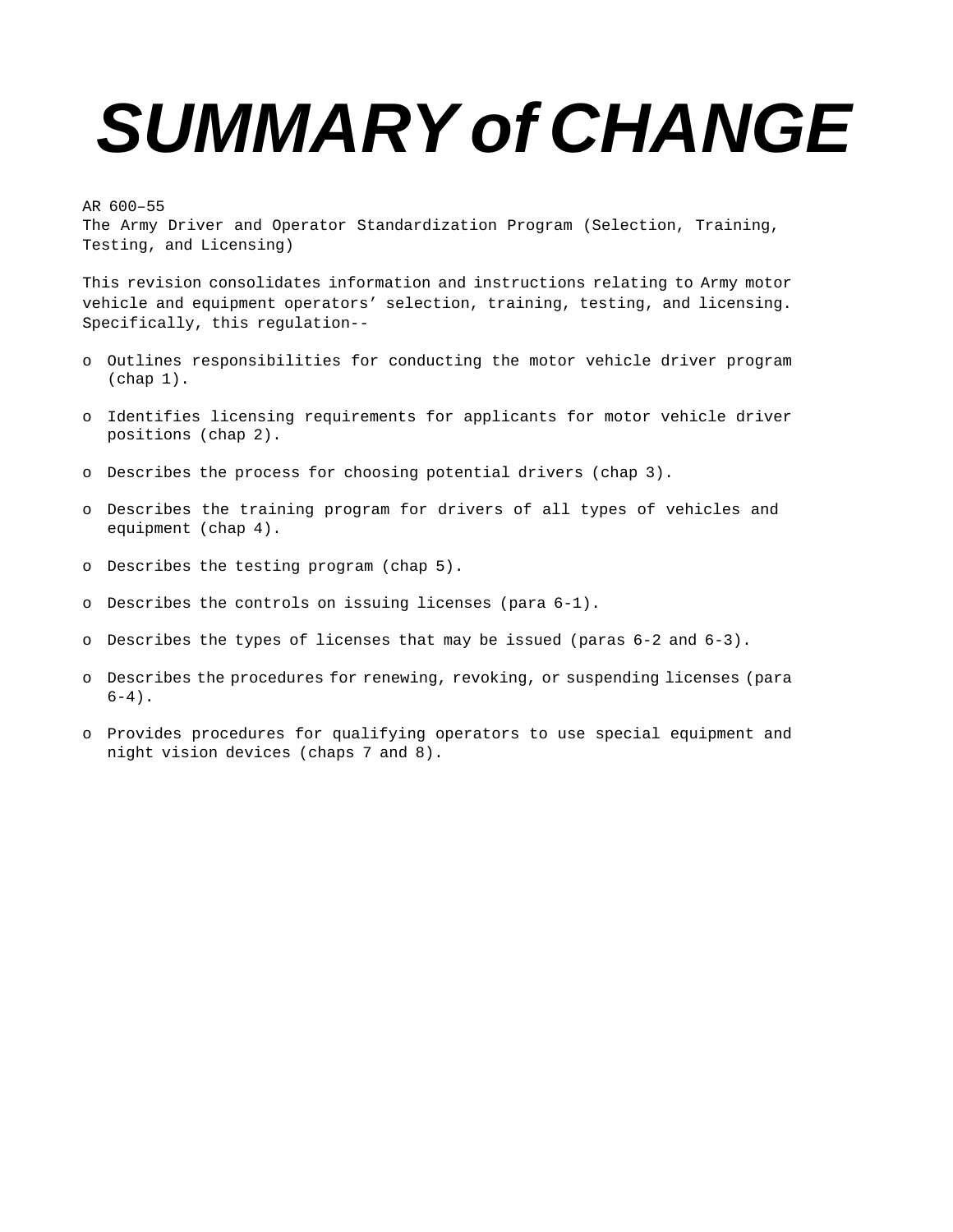**Headquarters Department of the Army Washington, DC 31 December 1993**

# **\*Army Regulation 600–55**

**Effective 31 January 1994**

#### **Personnel—General**

# **The Army Driver and Operator Standardization Program (Selection, Training, Testing, and Licensing)**

By Order of the Secretary of the Army:

**GORDON R. SULLIVAN** General. United States Armv Chief of Staff

Official:

Mitto A. Hamilton

**MILTON H. HAMILTON** Administrative Assistant to the Secretary of the Army

History. This publication has been reorganized to make it compatible with the Army electronic publishing database. In making this electronic publication, certain changes had to be made. The information that was in figure 4–1 has been formatted into table 4–1. The figure that was labelled 4–2 is now figure 4–1. In paragraph 4–1b, the reference to figure  $4-2$  has been changed to figure 4–1. In paragraph 4–3c, the reference to figure  $4-1$  has been changed to table 4–1. In paragraph 4–4c, the reference to figure  $4-2$  has been changed to figure 4–1. In paragraph 4–5, the reference to figure  $4-2$  has been changed to figure  $4-1$ . Titles have been given to the major paragraphs in appendixes B and C, as these are required. Paragraph  $G-3b(1)$  has been broken into two paragraphs,  $G-3b(1)$  and  $G-3b(2)$ . Except for these minor changes, no content has been changed or added to this publication.

**Summary.** This regulation governs the selection, training, testing, and licensing of motor vehicle drivers and equipment operators.

**Applicability.** This regulation applies to the Active Army, the Army National Guard, and the U.S. Army Reserve. It also applies to all Department of the Army civilian employees, nonappropriated fund employees, Youth/Student Assistant Program employees, foreign nationals directly and indirectly employed by Department of the Army, and contractor personnel operating Army vehicles and equipment. This regulation is applicable during full mobilization.

#### **Proponent and exception authority.**

The proponent of this Army regulation is the Chief of Staff, Army. The Chief of Staff, Army has the authority to approve exceptions to this regulation that are consistent with controlling law and regulation. The Chief of Staff, Army may delegate this approval authority, in writing, to a division chief under their supervision within the proponent agency who holds the grade of colonel or the civilian equivalent.

#### **Internal control systems.**

This regulation is not subject to the requirements of AR 11–2. It does not contain internal control provisions.

#### **Army management control process.** Not applicable.

**Supplementation.** Supplementation of this regulation and establishment of command and local forms are prohibited without prior approval from Army Safety Office (DAC-SF), Chief of Staff, 200 Army Pentagon, Washington, DC 20310–0200.

**Interim changes.** Interim changes to this regulation are not official unless they are authenticated by the Administrative Assistant to the Secretary of the Army. Users will destroy interim changes on their expiration dates unless sooner superseded or rescinded.

**Suggested Improvements.** Users are invited to send comments and suggested improvements on DA Form 2028 (Recommended Changes to Publications and Blank Forms) directly to Army Safety Office (DAC–SF), Chief of Staff, 200 Army Pentagon, Washington, DC 20310–0200.

**Distribution.** Distribution of this publication is made in accordance with the requirements on DA Form 12–09–E, block number 2387, intended for command level A for the Active Army, the Army National Guard, and the U.S. Army Reserve.

**Contents** (Listed by paragraph and page number)

**Chapter 1 Introduction,** *page 1* Purpose • 1–1, *page 1* References • 1–2, *page 1* Explanation of abbreviations and terms • 1–3, *page 1* Responsibilities • 1–4, *page 1*

\*This regulation supersedes AR 600–55, 26 September 1986, and DA Pam 611–125, 11 March 1965.

AR 600–55 • 31 December 1993 i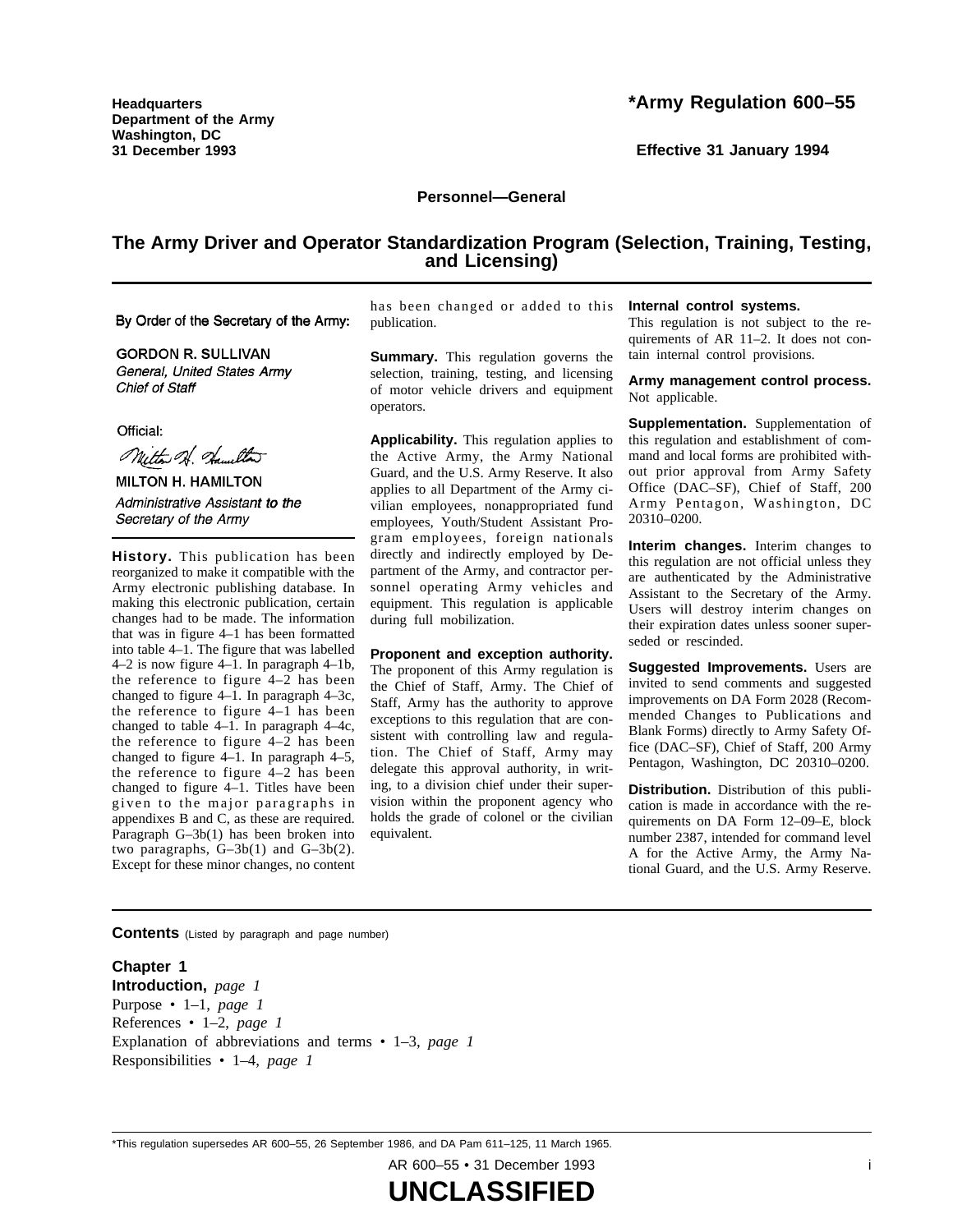# **Contents—Continued**

# **Chapter 2**

**Driver Applicants,** *page 3* License requirements • 2–1, *page 3* Commercial driver's license • 2–2, *page 3* Military drivers (active component, USAR, ARNG) • 2–3, *page 3* Department of the Army (DA) civilian drivers • 2–4, *page 4* Contractor employed and other Service operators • 2–5, *page 4* Physically handicapped persons • 2–6, *page 4* Foreign national drivers • 2–7, *page 4*

# **Chapter 3**

**Driver or Operator Selection,** *page 5* Records review • 3–1, *page 5* Driver interviews • 3–2, *page 5* Physical examination and evaluation • 3–3, *page 5* Operator license inquiries • 3–4, *page 5*

#### **Chapter 4**

# **Driver or Operator Training Program,** *page 7*

Documentation and waivers • 4–1, *page 7* Instructors • 4–2, *page 8* Qualification training • 4–3, *page 8* Sustainment training • 4–4, *page 11* Remedial training • 4–5, *page 11* Tracked vehicles • 4–6, *page 11* Mechanical or ground support equipment • 4–7, *page 11* Emergency vehicles • 4–8, *page 11* Hazardous materials • 4–9, *page 12* Vehicle flight line operations • 4–10, *page 12*

# **Chapter 5**

**Testing,** *page 17* Location and functions • 5–1, *page 17* Facilities • 5–2, *page 17* Examiner qualifications • 5–3, *page 17* Test administration • 5–4, *page 17*

# **Chapter 6**

**Licenses,** *page 18* Control of Issuance • 6–1, *page 18* Standard permits • 6–2, *page 18* Special purpose permits • 6–3, *page 18* Renewals, suspensions, and revocations • 6–4, *page 19* Replacement of permits • 6–5, *page 20* Strikeovers, erasures, and alterations • 6–6, *page 20*

# **Chapter 7**

**Mechanical or Ground Support Equipment,** *page 22* Qualification to operate • 7–1, *page 22* Procedures • 7–2, *page 23*

#### **Chapter 8**

**Night Vision Devices,** *page 23* Standardized training, testing, and licensing • 8–1, *page 23* Training strategy • 8–2, *page 23* Training materials • 8–3, *page 23*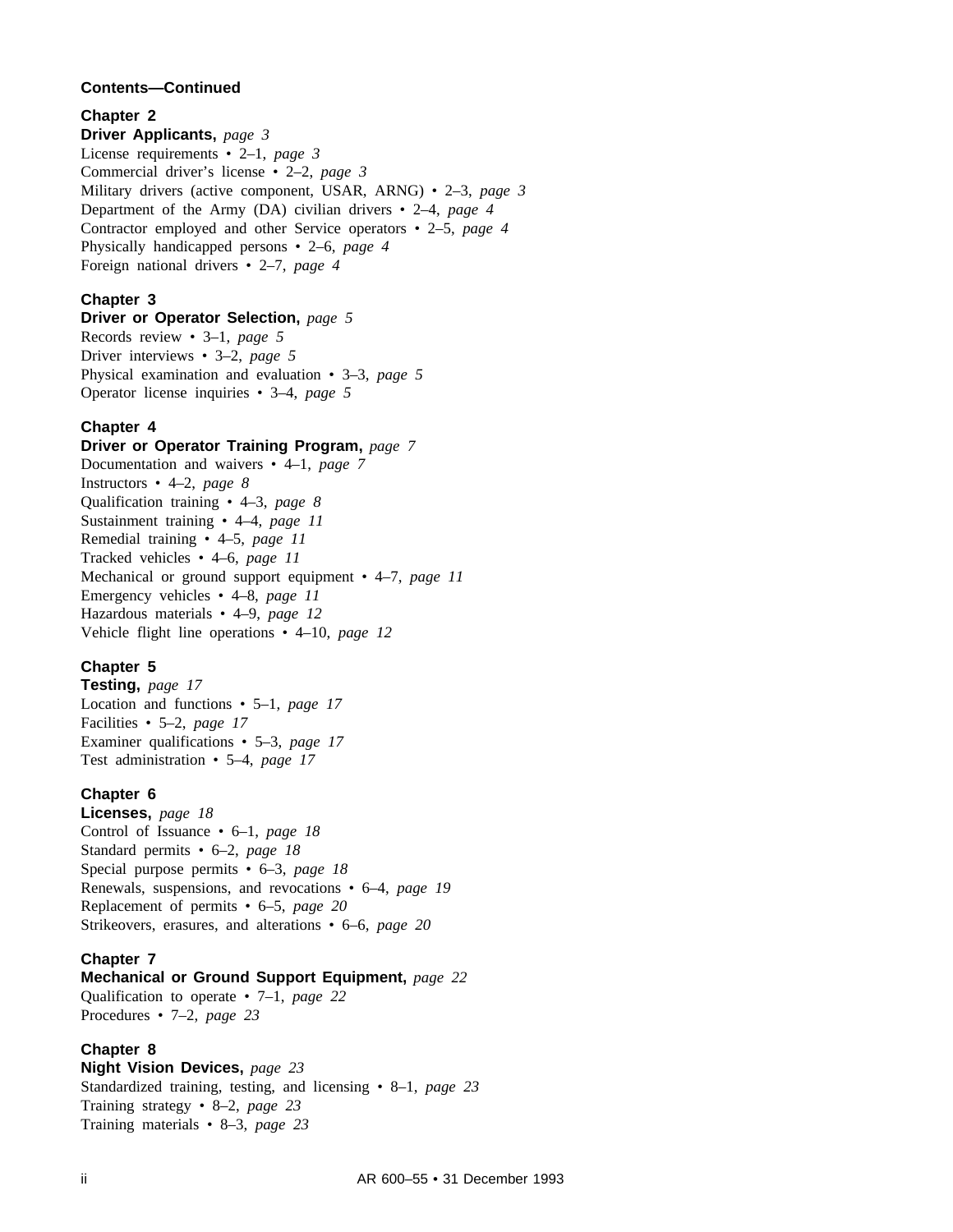# **Contents—Continued**

Night vision device instructors • 8–4, *page 23* Qualification training • 8–5, *page 23* Refresher training • 8–6, *page 24*

#### **Appendixes**

- **A.** References, *page 25*
- **B.** Interviews, *page 27*
- **C.** The Army Wheeled Vehicle Fleet Classification System, *page 28*
- **D.** Physical Evaluation Measures, *page 30*
- **E.** Motor Vehicle Operator Driver Training Course, *page 32*
- **F.** Evaluation for selecting instructors and examiners, *page 32*
- **G.** Driver's Performance Test (Road Test), *page 33*
- **H.** Emergency Vehicle Driver Training Course, *page 38*
- **I.** Mandatory Academic and Driving Tasks for Night Vision Devices, *page 39*

#### **Table List**

Table 4–1: Sample Written Examination for High Mobility Multipurpose Wheeled Vehicle (HMMWV), *page 8* Table C–1: The Army Wheeled Vehicle Fleet Classification System (M Series Only), *page 29*

#### **Figure List**

Figure 3–1: Operator Selection, Training, Testing, and Licensing Procedures, *page 6*

Figure 4–1: Sample DA Form 348 with Instructions, *page 13*

Figure 4–1: Sample DA Form 348 with Instructions—Continued, *page 16*

Figure 6–1: Sample Form OF 346 with Instructions, *page 22*

#### **Glossary**

**Index**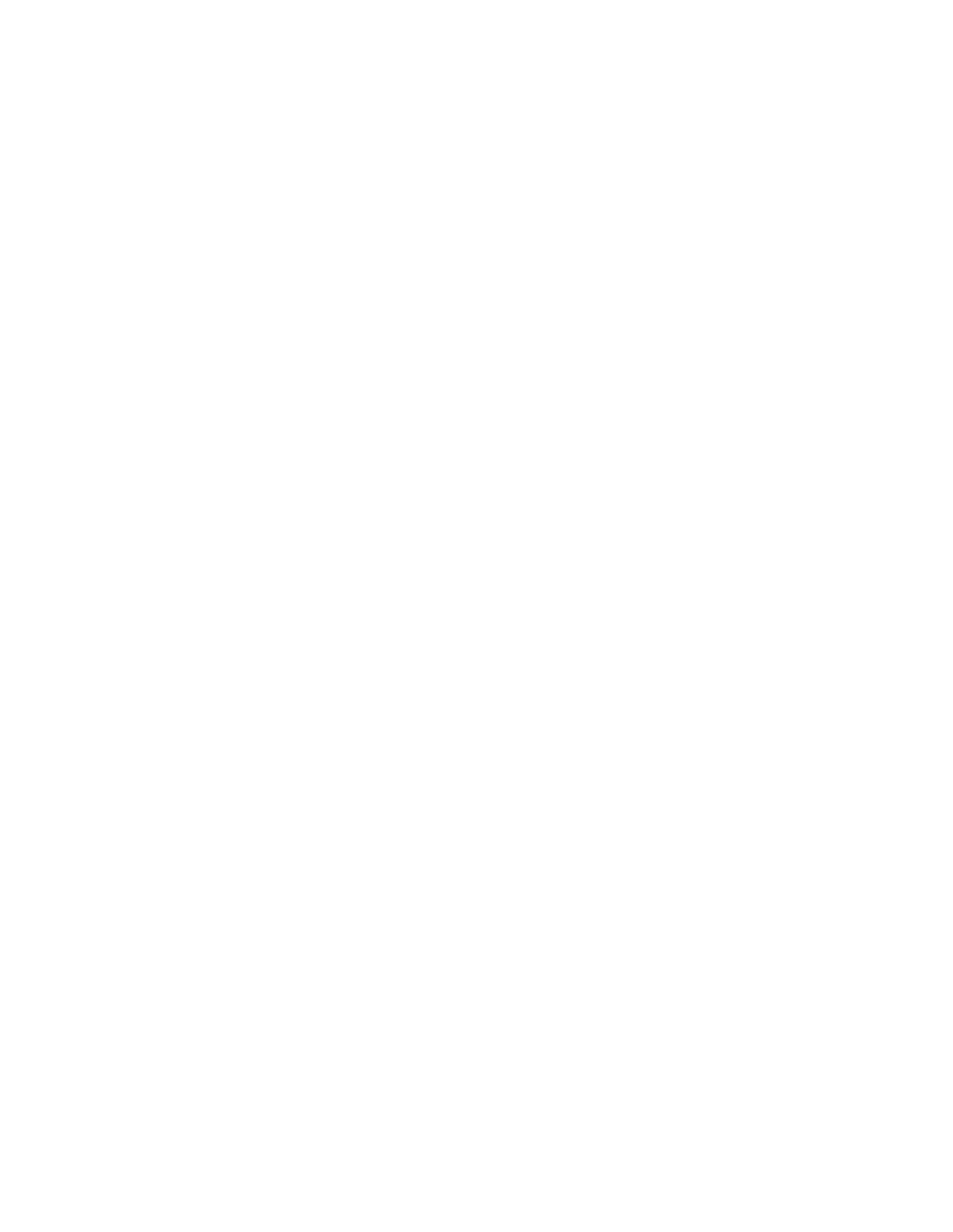# **Chapter 1 Introduction**

## **1–1. Purpose**

This regulation establishes standards, policies, and procedures for the selection, training, testing, and licensing of operators of Army wheeled and tracked vehicles and equipment. (See TC 21–306 for specific guidance on tracked vehicle operators.)

# **1–2. References**

Required and related publications and prescribed and referenced forms are listed in appendix A.

#### **1–3. Explanation of abbreviations and terms**

Abbreviations and special terms used in this regulation are explained in the glossary.

#### **1–4. Responsibilities**

*a.* The Assistant Secretary of the Army (Installations, Logistics and Environment) (ASA(IL&E)) establishes overall Army Safety and Health policy and maintains oversight of the Army Driver and Operator Standardization Program.

*b.* The Director of Army Safety (DASAF), Office of the Chief of Staff, Army (OCSA), will—

(1) Manage Armywide safety policy and guidance for the Army Driver and Operator Standardization Program.

(2) Develop policy for selecting, testing, and licensing vehicle and equipment operators.

*c.* The Deputy Chief of Staff for Personnel (DCSPER) will develop policy to recruit individuals for driver Initial Entry Training (IET) and manage distribution of Military Occupation Specialty (MOS) trained drivers.

*d.* The Deputy Chief of Staff for Operation (DCSOPS) will develop policy to train drivers and operators in IET and MOS producing programs.

*e.* Commanding General, U.S. Army Materiel Command (AMC), will—

(1) Acquire vehicles and equipment that foster maximum safe operations, are crashworthy, and are equipped with required occupant restraint systems.

(2) Develop operator procedures, including emergency procedures, for vehicles and equipment.

*f.* Commanding General, U. S. Army Training and Doctrine Command (TRADOC), will develop training packages and support products for generic wheeled and tracked vehicle, and mechanical and ground support equipment operator training, including critical tasks, prescribed conditions, and standards, as necessary.

(1) The hardware proponent will obtain input from Commandant, U. S. Army Transportation School (USATSCH), ATTN: ATSP–TDX, Fort Eustis, VA 23604–5397, on the general aspects of driver training and submit the training packages and products to USATSCH for approval. However, specific vehicle–oriented training packages and training support materials will be produced by the TRADOC school that is the hardware proponent.

(2) The mission proponent for military police vehicles, fire trucks, crash or rescue vehicles, and ambulances will develop mission specific training. As part of the developmental process for wheeled vehicles, USATSCH will identify and provide critical operator or driver tasks, conditions, and standards to the TRADOC hardware proponent. Final products will be coordinated with USATSCH for approval.

*g.* Installation commanders, Major U.S. Army Reserve Command (MUSARC) commanders, and Army National Guard (ARNG) State or territory adjutants general will—

(1) Select, train, test, and license vehicle and equipment operators.

(2) Staff driver testing stations (driver testing within the ARNG will be accomplished by the supporting headquarters staff).

(3) Delegate to subordinate commanders in writing the authority to train, test, and license noncommercial vehicle and equipment operators. However, driver and operator training, testing, and licensing will be conducted at battalion level or higher. For installations or commands below battalion size, operator training will be conducted at the highest level possible.

(4) Ensure that sufficient qualified and experienced vehicle operators are available to support mobilization requirements.

(5) Implement this regulation and any additional requirements (not in conflict with this regulation) made necessary by local traffic conditions, civil restrictions, accident data, and desired standards of operator performance and preventive maintenance. The installation transportation officer has staff oversight for commercial and non-tactical vehicle operator training programs. In organizations without a transportation officer, the motor maintenance officer or a designated individual may be assigned this function.

*h.* Company commanders will—

(1) Develop and publish guidance for interviewing and selecting driver candidates. Suggested interview questions are in appendix B.

(2) Ensure vehicle and equipment operators are properly licensed and trained according to this regulation and other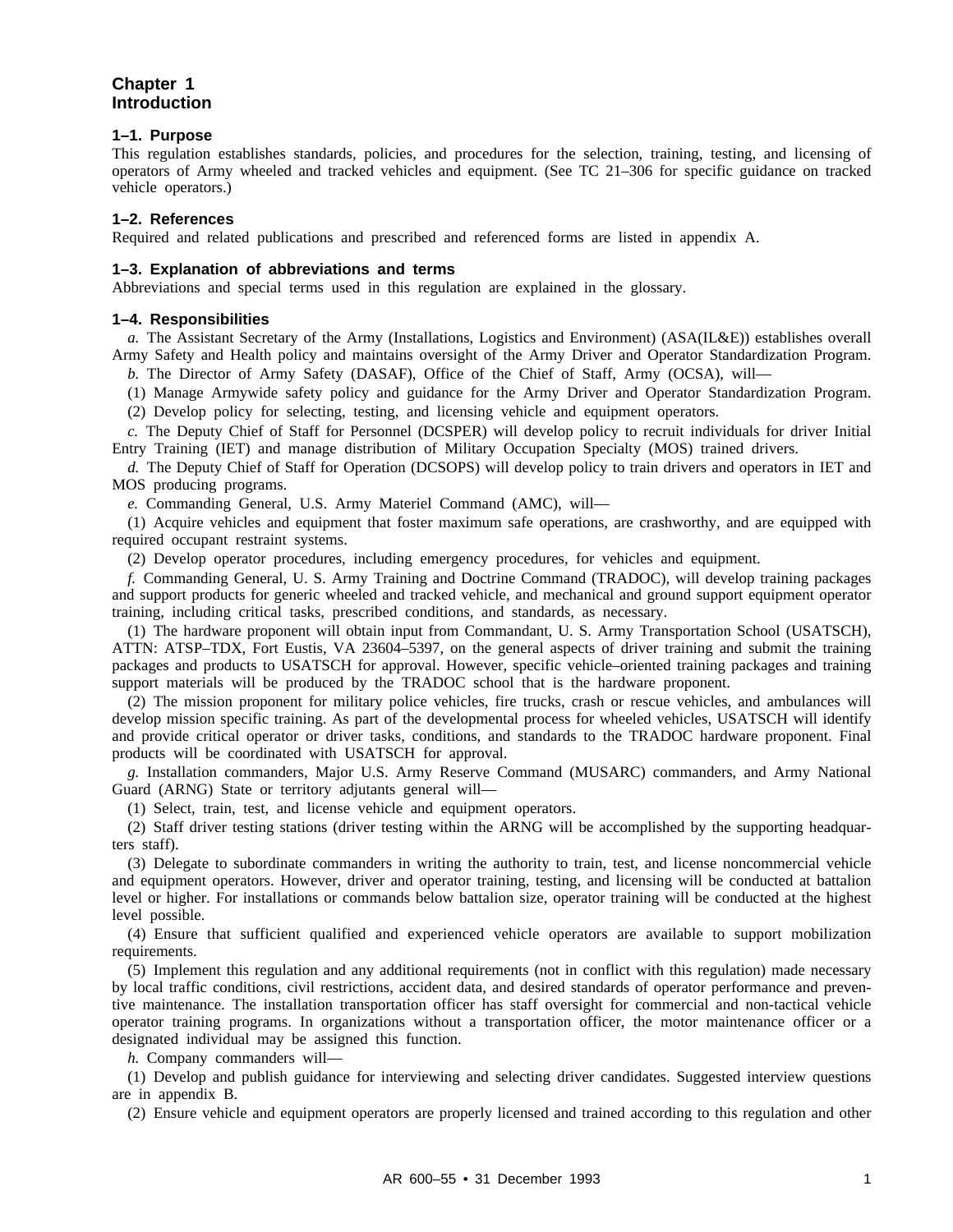local requirements. Training will include driver responsibilities and Government liability, laws and regulations, vehicle inspection and maintenance, accident avoidance, environmental considerations, convoy operations, off–road operations, and all other topics necessary for safe and proficient military driving.

(3) Ensure all records and forms are maintained according to this regulation. Records may be automated using the Unit Level Logistics System (ULLS) and centralized for administrative ease. Responsible individuals should be appointed in writing.

(4) Ensure sustainment training is provided by qualified personnel according to this regulation (see chap 4).

*i.* Squad leader or first line leader/supervisor will—

(1) Ensure personnel are trained in operator preventive maintenance checks and services (PMCS), safe driving practices, and correct loading techniques.

(2) Continually spot check and supervise personnel in the areas listed in g(1) above.

(3) Review operator forms and records for accuracy and completeness as required by the chain of command.

*j.* Each licensed operator of a vehicle or piece of equipment owned by or leased to the U.S. Army will—

(1) Operate vehicles or equipment in a safe and prudent manner.

(2) Report unsafe operating conditions of vehicles or equipment.

(3) Report all accidents to his or her supervisor and to the motor pool that dispatched the equipment.

(4) Comply with all municipal, State, and military motor vehicle or equipment regulations, as required.

(5) Ensure cargo (including personnel) is properly loaded, secured, and protected from the elements prior to transport.

(6) Ensure vehicles or equipment and their contents are properly secured when left unattended.

(7) Ensure vehicles or equipment are properly serviced.

(8) Wear installed restraint systems.

(9) Back vehicles and use ground guides according to the provisions of AR 385–55 and FM 21–305.

(10) Inform supervisor if using medication that may adversely affect vision or coordination, or cause drowsiness. *k.* The senior occupant in a military vehicle is the ranking individual present. The senior occupant will—

(1) Ensure the driver does not exceed the maximum operating hours listed in AR 385–55 without a rest break.

(2) Not permit a driver who appears fatigued or physically, mentally, or emotionally impaired to operate a vehicle.

(3) Ensure the authorized seating capacity of the vehicle is not exceeded.

(4) Ensure vehicle occupants wear installed restraint systems when the vehicle is in motion.

(5) Assist the driver in recognizing unsafe traffic situations and unsafe mechanical conditions of the vehicle.

(6) Assist the driver in backing or executing other difficult maneuvers.

(7) Ensure the driver complies with road signs and posted speed limits and adjusts as dictated by weather, traffic, and road conditions.

(8) Ensure highway warning devices are properly displayed when the vehicle is stopped on or beside the traveled portion of the street, road, or highway (see FM 21–305).

(9) Post personnel, if applicable, to warn approaching traffic when the vehicle is halted or disabled in a manner that may obstruct traffic.

(10) When traveling in convoy, relay to the last vehicle information received from the convoy commander and ensure compliance with march discipline when at a halt.

(11) Ensure tire chains are used when needed and are removed when no longer needed.

(12) Ensure the driver maintains proper interval between vehicles.

(13) Ensure driver's vision is not obstructed.

(14) Ensure that only authorized personnel are allowed to travel in Government vehicles, and that Government vehicles are used for official purposes only.

(15) Be responsible for the overall safety of the occupants according to AR 385–55.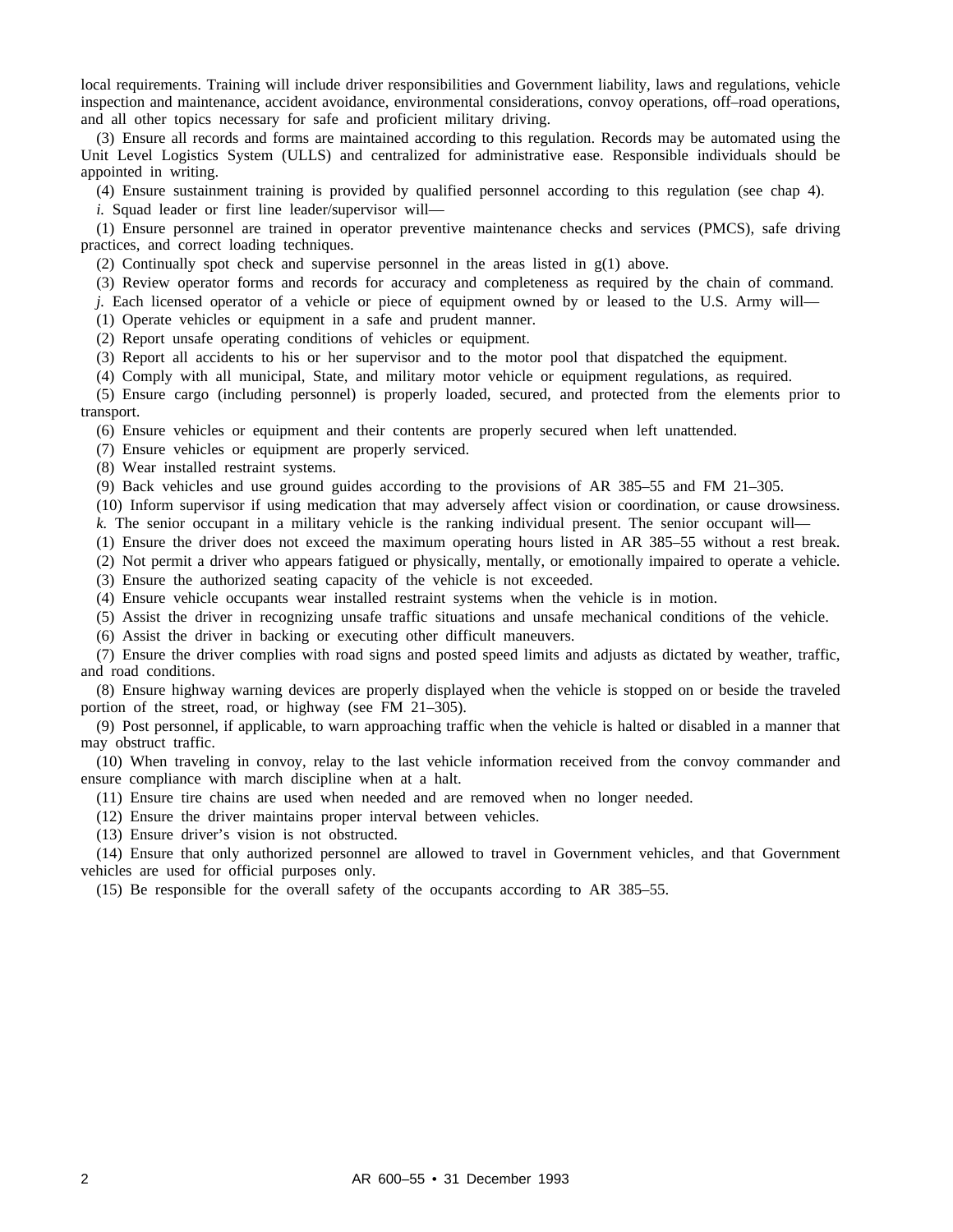# **Chapter 2 Driver Applicants**

#### **2–1. License requirements**

*a.* This chapter identifies licensing requirements of applicants for motor vehicle operator positions.

*b.* All Active Army, ARNG, U.S. Army Reserve (USAR), and civilian personnel (excluding contractor personnel) to include foreign nationals, whose positions will require operation of Government-owned or -leased vehicles or equipment will be trained, tested, and issued an OF 346 (U.S. Government Motor Vehicle Operator's Identification Card) according to this regulation.

*c.* Driver applicants for administrative, tactical, or emergency wheeled vehicles, to include those whose positions will require the transport of hazardous materials, will complete training equal to or greater than that specified in chapter 4 of this regulation. Chapter 4 contains waivers relating to training and testing requirements for specific vehicles and under certain conditions. Motorcycle, moped, and all-terrain vehicle (ATV) operators must also comply with the provisions of AR 385–55.

*d.* No exceptions to this regulation will be made in the case of persons who regularly operate vehicles or equipment in connection with other work or incident to other duties. A person employed either as a part-time or full-time operator for the Army must successfully complete the appropriate series of required tests.

*e.* Civilians appointed under direct-hire authority in cases of Office of Personnel Management (OPM) registers, reinstatements, position changes or transfers, and noncompetitive job appointments must comply with the provisions of this regulation.

#### **2–2. Commercial driver's license**

*a.* The Commercial Driver's License (CDL) program was established by the Commercial Motor Vehicle Safety Act of 1986. This Act is applicable only within the United States.

*b.* Military operators of equipment owned or leased by the Department of Defense are granted a waiver of the Act's requirements (that is, are not required to obtain a State CDL). This waiver applies to any active duty military personnel and members of the Army Reserve and National Guard on active duty; including personnel on full-time National Guard duty, personnel on part-time training, and National Guard military technicians (civilians who are required to wear military uniforms and are subject to the Uniform Code of Military Justice).

*c.* DOD and contractor-employed civilians (except firefighters) must have a CDL to operate the following Government-owned or leased vehicles:

(1) *Class A.* Any combination of vehicles with a gross combination weight rating (GCWR) of 26,001 or more pounds, provided the gross vehicle weight rating (GVWR) of any vehicle or vehicles being towed is in excess of 10,000 pounds.

(2) *Class B.* Any single vehicle with a GVWR of 26,001 pounds or more, or any such vehicle towing a vehicle not in excess of 10,000 pounds GVWR.

(3) *Class C.* Any single vehicle, or combination of vehicles, that meets neither the definition of Class A or Class B, but that is either designed to transport 16 or more passengers including the driver, or is used to transport hazardous materials which require the vehicle to be placarded under Hazardous Materials Regulations (49 CFR, part 172).

*d.* Refer to appendix C for further details on the CDL program, and for The Wheeled Vehicle Fleet Classification System, which categorizes Army tactical wheeled vehicles according to CDL vehicle classes.

*e.* Additional CDL qualification requirements are contained in the Federal Motor Carrier Safety Regulations (Title 49 CFR, Part 383).

#### **2–3. Military drivers (active component, USAR, ARNG)**

The following licensing requirements apply to military operators of Government-owned or leased vehicles, both tactical and nontactical (to include those with a GVWR of 10,000 lbs. or less).

*a. Driving off the installation.* Within the United States or U.S. possessions, operators must have—

(1) A valid OF 346.

(2) A valid civilian driver's license issued by a State (not necessarily the State in which the activity is located), the District of Columbia, or a U.S. possession (Virgin Islands, Puerto Rico, or Guam).

*b. Driving on the installation.* Within the United States or U.S. possessions (unless required by AR 611–201 as a prerequisite for awarding an MOS), operators—

(1) Are not required to have civilian driver's licenses.

(2) Must have a valid OF 346 for operation of vehicles on the installation only (see limited permits, chap 6). However, personnel who possess a State or host nation driver's license which is suspended or revoked will not be issued any type of OF 346 and will have current OF 346 suspended or revoked for the same time period.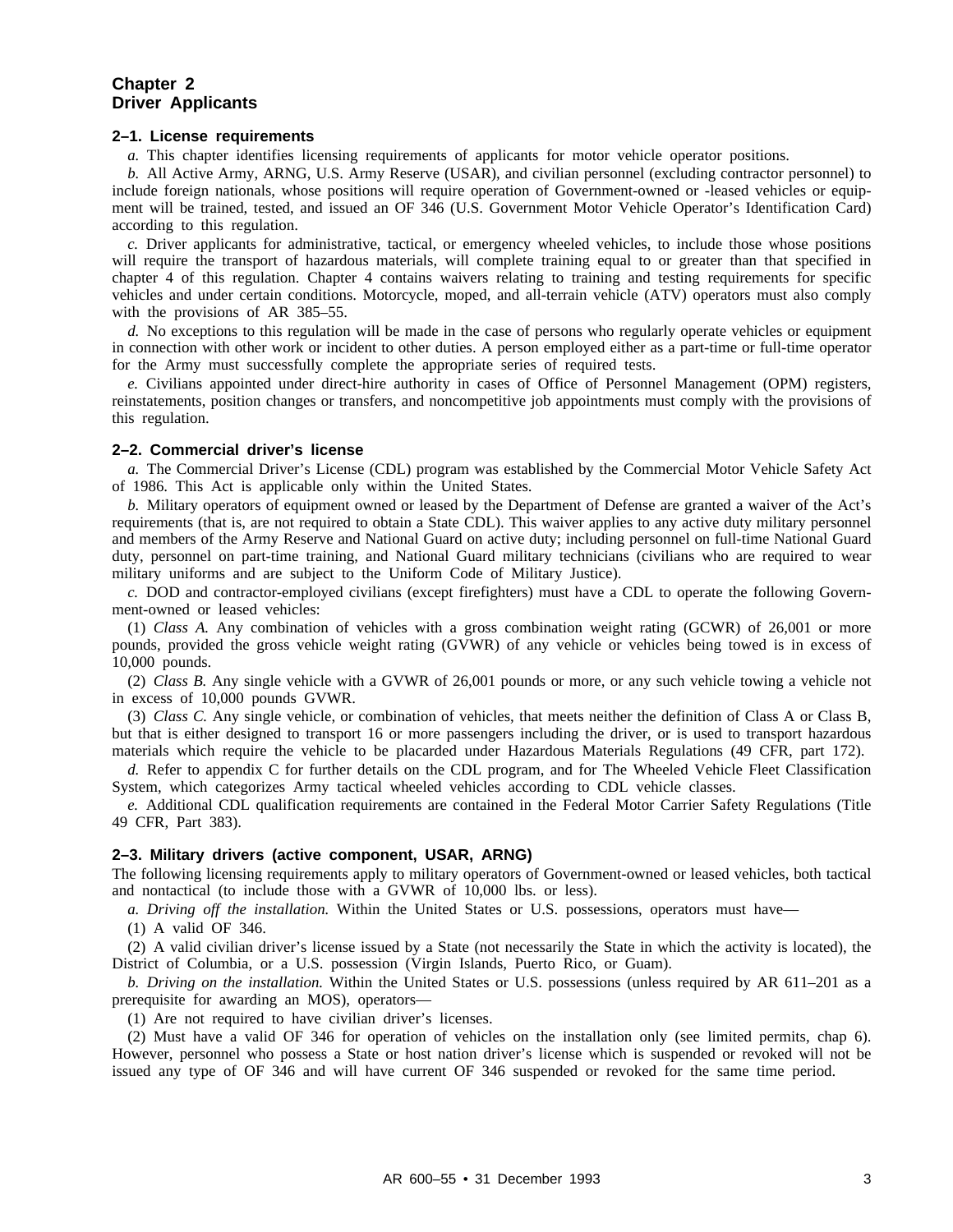*c. Driving outside the United States or U.S. possessions.* Operators must—

(1) Have a valid OF 346.

(2) Meet any additional host nation and major Army command (MACOM) requirements.

# **2–4. Department of the Army (DA) civilian drivers**

The following licensing requirements apply to DA civilians operating Government-owned or leased vehicles (tactical and nontactical).

*a. Driving within the United States or U.S possessions.* Operators must have—

(1) A valid OF 346.

(2) A valid civilian driver's license issued by a State or U.S. possession. If the vehicle being driven meets the criteria listed in paragraph 2–2, this license must be a CDL.

*b. Driving outside the United States or U.S. Possessions.* Operators must—

(1) Have a valid OF 346.

(2) Meet any additional host nation and MACOM requirements.

# **2–5. Contractor employed and other Service operators**

*a.* The basic contract agreement will have a statement that the provisions of this chapter apply.

*b.* Department of Defense (DOD) contractors stationed outside the United States and U.S. possessions must meet host nation requirements. Contractor employed operators who are required to operate Government-owned or leased vehicles or equipment (that is, nontactical, tactical, combat, mechanical, or ground support) must have—

(1) A valid civilian or commercial driver's license issued by a State, District of Columbia, or U.S. possession (not required for stationary ground support equipment).

(2) A valid OF 346

*c.* Installation commanders may waive the requirement for contractor employed operators to possess an OF 346 for nontactical vehicles only. If the requirement is waived, alternate measures must be developed to identify drivers who are authorized to operate these vehicles for official business, and to certify that the driver possesses a valid State driver's license.

*d.* Valid permits of active members of other U.S. military services or Government agencies will be honored as a matter of reciprocal courtesy provided local military and civilian requirements have been met.

#### **2–6. Physically handicapped persons**

Certain physical handicaps may be compensated for or corrected so that they alone are not sufficient grounds to deny a standard license. Other handicaps may restrict the individual to operation of specific vehicles or equipment under specific conditions. The DA Form 348 (Equipment Operator's Qualification Record (Except Aircraft)) and OF 346 will be annotated with such restrictions. Provisions of AR 750–10 apply concerning modification to vehicles and equipment when hand controls or other driver-aid devices are necessary. Medical restrictions will be noted in the individual's personnel file. Driver and operator responsibilities of a physically handicapped person are the same as those of other licensed drivers and operators.

#### **2–7. Foreign national drivers**

*a.* Foreign or local nationals and military personnel of allied armies required to operate U.S. Army vehicles or equipment, must possess a valid civilian driver's license issued by the host nation and be trained, tested, and issued an OF 346 according to this regulation.

*b.* Limitations imposed on foreign operators as a matter of security will be stated on permits and enforced accordingly (see Limited Permits, para 6–3d).

*c.* Agreements with allied armies regarding joint employment of U.S. Army vehicles, equipment, or operators will incorporate essential features of this regulation and be approved by Army Safety Office (DAC–SF), Chief of Staff, 200 Army Pentagon, Washington, DC 20310–0200.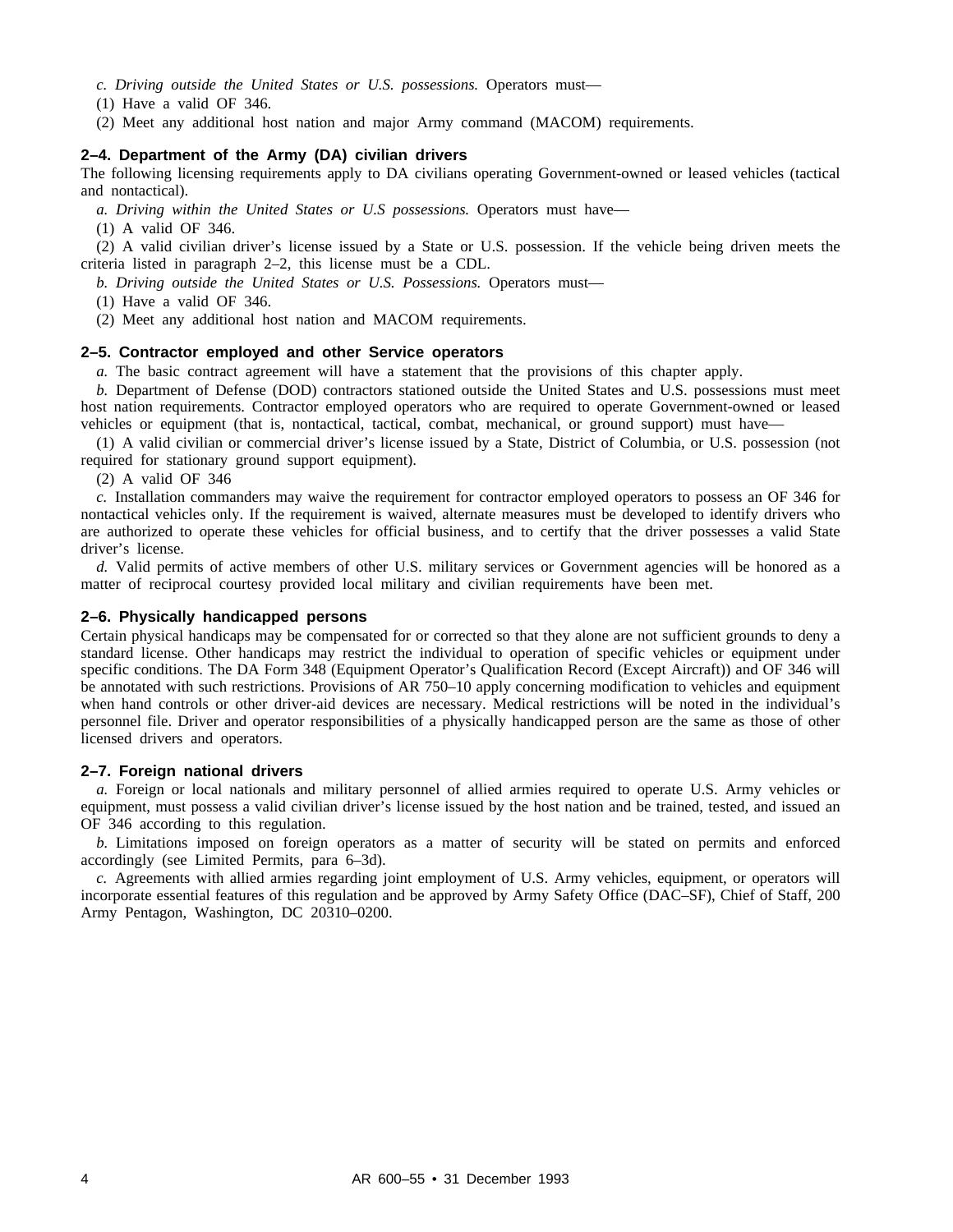# **Chapter 3 Driver or Operator Selection**

#### **3–1. Records review**

The selection process for non-school trained operators begins when the commander or authorized representative screens the individual's DA Form 2–1 (Personnel Qualification Record), DA Form 348, and medical profiles. A poor driving record, mental or emotional instability, physical handicaps (that cannot be accommodated) and alcohol or drug related incidents are factors to be considered. See figure 3–1 for a flowchart of selection, training, testing, and licensing procedures.

#### **3–2. Driver interviews**

*a.* Interviews will be conducted by the commander or authorized representative. Areas of concern are maturity, attitude, past driving record, hearing, extreme nervousness, or any abnormal characteristics. Medication, if used on a regular basis, that causes drowsiness, impairs vision, or affects coordination, will also be taken into consideration. Supervisors will check with appropriate medical personnel regarding doubts or concerns about any medications.

*b.* See appendix B for a sample driver interview.

#### **3–3. Physical examination and evaluation**

*a. Physical examinations.* Military and civilian personnel are required to undergo periodic medical examinations by qualified medical personnel according to AR 40–501 for military personnel or Federal Personnel Manual, chapter 930, for civilian personnel. In addition, civilians who are required to obtain a CDL for those vehicles listed in paragraph 2–2c must meet the physical standards set forth in the Federal Motor Carrier Safety Regulations (Title 49 CFR, sections 391.41 through 391.49).

(1) A driver applicant with any medical (pathological, psychological, or physiological) restrictions that would limit his or her ability to operate vehicles or equipment will report these restrictions to his or her commander or supervisor as soon as they are known. The commander or supervisor will verify this information with appropriate medical personnel. The restrictions will be annotated on the OF 346 and DA Form 348.

(2) Persons who fail any portion of the examination will be evaluated by appropriate medical authorities to determine if they are physically or mentally qualified for driving. Such personnel may be qualified to drive if, in the opinion of the medical authorities, weaknesses may be corrected or compensated for with counseling, or other corrective measures prior to licensing. These provisions will not be used to disqualify civilian operators who meet the standards for civilian motor vehicle operators and incidental operators listed in the Federal Personnel Manual, chapter 930.

*b. Physical evaluation measures.* Physical evaluation measures are a series of physical tests using a standard driver testing and training device to evaluate an applicant's physical qualifications or limitations and to provide a basis for counseling and guidance by commanders or supervisors. This test will be conducted by qualified driver testing personnel prior to issuing a license (OF 346) and upon renewal of permits. See appendix D for testing procedures.

#### **3–4. Operator license inquiries**

*a.* The Department of Transportation (DOT) maintains the National Drivers Register (NDR) at a central driver records facility that contains information on drivers whose civilian licenses have been denied, suspended, or revoked. Each State provides the DOT with data for the register. Army commanders will not provide the DOT with data on OF 346 suspension or revocation actions.

*b.* Agencies that issue OF 346s are to conduct a prompt, thorough inquiry whenever there is any reasonable doubt regarding the authenticity or validity of an employee's State motor vehicle operator's license, when the agency has reason to suspect a poor driving record, or when the applicant does not possess a valid State driver's license. The licensing agency must conduct the inquiry prior to issuing or renewing the individual's OF 346. This applies to both military and civilian employees.

(1) When an individual without a State license is awaiting issue of an OF 346, and there is no reason to believe that he or she has had a State license revoked or suspended, issuing agencies are permitted to issue the individual an OF 346 Learner's Permit for operation on the installation only while awaiting the inquiry results.

(2) A driver who has had his or her State license revoked or suspended must have his or her OF 346 revoked or suspended as well, and may not be issued a new OF 346 during the period of revocation or suspension.

*c.* Obtain instructions and materials for participation in NDR by writing: National Drivers Register, National Highway Traffic Safety Administration, U.S. Department of Transportation, Washington, DC 20590.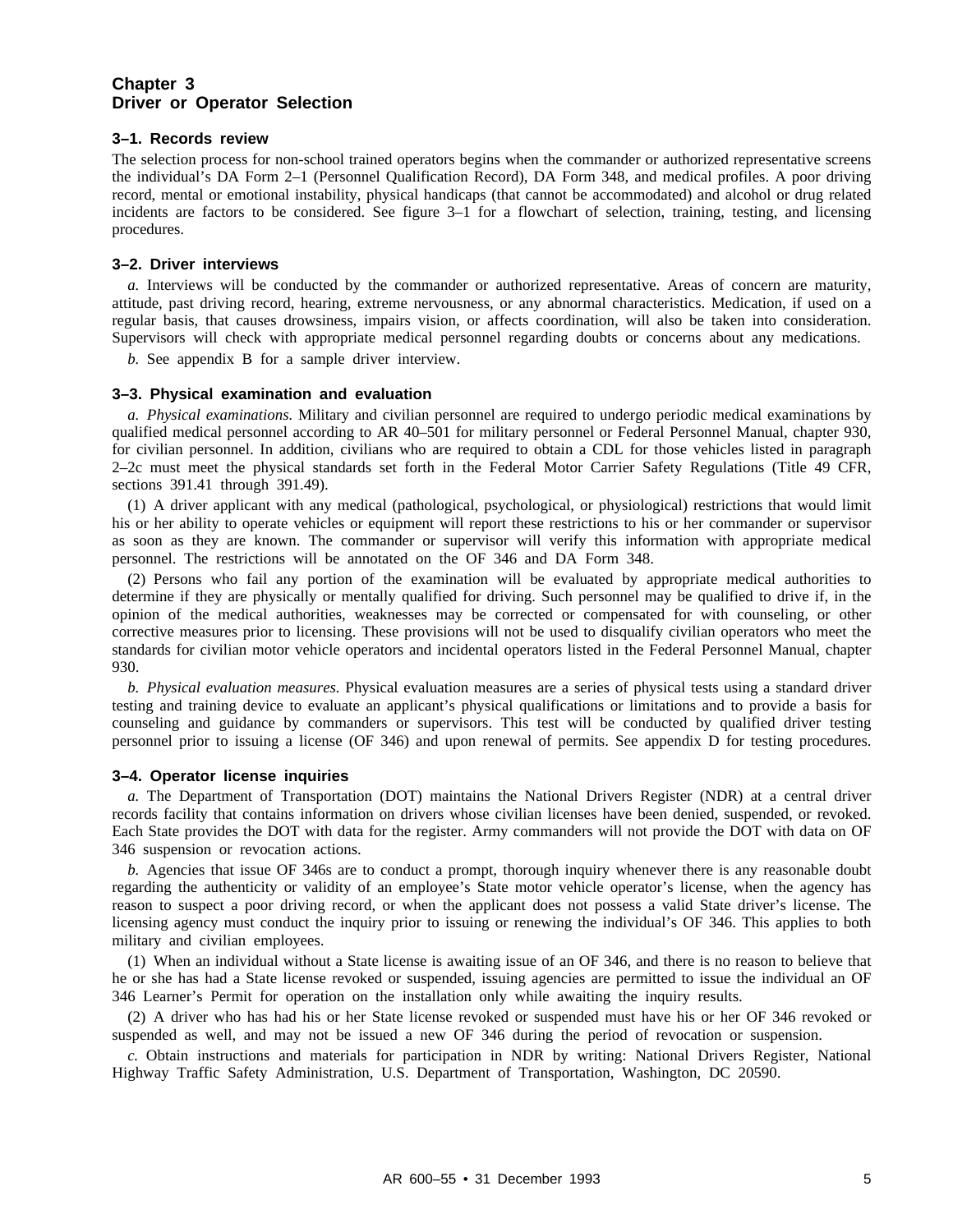# OPERATOR SELECTION, TRAINING, TESTING, AND LICENSING PROCEDURES

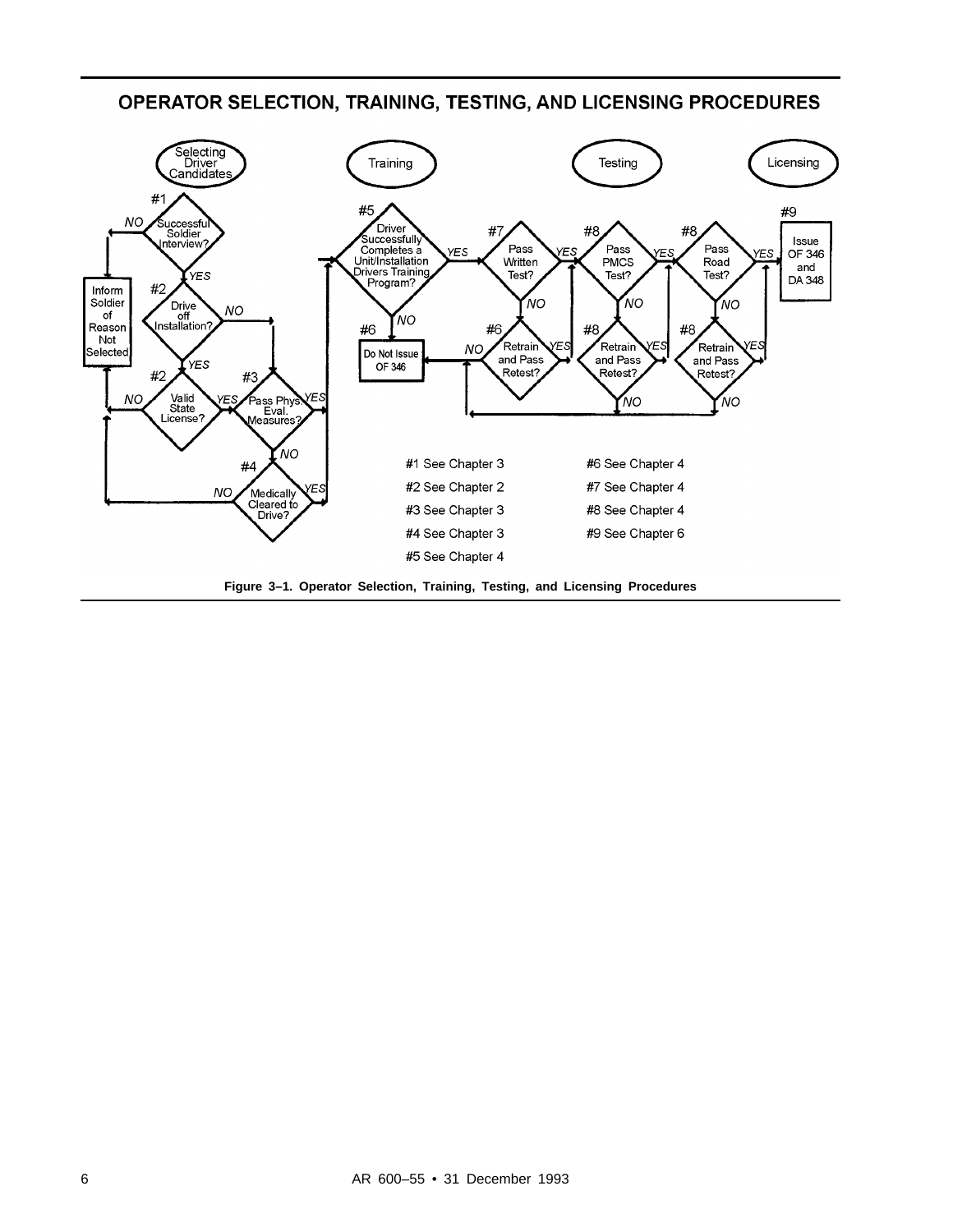# **Chapter 4 Driver or Operator Training Program**

#### **4–1. Documentation and waivers**

*a.* Unless otherwise stated, the provisions of this chapter apply to both military and civilian operators of tactical and nontactical vehicles and equipment.

*b.* All training for vehicles and equipment which require licensing under this regulation will be documented on a DA Form 348 prior to issuing an OF 346 (see app E and local policies for training topics). Sample forms and instructions for completing the manual DA Form 348 and 348–1–R (Equipment Operators Qualification Record—Continuation Sheet) are contained in figure 4–1. Units operating under the Unit Level Logistics System (ULLS) will use the automated form (instructions for completing the automated form are contained in the End Users Manual for ULLS). All other units will continue using the manual DA Form 348.

(1) The DA Form 348 (Equipment Operator's Qualification Record (Except Aircraft)) and DA Form 348–1–R provide a means for recording the complete history of an individual's qualification and previous driving and equipment-operating experience.

(2) A DA Form 348 and DA Form 348–1–R (if necessary) will be maintained on every person who operates a vehicle or equipment owned or leased by the U.S. Army. The DA Form 348 and DA Form 348–1–R will be withdrawn from the Military Personnel Records Jacket maintained on military vehicle drivers and equipment operators, and from official personnel folders (OPFs) maintained on U.S. Government civilian employees. The DA Form 348 and DA Form 348–1–R will be forwarded to the supervisor who controls the unit or organization vehicle or equipment operation. The individual's DA Form 348 and DA Form 348–1–R will be presented upon application for renewal of an OF 346.

(3) DA Form 348 and DA Form 348–1–R are permanent records and will not be destroyed or remade. Reproductions of DA Form 348 or 348–1–R are not authorized for official purposes. All entries will be in black ink or typed unless otherwise stated. Rubber stamps may be used providing they fit within the space or block. Erasures, correction fluid (white-out), and correction tape will not be used to make corrections. Ink or typed corrections will be made by drawing one line through the incorrect entry and reentering the correct entry on the next open line in that section.

(4) DA Form 348 will be initiated when the individual is first examined, either at the reception center, unit, or installation motor pool or equipment pool before issuing an OF 346.

- (5) The DA Form 348 will be reviewed annually for—
- *(a)* Safety awards.
- *(b)* Expiration of permits.
- *(c)* Accidents and moving traffic violations.
- *(d)* Remedial, required, or refresher training.
- *(e)* Reexamination.
- *(f)* License suspension.

(6) The individual (designated by the commander) who conducts the review will sign and date in section III of the DA Form 348 if all required entries are present and correct. Procedures for incorrect or missing entries are covered below.

(7) When individuals are transferred or released from regular driver or operator duties, the designated records reviewer will ensure all required information has been accurately posted to the DA Form 348, to include the following:

- *(a)* Information on official qualifications.
- *(b)* Background and experience.
- *(c)* Examination findings.
- *(d)* Performance record.
- *(e)* Driver or operator awards.
- *(f)* All chargeable moving traffic violations while operating a military or privately owned vehicle.
- *(g)* Suspension or revocation of State or host nation driving privileges.

*(h)* Accident history.

(8) When sections of the DA Form 348 are to be continued, a DA Form 348–1–R (Continuation Sheet) will be initiated and attached to the original DA Form 348. DA Form 348–1–R is prepared in the same manner as the DA Form 348.

(9) If a soldier reports in from another unit with incorrect or illegible entries on his or her DA Form 348 or 348–1–R, the gaining unit will correct the entries as follows:

*(a) Verifiable entries.* Some incomplete or illegible data may be verified by reviewing other documents or contacting the losing unit. For example, if section III states that the driver received winter driving training, but the entry is not dated or not initialed, the soldier may have a training certificate to verify the date that he or she received the training. For these types of errors, the gaining unit may add the missing information or line through the illegible entry and rewrite the entry on the next line, and initial next to the correction.

*(b) Non–verifiable entries.* Incorrect, incomplete, or illegible information which cannot be verified will be lined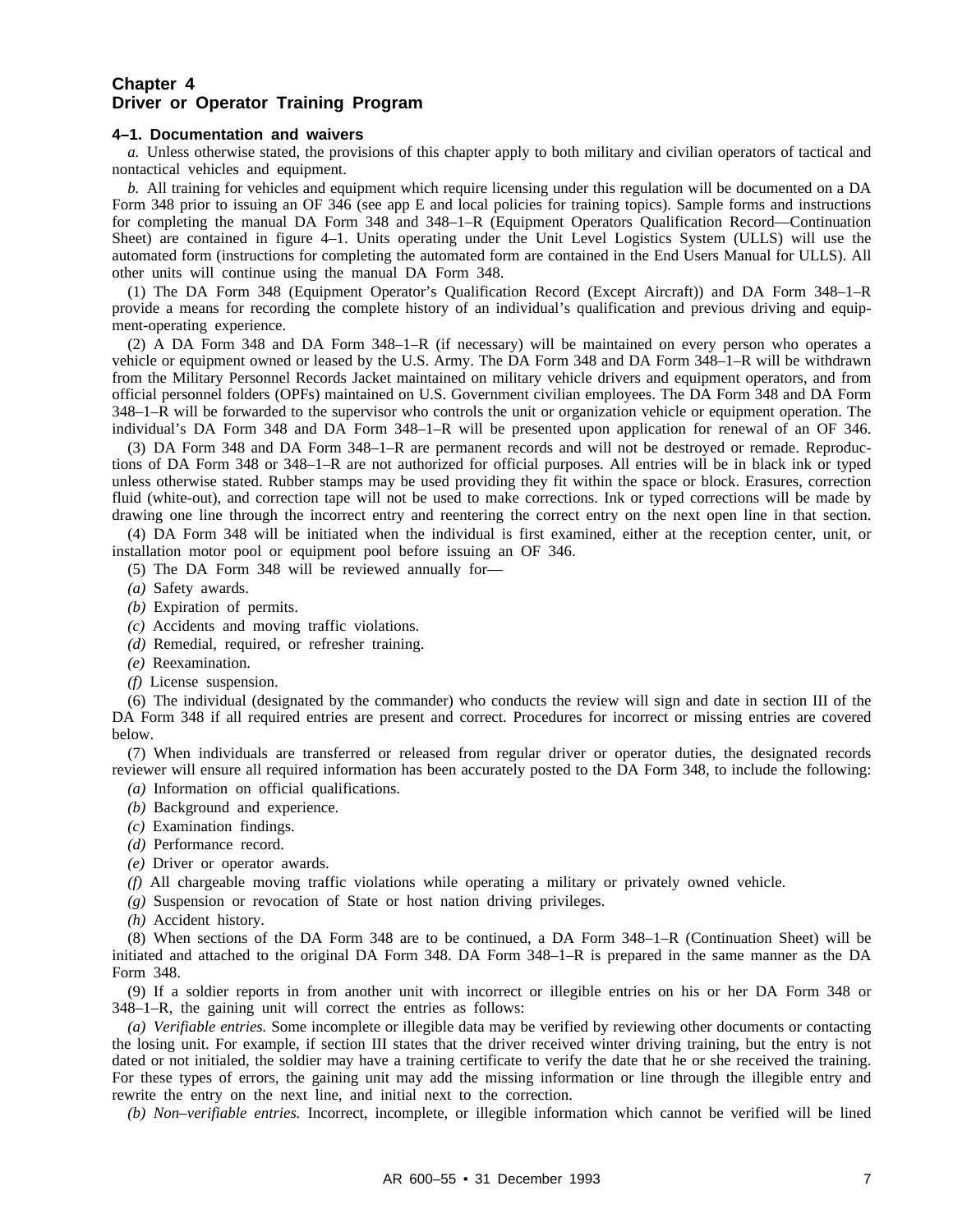through and initialed by the gaining unit. A soldier will not receive credit for nonverifiable entries on the driving record. In order to receive credit, the soldier must be retested or retrained.

(10) The computer–generated DA Form 348 and OF 346 are authorized replacements for the manual versions of the forms. After information is put into ULLS, there is no requirement for the unit to maintain or retain DA Form 348s. Return the manual form to the individual for the soldier's personal records.

*c.* Installation commanders (MUSARC commanders or ARNG State or territory adjutant generals) may waive the training and testing requirements for nontactical vehicles with a GVWR of less than 10,000 pounds, provided the driver has a valid State or host nation driver's license (however, the requirement to have an OF 346 cannot be waived per paras 2–3 and 2–4). This waiver does not apply to military or civilian operators of emergency vehicles (police vehicles, ambulances, fire trucks, crash-rescue vehicles), buses designed to transport over 12 passengers, motorcycles, moped, ATVs, tactical vehicles, or whose duties require transporting hazardous materials.

#### **4–2. Instructors**

Skilled noncommissioned officers, experienced drivers or operators, and qualified maintenance personnel do not necessarily make good driving instructors without special training. Selecting the best instructors available to conduct "hands-on" performance oriented training is essential. See appendix F for an outline to assist in selecting instructors and examiners.

*a. Selecting instructors.* All prospective instructors and assistant instructors must—

- (1) Be appointed in writing to train or instruct on an authorized type of vehicle.
- (2) Be licensed to operate the vehicle or equipment.
- (3) Have technical knowledge and experience as outlined in appendix F.

*b. Instructor certification.* Instructors will be certified to ensure proper knowledge of subject material and teaching ability before training students. The commander will certify instructors in writing.

*c. Training materials.* Instructors should use available training materials developed by the TRADOC school having proponency for the type of vehicle or equipment on which training is being conducted. (The U.S. Army Transportation School has developed a series of Training Circulars (TCs) for driver training on specific Army tactical vehicles. See DA Pam 25-30 for an updated listing of TCs. Obtain TCs through normal publication channels.)

#### **4–3. Qualification training**

Qualification training will include sequential and progressive instruction in academic subjects and on driving. Operators will not participate in any hands-on vehicle or equipment training without a valid OF 346 Learner's Permit (see chap 6).

*a. Academics and driving.* Appendix E provides a guidelines for commanders to use in designing training programs, to include academic subjects as well as hands-on training.

*b. Accident avoidance training.* All operators will receive accident avoidance training according to AR 385–55.

*c. Qualification.* Upon completion of training, the operator must successfully complete a written examination (sample examination provided at table 4–1) and a driver performance test (see app G for wheeled vehicles). Upon passing these tests, the student may be issued an OF 346 Standard Permit or Limited Permit according to chapter 6.

| Table 4–1<br>Sample Written Examination for High Mobility Multipurpose Wheeled Vehicle (HMMWV)                     |                            |                                                                                                                            |  |
|--------------------------------------------------------------------------------------------------------------------|----------------------------|----------------------------------------------------------------------------------------------------------------------------|--|
| Name: (Enter name.)                                                                                                | <b>Rank:</b> (Enter rank.) | <b>Date:</b> (Enter.)                                                                                                      |  |
| <b>Section I. True or false questions:</b> Read each question carefully and circle T or F.                         |                            |                                                                                                                            |  |
| (T or F.)<br>1. The transfer case shift lever should be in "H/L" (high lock) range when driving in snow or on ice. |                            |                                                                                                                            |  |
| (T or F.)                                                                                                          |                            | 2. Use the transmission range selection "2" (second) for hill climbing and for engine braking when descending steep hills. |  |
| (T or F.)                                                                                                          |                            | 3. Air cleaner service is required when the air restriction gauge yellow indicator reaches the YELLOW ZONE of the gauge.   |  |
| (T or F.)<br>4. Before the horn will operate, the light switch must be in the STOPLIGHT or SERVICE DRIVE position. |                            |                                                                                                                            |  |
| (T or F.)<br>5. The hazard warning (emergency flashers) do not override the brake lights.                          |                            |                                                                                                                            |  |
|                                                                                                                    |                            |                                                                                                                            |  |

**(T or F.)**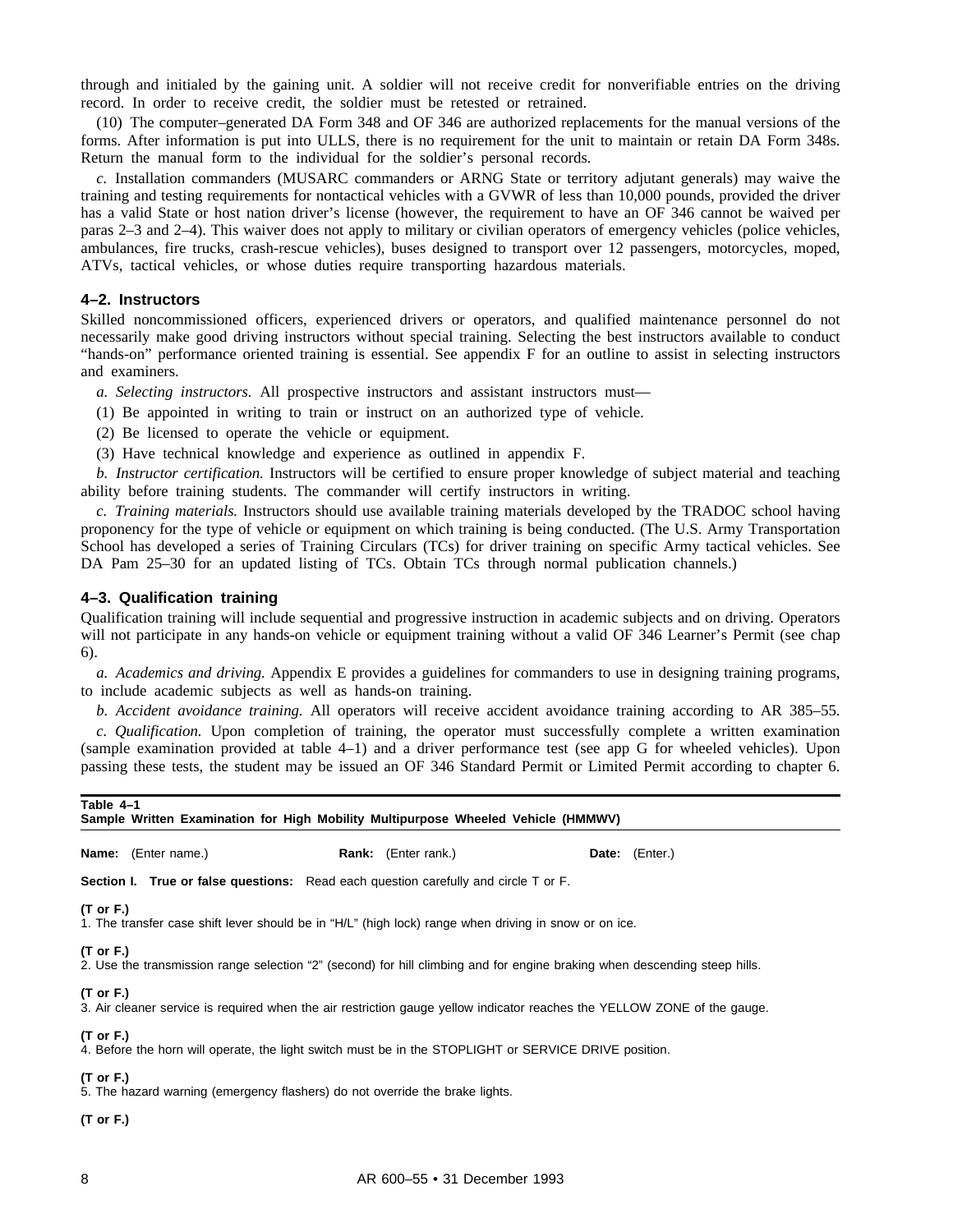#### **Table 4–1**

#### **Sample Written Examination for High Mobility Multipurpose Wheeled Vehicle (HMMWV)—Continued**

6. The coolant temperature gauge indicates a normal engine temperature of 230 to 250 degrees Fahrenheit.

# **(T or F.)**

7. You can use the hand throttle as a cruise control device.

#### **(T or F.)**

8. After operating the HMMWV in mud, you should clean the air cleaner dump valve.

**Section II. Multiple Choice:** Read each question carefully and circle the answer which is most correct.

#### **(Circle choice.)**

- 9. The HMMWV is equipped with
	- a. A turbo charger.
	- b. Limited slip differentials.
	- c. Torque biasing differentials.
	- d. Posi-traction differentials.

#### **(Circle choice.)**

10. If your vehicle starts to skid, which should you do?

- a. Step on the brakes and hold the steering wheel straight.
- b. Nothing.
- c. Let up on the accelerator pedal and steer in the direction of the skid.
- d. Release the gas pedal and steer in the opposite direction of the skid.

#### **(Circle choice.)**

- 11. How should you dry wet brake linings?
	- a. Continue to drive at a slow speed with enough pressure on the brake pedal to cause a slight drag on the brakes until uneven braking ceases.
	- b. Pump the brake pedal.
	- c. Pull over and wait 25 to 30 minutes to allow the brakes to dry out.
	- d. Increase speed to allow more air to flow through the brakes.

#### **(Circle choice.)**

12. For extra traction when driving in snow or on ice, you should—

- a. Steer the vehicle diagonally up hills.
- b. Install tire chains (four-wheel set).
- c. Install tire chains (two-wheel set).
- d. Turn the vehicle quickly when on slippery surfaces.

#### **(Circle choice.)**

13. When doing after operation PMCS, you must drain the fuel filter of all contaminated fuel. What do you do with the contaminated fuel?

- a. Drain on the ground.
- b. Drain on the wash rack.
- c. Drain into a suitable container.
- d. Pour it in your fuel tank.

#### **(Circle choice.)**

- 14. The HMMWV is equipped with a wait-to-start lamp. This lamp illuminates when the
	- a. Engine is ready to start.
	- b. Engine is running.
	- c. Glow plugs are activated.
	- d. Head lights are on.

#### **(Circle choice.)**

- 15. Use the hand throttle to increase engine speed
	- a. When towing a trailer.
		- b. To drive through deep snow, sand, or mud.
		- c. To test brake modulation.
	- d. During cold weather starting or winch operation.

#### **(Circle choice.)**

- 16. The brake warning lamp illuminates when
	- a. The parking brake is released.
	- b. The parking brake is applied.
	- c. The parking brake is wet and stays on until it has dried.
	- d. The vehicle is new and stays on until the disc brakes need replacing.

#### **(Circle choice.)**

17. The voltmeter indicates the charging level and activity of the battery charging system. If the charging system and gauge are operating properly, the voltmeter should register in the—

- a. Green area.
	- b. Yellow area.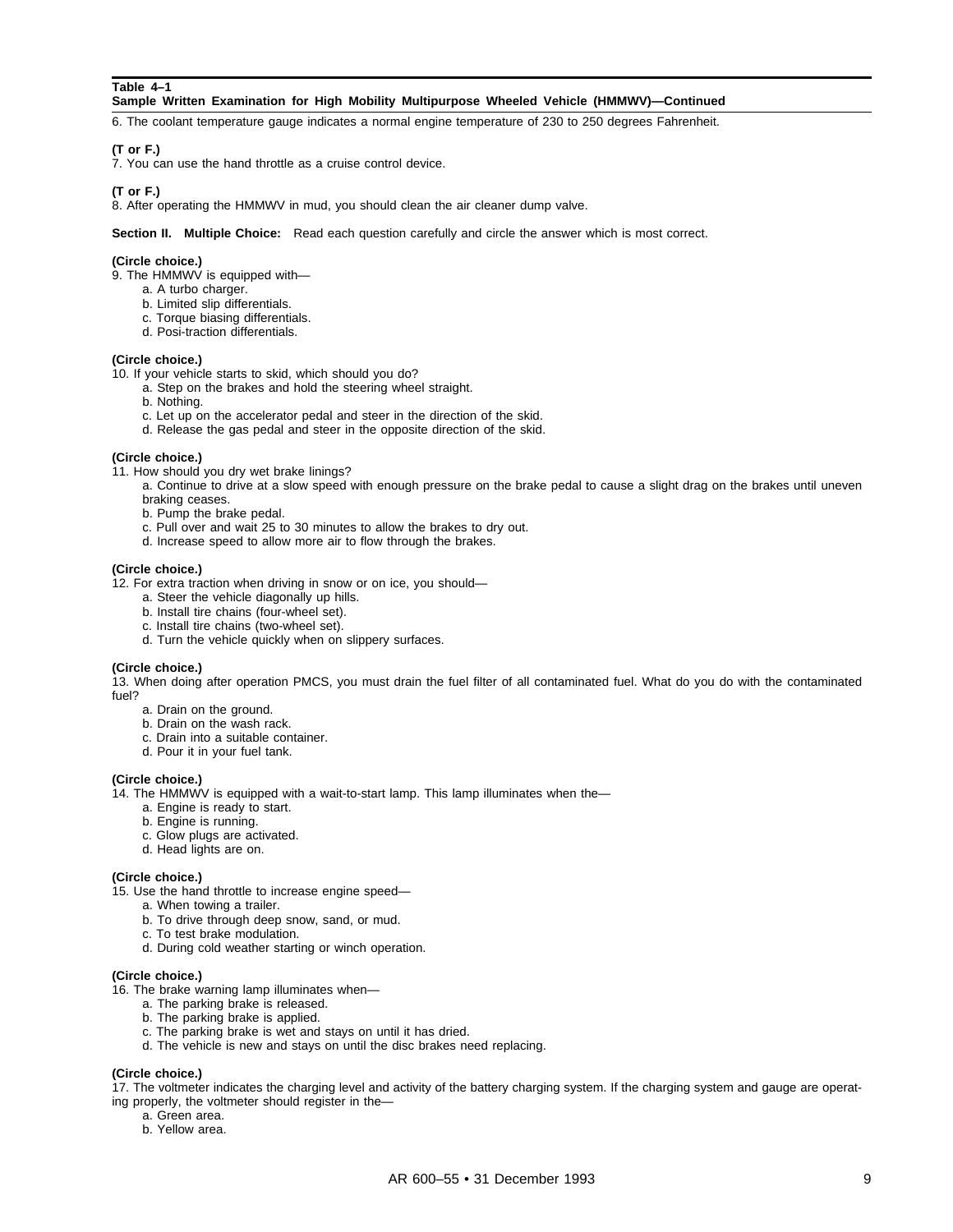#### **Table 4–1**

#### **Sample Written Examination for High Mobility Multipurpose Wheeled Vehicle (HMMWV)—Continued**

- c. Red area.
- d. Blue area.

#### **(Circle choice.)**

- 18. By applying light pressure to the brake pedal while at the same time depressing the accelerator pedal, you are
	- a. Checking the operation of the blackout drive lights.
		- b. Attempting to stop.
		- c. Performing brake modulation.
		- d. Checking the operation of the stop lights.

#### **(Circle choice.)**

19. When you ford the HMMWV, the vehicle speed should be—

- a. 20 MPH or less.
- b. 15 MPH or less.
- c. 10 MPH or less.
- d. 5 MPH or less.

#### **(Circle choice.)**

20. You achieve maximum efficiency and torque output of the engine at—

- a. The lower revolutions per minute (rpm) range.
- b. The mid-rpm range.
- c. The higher rpm range.
- d. At all ranges.

#### **(Circle choice.)**

21. When you are driving the HMMWV on a dry paved highway, the transfer case shift lever should be in what range?

- a. "H" (high).
- b. "L" (low).
- c. "H/L" (high lock).
- d. "N" (neutral).

#### **(Circle choice.)**

22. The slave receptacle on the HMMWV is located at the—

- a. Outside rear of the battery box.
- b. Outside front of the battery box.
- c. Floor board under the driver's seat.
- d. Right front of the vehicle, under the hood.

#### **(Circle choice.)**

23. The HMMWV can safely ford water up to **inches deep with out using a fording kit.** 

- a. 30.
- b. 40.
- c. 50.
- d. 60.

#### **(Circle choice.)**

- 24. If the vehicle starts to slide while climbing a hill, your first action is to
	- a. Let up on the accelerator pedal.
	- b. Steer the vehicle in the direction of the slide until the vehicle stops.
	- c. Slowly press the accelerator pedal and steer the vehicle on a straight course.
	- d. Hit the brakes.

#### **(Circle choice.)**

25. Place the transfer case shift lever in the position only when continuous wheel slippage is evident.

- a. "H" (high).
- b. "H/L" (high lock).
- c. "L" (low).
- d. "N" (neutral).

#### **(Circle choice.)**

26. Place the transfer case shift lever in the **process** position when the vehicle is stuck in deep snow or mud.

- a. "H" (high).
- b. "H/L" (high lock).
- c. "L" (low).
- d. (N) (neutral).

#### **(Circle choice.)**

- 27. As a general rule when driving the HMMWV cross-country, you should
	- a. Never use the transfer case and transmission to assist the engine for braking purposes.
	- b. Use the brakes only when towing a trailer.
	- c. Use the brakes only when going down a steep hill.
	- d. Not use the vehicle brakes.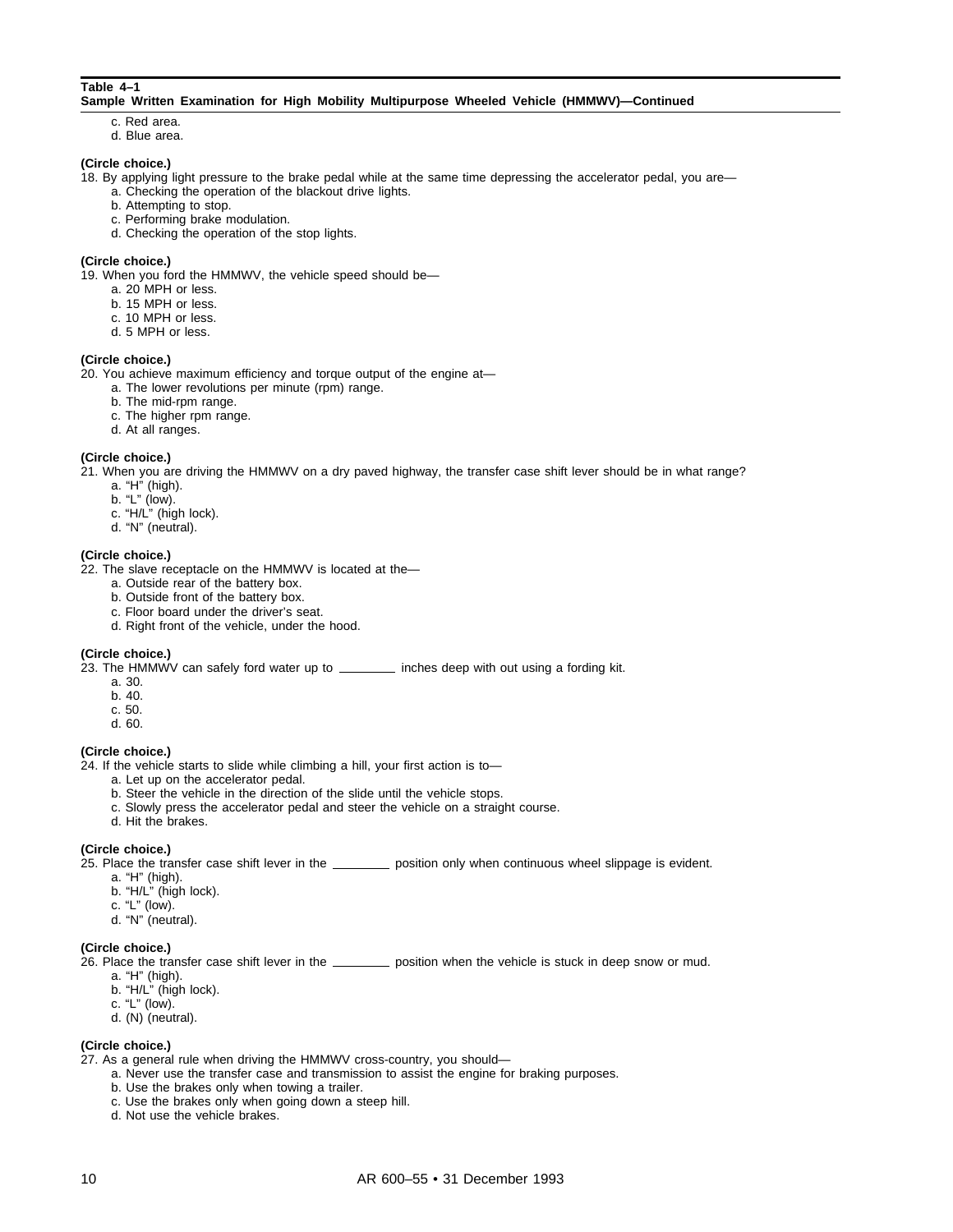#### **Table 4–1**

| Sample Written Examination for High Mobility Multipurpose Wheeled Vehicle (HMMWV)—Continued |  |  |  |  |  |  |  |  |
|---------------------------------------------------------------------------------------------|--|--|--|--|--|--|--|--|
|---------------------------------------------------------------------------------------------|--|--|--|--|--|--|--|--|

#### **(Circle choice.)**

28. Damage to the drive train will result if the transfer case is operated in \_\_\_\_\_\_\_\_\_\_ on high traction surfaces where little or no wheel slippage is evident.

- a. "N" (neutral position).
- b. "D" (drive position).
- c. "H/L" (high lock range).
- d. "H" (high range).

#### **(Circle choice.)**

29. Before starting the HMMWV, you must place the transmission shift lever in—

- a. "N" (neutral).
- b. "D" (drive).
- c. "P" (park).
- d. "2" (second).

30. The HMMWV is equipped with run flat devices, allowing the vehicle to be driven with one or more tires flat. The maximum distance the vehicle can travel during run flat operations is—

- a. 10 miles (16 km).
- b. 20 miles (36 km).
- c. 30 miles (48 km).
- d. 40 miles (64 km).

Sample written examination answer sheet

| 1. T  | 11. $a$ | 21. a |  |
|-------|---------|-------|--|
| 2. T  | 12. b   | 22. b |  |
| 3. F  | 13.c    | 23. a |  |
| 4. T  | 14. c   | 24. a |  |
| 5. F  | 15. d   | 25. b |  |
| 6. F  | 16. b   | 26. c |  |
| 7. F  | 17. a   | 27. d |  |
| 8. T  | 18. c   | 28. c |  |
| 9. c  | 19. d   | 29. a |  |
| 10. c | 20. b   | 30. c |  |

#### **4–4. Sustainment training**

*a.* Sustainment training is periodic driver training conducted to maintain a high level of driver skill proficiency and to prevent drivers from acquiring poor driving habits. Commanders will develop and implement a sustainment training program to be conducted at least annually (every 2 years for USAR and ARNG) for any driver with a valid OF 346.

*b.* First line supervisors will conduct an annual check ride (every 2 years for USAR and ARNG) for each driver to assess driving proficiency and identify weaknesses. Sustainment training will focus on individual weaknesses as well as other topics identified by the commander (that is, may be based on local seasonal conditions, mission, equipment, and so forth). If the first line supervisor is not licensed or is unable to perform the check ride, the commander or supervisor will ensure a qualified individual performs the check ride and assessment.

*c.* Completion of sustainment training will be annotated on DA Form 348, section III. See figure 4–1.

#### **4–5. Remedial training**

Commanders will establish a remedial training program for drivers or operators who have had driver at-fault accidents or traffic violations, misused equipment, or otherwise demonstrated a need for additional training on military vehicles or equipment. This training will be directed towards identifying and correcting individual weaknesses and not as a form of punishment. Remedial training will be documented on DA Form 348, section III (see fig 4–1).

#### **4–6. Tracked vehicles**

See TC 21–306 for specific guidance on tracked vehicle operator training.

#### **4–7. Mechanical or ground support equipment**

Criteria for selecting, training, testing, and licensing mechanical or ground support equipment operators are contained in chapter 7 and TB 600–1, and TB 600–2.

#### **4–8. Emergency vehicles**

Emergency vehicles are defined in the glossary. Emergency vehicle operators must complete an emergency vehicle training program prior to assuming operator duties, and every 3 years thereafter. This training will include instruction in the subjects outlined in appendix H and will be annotated on DA Form 348, section III, upon completion.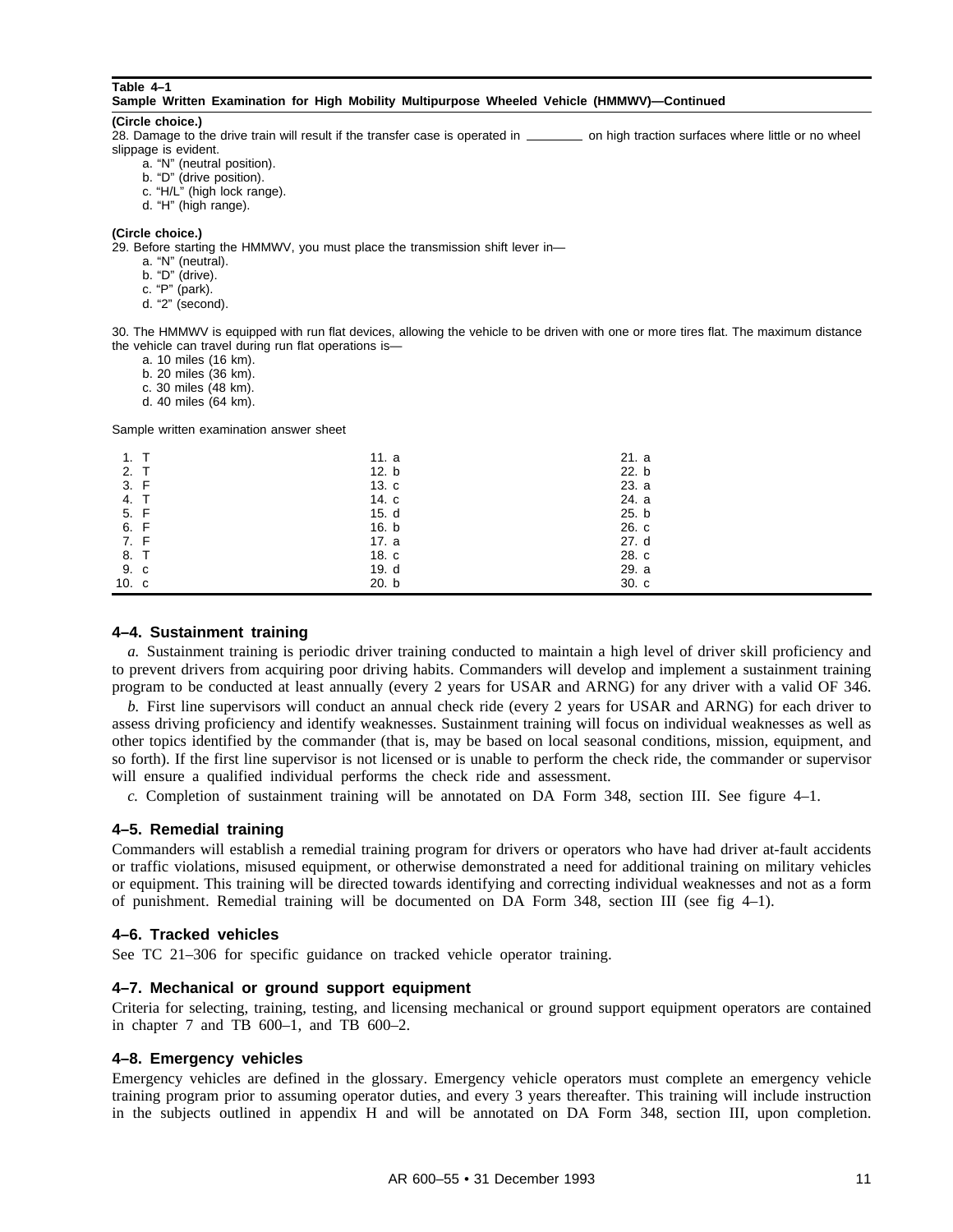Commanders will also include training on local, State, or host nation requirements as applicable. Appendix H provides information for obtaining training materials for an emergency vehicle training program.

#### **4–9. Hazardous materials**

*a.* Per Title 49 of the Code of Federal Regulations, civilian vehicle operators transporting hazardous materials (HAZMAT) are required to have a hazardous materials endorsement to their CDLs. See appendix C.

*b.* Training in transporting hazardous materials will be consistent with part 171, title 49, Code of Federal Regulations; this regulation; and AR 55–355. Military vehicle operators must meet the licensing requirements in paragraph 2–3, and must receive, as a minimum, introductory or familiarization training in the following areas:

- 
- (1) Definition of hazardous materials.
- (2) Placarding requirements.
- (3) Handling (loading and unloading) hazardous materials.
- (4) Regulations and procedures pertaining to transporting hazardous materials.
- (5) Operation of emergency equipment to include fire extinguishers.
- (6) Forms and records (includes accident reporting).
- (7) Blocking and bracing.
- (8) Emergency response procedures (for example, spillage).
- (9) Vehicle parking rules.
- (10) Route selection.
- (11) Host nation requirements (if applicable).

*c.* Commanders may obtain the following materials to assist in developing a training program for transporting HAZMAT:

(1) TM 9–1300–206 with changes, "Ammunition and Explosive Standards."

(2) Course number SMPT–5, Hazardous Materials Handling. For information about this course kit, write to the following address: Dean, School of Military Packaging Technology, ATTN: AMXMC–SMPT–A, Aberdeen Proving Ground, MD 21005–5001.

(3) DLAH 4145.6, Hazardous Materials Storage and Handling Handbook, published by the Defense Logistics Agency; available through normal publication channels.

(4) FM 21–305, Manual for the Wheeled Vehicle Operator.

*d.* Unit instructors must be familiar with the subjects in paragraph 4–9b above, and must be certified in writing by the commander as qualified instructors for familiarization training on transporting hazardous materials.

# **4–10. Vehicle flight line operations**

Refer to FM 1–300, Flight Operations and Airfield Management, for special vehicle and driver requirements for ramp operations.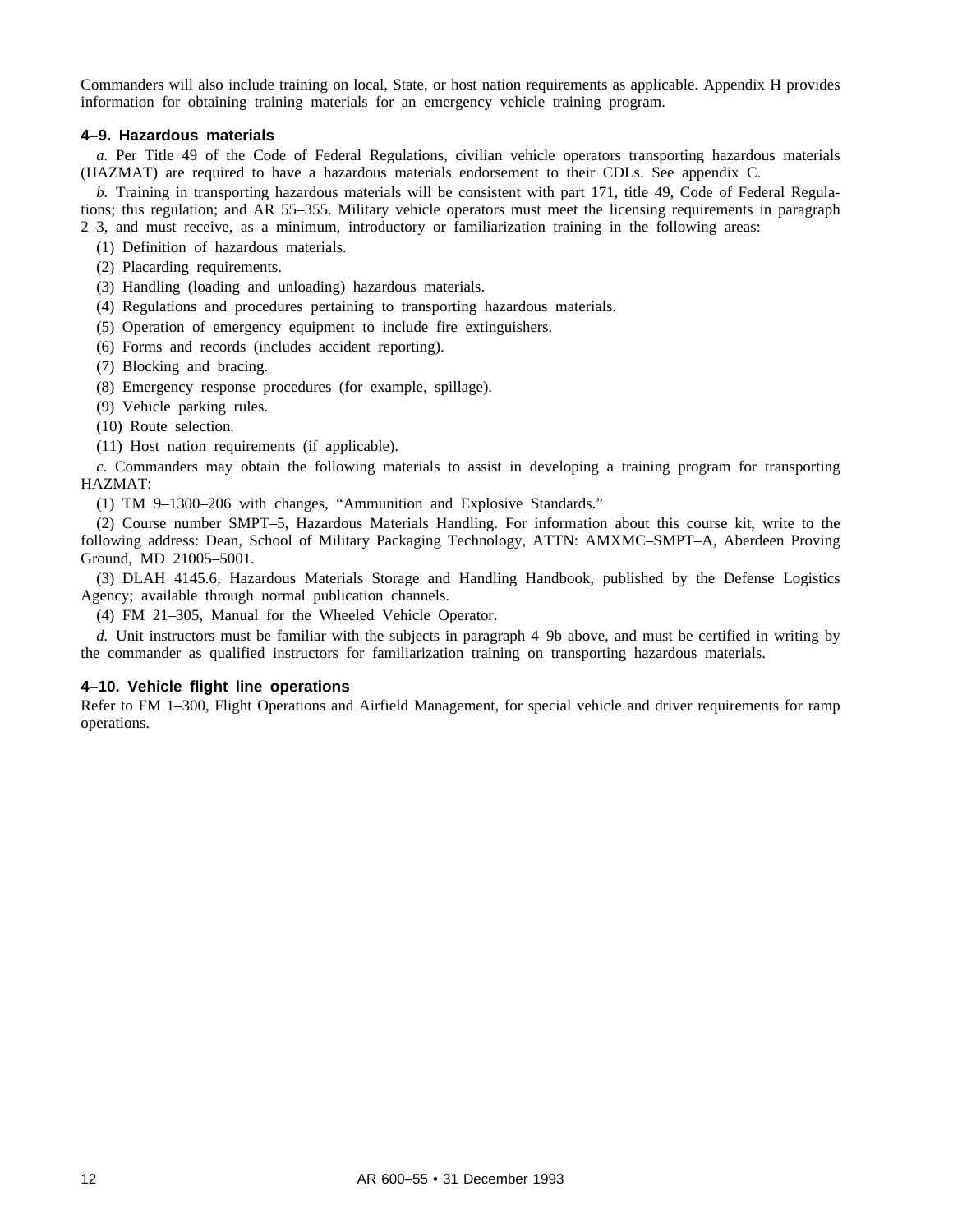|                                                       |                 |                        |                                                     | <b>FRONT</b>                                                                                                                                                                                            |        |                                      |                                                |   |
|-------------------------------------------------------|-----------------|------------------------|-----------------------------------------------------|---------------------------------------------------------------------------------------------------------------------------------------------------------------------------------------------------------|--------|--------------------------------------|------------------------------------------------|---|
| <b>MAIN (LAW, MOL. MINN) AND SERVICE NUMBER</b>       |                 |                        | $\textcircled{\scriptsize{1}}$                      | NUMBER                                                                                                                                                                                                  |        | <b>PERMIT (Initial)</b>              | DATE NAUES                                     |   |
| Jones, John L.                                        |                 |                        |                                                     | J-7119                                                                                                                                                                                                  |        | ⊚                                    | $10$ JUN $93$                                  | ⊕ |
| $111 - 41 - 7119$                                     |                 |                        |                                                     | रुकर                                                                                                                                                                                                    |        | $\boldsymbol{\omega}$                | СШТАТЮЩ (РОУНСЫ 61 БРАНИЛИ)                    | ❷ |
| <b>BLK</b><br><b>BATE OF BIRTH</b>                    |                 | COLOR HAIR             | COLOR EYES                                          | ARMY STANDARD<br><b>HEIGHT</b>                                                                                                                                                                          | WEIGHT | R1                                   |                                                |   |
| ➁<br>M                                                | ᠖<br>MAY 64     | ④<br>Brown             | lGreen                                              | $5'$ 9" $\odot$<br>$\left(5\right)$                                                                                                                                                                     | 160    | ℗                                    | POSITION TITLE (If civilian)                   | ⑧ |
|                                                       |                 |                        |                                                     | SECTION I - OFFICIAL QUALIFICATIONS                                                                                                                                                                     |        |                                      |                                                |   |
| TYPE OF EQUIPMENT                                     | SIZE            | SPECIAL QUALIFICATION! |                                                     | DATE QUALIFIED                                                                                                                                                                                          |        | QUALIFIED AT                         | <b>NAME OF EXAMINER</b>                        |   |
| $HEMTT$ M977 $\circledS$ 10 TON                       |                 | 57                     | ❻                                                   | ⑭<br><b>10 JUN 93</b>                                                                                                                                                                                   |        |                                      | Ft EUSTIS, UA @ GUYE SMITH                     | ଊ |
|                                                       |                 |                        |                                                     |                                                                                                                                                                                                         |        |                                      |                                                |   |
|                                                       |                 |                        |                                                     |                                                                                                                                                                                                         |        |                                      |                                                |   |
|                                                       |                 |                        |                                                     |                                                                                                                                                                                                         |        |                                      |                                                |   |
|                                                       |                 |                        |                                                     |                                                                                                                                                                                                         |        |                                      |                                                |   |
|                                                       |                 |                        |                                                     |                                                                                                                                                                                                         |        |                                      |                                                |   |
|                                                       |                 |                        |                                                     | SECTION II - BACKGROUND AND EXPERIENCE<br><b>ADDITIONAL</b>                                                                                                                                             |        |                                      |                                                |   |
| <b>TYPE OF EQUIPMENT</b>                              | size:           |                        | <b>TYPE OF DRIVING</b><br>OR OPERATION <sup>2</sup> | DRIVER'S LICENSES<br>(State or admcy)                                                                                                                                                                   |        | NUMBER OF OTHER<br>DRIVER'S LICENSES | <b>SATISFACTORY EXPERIENCE</b><br>VERIFIED BY  |   |
| ⑭<br>SEDAN                                            | $5$ pass.       | @ CITY/EVERL           | ❷                                                   | ල<br>VA                                                                                                                                                                                                 |        | $\frac{111.41-71.9}{31.807}$         | GUY E. SMITH                                   | ❷ |
|                                                       |                 |                        |                                                     |                                                                                                                                                                                                         |        |                                      |                                                |   |
| I Special equipment, apocial operations or conditions |                 |                        |                                                     |                                                                                                                                                                                                         |        |                                      |                                                |   |
|                                                       |                 |                        |                                                     |                                                                                                                                                                                                         |        |                                      |                                                |   |
|                                                       |                 |                        |                                                     | <sup>2</sup> City, rutel, lang haul, etc.<br><b>SECTION III - PERFORMANCE RECORD</b><br>(List chronologically as "credits" - exards, training, ratraining, teating, retesting, roadeos, permit renewal, |        |                                      |                                                |   |
|                                                       |                 |                        |                                                     | relicenamg, etc; and as "debite" - accidents, arresta, violations, warnings, revocations, auspensions, etc.)                                                                                            |        |                                      |                                                |   |
| DATE                                                  | <b>CREDITS</b>  |                        | <b>DEBITS</b>                                       | TYPE OR NATURE                                                                                                                                                                                          |        |                                      | <b>ACTION TAKEN</b>                            |   |
| ශි<br>$4$ JUN 93                                      | TRAINING        | ම                      | න                                                   | Qualification @                                                                                                                                                                                         |        |                                      | Completed 40 hrs driver try JAW @              |   |
|                                                       | <b>TESTIVEZ</b> |                        |                                                     |                                                                                                                                                                                                         |        |                                      | AR 600-55; RODEFE: COOK<br>লেন্স               |   |
| 10JUN93                                               | Licensin G      |                        |                                                     |                                                                                                                                                                                                         |        |                                      | ARMY STANDARD IAW AR LOC 55; GUY F. SMITH      |   |
| 12 OCT 93                                             | TRA N. VG       |                        |                                                     |                                                                                                                                                                                                         |        |                                      | WINTER DRIVER FAW TCFE REG 21-305, GARY L. FRY |   |
|                                                       |                 |                        |                                                     |                                                                                                                                                                                                         |        |                                      |                                                |   |
|                                                       |                 |                        |                                                     |                                                                                                                                                                                                         |        |                                      |                                                |   |
|                                                       |                 |                        |                                                     |                                                                                                                                                                                                         |        |                                      |                                                |   |
|                                                       |                 |                        | SAMPLE                                              |                                                                                                                                                                                                         |        |                                      |                                                |   |
|                                                       |                 |                        |                                                     |                                                                                                                                                                                                         |        |                                      |                                                |   |
|                                                       |                 |                        |                                                     |                                                                                                                                                                                                         |        |                                      |                                                |   |
|                                                       |                 |                        |                                                     |                                                                                                                                                                                                         |        |                                      |                                                |   |
|                                                       |                 |                        |                                                     |                                                                                                                                                                                                         |        |                                      |                                                |   |
|                                                       |                 |                        |                                                     |                                                                                                                                                                                                         |        |                                      |                                                |   |
|                                                       |                 |                        |                                                     | EQUIPMENT OPERATOR'S QUALIFICATION RECORD (EXCEPT AIRCRAPT).<br>(AR 58-1, AR 600-55 and AR 385-55)                                                                                                      |        |                                      |                                                |   |

**Figure 4–1. Sample DA Form 348 with Instructions**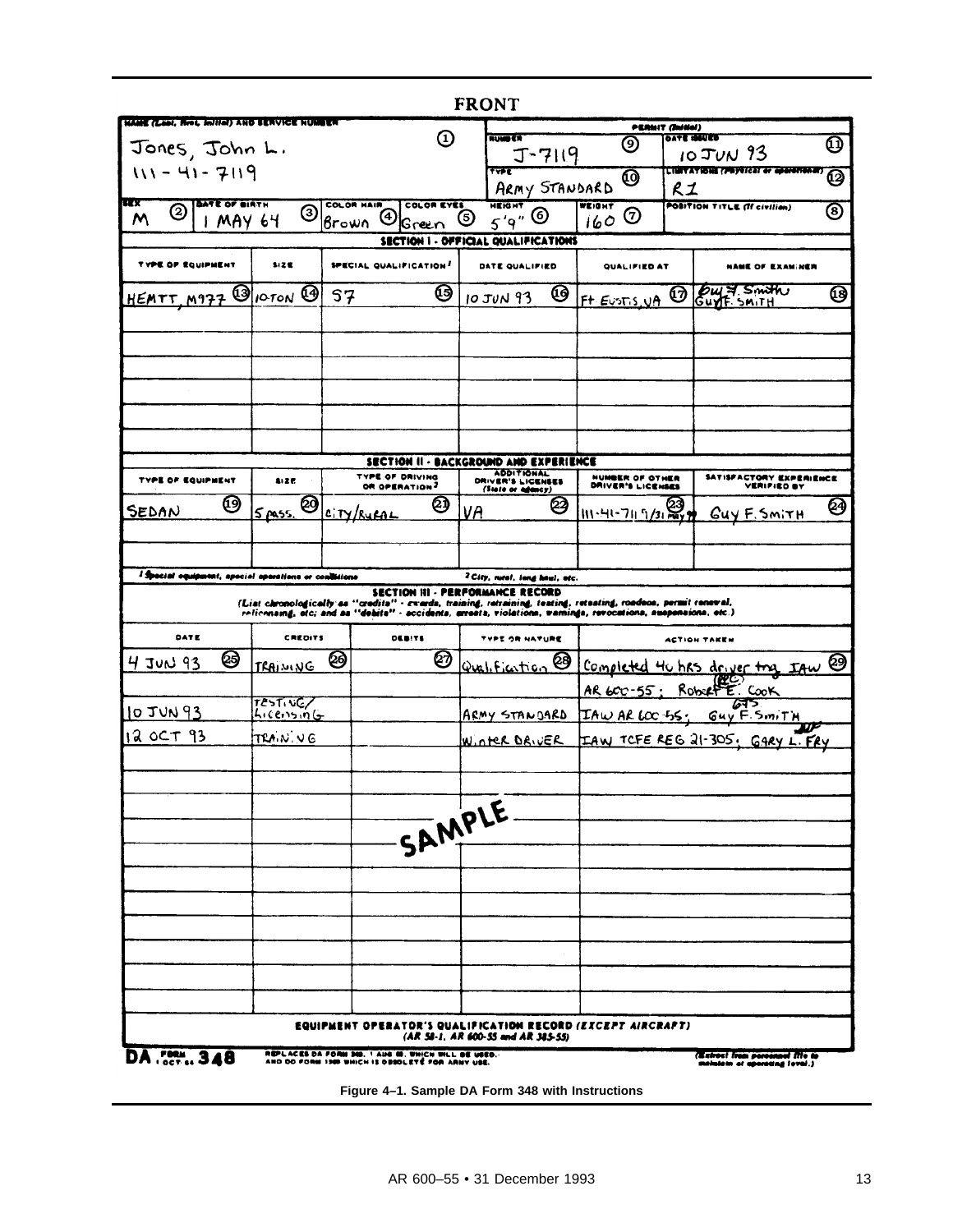| <b>BATTERY I - (Administered</b><br>at a part of reception pro-<br>cessing, at reception stations)<br><b>ENTER SCORE FROM</b><br><b>ITEM 24 OF INDIVID-</b><br><b>UAL'S DA FORM 20</b><br>STANDARD SCORE<br>ĠО<br>$\bullet$<br>PHYSICAL EVALUATION MEASURES<br>1. VISUAL ACUITY | BATTERY II . (To be administered to all applicants for Driver Permit SF 46) (To transfer raw score to standard score<br><b>DA FORM 6122</b><br><b>DA FORM 6123</b><br><b>DA FORM 6124</b><br>STANDARD SCORE FOR BATTERY II (Divide Total Standard Score by 3)<br>SUCCESSFUL COMPLETION<br><b>LIVES</b> |              | vee DA Pemphiet 611-119)               |        | <b>RAW SCORE</b>      |                | SECTION IV - EXAMINATION FINDINGS<br>⊗                                |                                |                | <b>STANDARD SCORE</b> |                         | ල                                    | (31  |
|---------------------------------------------------------------------------------------------------------------------------------------------------------------------------------------------------------------------------------------------------------------------------------|--------------------------------------------------------------------------------------------------------------------------------------------------------------------------------------------------------------------------------------------------------------------------------------------------------|--------------|----------------------------------------|--------|-----------------------|----------------|-----------------------------------------------------------------------|--------------------------------|----------------|-----------------------|-------------------------|--------------------------------------|------|
|                                                                                                                                                                                                                                                                                 |                                                                                                                                                                                                                                                                                                        |              |                                        |        |                       |                |                                                                       |                                |                |                       |                         |                                      |      |
|                                                                                                                                                                                                                                                                                 |                                                                                                                                                                                                                                                                                                        |              |                                        |        |                       |                |                                                                       |                                |                |                       |                         |                                      |      |
|                                                                                                                                                                                                                                                                                 |                                                                                                                                                                                                                                                                                                        |              |                                        |        |                       |                |                                                                       |                                |                |                       |                         |                                      |      |
|                                                                                                                                                                                                                                                                                 |                                                                                                                                                                                                                                                                                                        |              |                                        |        |                       |                |                                                                       |                                |                |                       |                         |                                      |      |
|                                                                                                                                                                                                                                                                                 |                                                                                                                                                                                                                                                                                                        |              |                                        |        |                       |                |                                                                       |                                |                |                       |                         |                                      |      |
|                                                                                                                                                                                                                                                                                 |                                                                                                                                                                                                                                                                                                        |              |                                        |        |                       |                | <b>TOTAL STANDARD SCORE</b>                                           |                                |                |                       |                         | ❷                                    |      |
|                                                                                                                                                                                                                                                                                 |                                                                                                                                                                                                                                                                                                        |              |                                        |        |                       |                |                                                                       |                                |                |                       |                         | 69                                   |      |
|                                                                                                                                                                                                                                                                                 |                                                                                                                                                                                                                                                                                                        |              |                                        | 66     |                       |                | EXAMINATION ADMINISTERED BY (Last name - first name - middle initial) |                                |                |                       |                         |                                      |      |
|                                                                                                                                                                                                                                                                                 |                                                                                                                                                                                                                                                                                                        | Омо          |                                        |        |                       |                |                                                                       |                                |                |                       |                         |                                      | (37  |
|                                                                                                                                                                                                                                                                                 |                                                                                                                                                                                                                                                                                                        |              | X - IF QUALIF'D                        |        |                       |                | <b>SIGNATURE OF</b><br>EXAMINER                                       |                                |                |                       |                         | COMMENTS AND RECOMMENDATIONS ON SUB- |      |
| (38)                                                                                                                                                                                                                                                                            | LEFT EYERIGHT EYE<br>20/20                                                                                                                                                                                                                                                                             | 20/ 20       |                                        |        | 64                    |                | (45                                                                   | <b>STANDARD ITEMS</b>          |                |                       |                         |                                      | (46) |
| 2. FIELD OF VISION<br>69                                                                                                                                                                                                                                                        | LEFT EYE IRIGHT EYE                                                                                                                                                                                                                                                                                    |              |                                        |        |                       | louw           |                                                                       |                                |                |                       |                         |                                      |      |
| <b>3. HEARING</b>                                                                                                                                                                                                                                                               | م 98<br>LEFT EAR RIGHT EAR                                                                                                                                                                                                                                                                             | 98 P         |                                        |        |                       |                |                                                                       |                                |                |                       |                         |                                      |      |
| ഌ<br><b>4. REACTION TIME</b>                                                                                                                                                                                                                                                    | NA /20                                                                                                                                                                                                                                                                                                 | /20<br>NA    |                                        |        |                       |                | Smith                                                                 |                                |                |                       |                         |                                      |      |
| (41)                                                                                                                                                                                                                                                                            | 30/100 asc 35 /100 asc                                                                                                                                                                                                                                                                                 |              |                                        |        |                       |                |                                                                       | SIGNATURE OF MEDICAL AUTHORITY |                |                       |                         |                                      |      |
| 5. DEPTH PERCEPTION                                                                                                                                                                                                                                                             |                                                                                                                                                                                                                                                                                                        |              | normal                                 |        | (42                   |                |                                                                       |                                |                |                       |                         |                                      | 47   |
| <b>6. COLOR PERCEPTION</b>                                                                                                                                                                                                                                                      |                                                                                                                                                                                                                                                                                                        |              | normal                                 |        |                       |                |                                                                       |                                |                |                       |                         |                                      |      |
| 11                                                                                                                                                                                                                                                                              | DRIVING PERFORMANCE TEST (Check 'V' if successful, "x" if failed and corrective training is needed)                                                                                                                                                                                                    |              |                                        |        |                       |                |                                                                       |                                |                |                       |                         |                                      |      |
| A.                                                                                                                                                                                                                                                                              |                                                                                                                                                                                                                                                                                                        |              |                                        |        |                       |                | ROAD TEST - PREREQUISITE<br>(48)                                      |                                |                |                       |                         |                                      |      |
| 1. INSTRUMENTS (Location, correct read-                                                                                                                                                                                                                                         |                                                                                                                                                                                                                                                                                                        |              | OIL LEVEL STICK                        |        |                       | <b>GAGE</b>    | <b>TEMPERATURE</b>                                                    | OIL PRESSURE<br>GAGE           |                |                       | <b>VOLTOMETER</b>       |                                      |      |
| reading)                                                                                                                                                                                                                                                                        | ing, action for abnormal                                                                                                                                                                                                                                                                               |              | AMMETER                                |        |                       |                | <b>TACHOMETER</b>                                                     | FUEL GAGE                      |                |                       |                         | AIR PRESEURE GAGE                    |      |
|                                                                                                                                                                                                                                                                                 |                                                                                                                                                                                                                                                                                                        | v            | <b>VEHICLE</b><br><b>DAMAGE</b>        |        | CONDITION<br>OF TIRES |                | <b>CLEAN</b><br><b>HEADLIGHTS</b>                                     | ᅌᄔ<br>LEVEL                    |                | BAT-<br><b>TERY</b>   | <b>SEAT</b>             | <b>ADJUSTMENT</b>                    |      |
| 2. BEFORE OPERATION CHECK                                                                                                                                                                                                                                                       |                                                                                                                                                                                                                                                                                                        |              | <b>MIRROR</b><br><b>ADJUSTMT</b>       |        | HORN                  |                | HANO<br><b>BRAKES</b>                                                 | FOOT<br>BRAKEE                 |                | WATEF<br><b>LEVEL</b> | WIPER                   |                                      |      |
| 3. EMERGENCY EQUIPMENT<br>(Location and use)                                                                                                                                                                                                                                    |                                                                                                                                                                                                                                                                                                        |              | <b>FIRE EXTINGUISHER</b>               |        |                       |                | <b>HIGHWAY WARNING KIT</b>                                            |                                |                |                       | <b>OTHER (Deacribe)</b> | N/A                                  |      |
| 4. CONTROLS - "DRY RUN"                                                                                                                                                                                                                                                         |                                                                                                                                                                                                                                                                                                        | GEARS        | NA                                     |        | <b>BRAKE</b>          |                | ✓                                                                     | <b>CLUTCH</b>                  | N <sub>A</sub> |                       | <b>FRONT AXLE</b>       |                                      |      |
| <b>5. DEPTH PERCEPTION</b><br>(Two feet from target)                                                                                                                                                                                                                            |                                                                                                                                                                                                                                                                                                        |              | <b>FIRST THY</b>                       |        |                       |                | <b>SECOND TRY</b>                                                     | NA                             |                | <b>THIRD TRY</b>      | NA                      |                                      |      |
| 6. PRACTICE RUN (% mile)                                                                                                                                                                                                                                                        |                                                                                                                                                                                                                                                                                                        | <b>START</b> |                                        |        | PULL OUT.             | <b>IS</b> HIFT |                                                                       | 3 STOPS                        |                | TURNS                 |                         | <b>BACKING</b>                       |      |
|                                                                                                                                                                                                                                                                                 |                                                                                                                                                                                                                                                                                                        |              | LOCAL LAWS                             |        |                       |                | OPERATING                                                             | <b>ACCIDENT</b>                |                |                       |                         |                                      |      |
|                                                                                                                                                                                                                                                                                 |                                                                                                                                                                                                                                                                                                        |              | OTHER (Describe)                       |        |                       |                | <b>PROCEDURES</b>                                                     | <b>REPORTING</b>               |                |                       |                         |                                      |      |
| 7. ADDITIONAL REQUIREMENTS FOR                                                                                                                                                                                                                                                  |                                                                                                                                                                                                                                                                                                        |              |                                        |        |                       |                |                                                                       |                                |                |                       |                         |                                      | ଊ    |
| <b>LICENSE</b>                                                                                                                                                                                                                                                                  |                                                                                                                                                                                                                                                                                                        |              |                                        | SAMPLE |                       |                |                                                                       |                                |                |                       |                         |                                      |      |
|                                                                                                                                                                                                                                                                                 |                                                                                                                                                                                                                                                                                                        |              |                                        |        |                       |                |                                                                       |                                |                |                       |                         |                                      |      |
|                                                                                                                                                                                                                                                                                 |                                                                                                                                                                                                                                                                                                        |              |                                        |        |                       |                |                                                                       |                                |                |                       |                         |                                      |      |
| a.                                                                                                                                                                                                                                                                              |                                                                                                                                                                                                                                                                                                        |              | ROAD TEST - SCORED PHASE (DA PRT 2678) |        |                       |                |                                                                       |                                |                |                       |                         | 100                                  |      |
| <b>COMMENTS AND RECOMMENDATIONS OF ROAD TEST EXAMINER</b>                                                                                                                                                                                                                       |                                                                                                                                                                                                                                                                                                        |              |                                        |        |                       | 62)            | NUMBER OF TALLY MARKS ON<br>CHECK LIST PRT 2678 (Subtract)            |                                |                |                       |                         | 10                                   | ම    |
|                                                                                                                                                                                                                                                                                 |                                                                                                                                                                                                                                                                                                        |              |                                        |        |                       |                |                                                                       |                                |                |                       |                         | 90                                   | O)   |
|                                                                                                                                                                                                                                                                                 |                                                                                                                                                                                                                                                                                                        |              |                                        |        |                       |                | <b>SIGNATURE OF ROAD TEST EXAMINER</b>                                | <b>ROAD TEST SCORE</b>         |                |                       |                         |                                      |      |
|                                                                                                                                                                                                                                                                                 |                                                                                                                                                                                                                                                                                                        |              |                                        |        |                       |                |                                                                       | Cauy 7 Smith                   |                |                       |                         |                                      | ම    |
| MY DRIVING WEAKNESSES HAVE SEEN                                                                                                                                                                                                                                                 |                                                                                                                                                                                                                                                                                                        |              | DATE                                   |        |                       |                | <b>54 SIGNATURE OF APPLICANT</b>                                      |                                |                |                       |                         |                                      | ඖ    |
| <b>MAKE KNOWN TO ME AND I HAVE BEEN</b><br>SHOWN HOW TO OVERCOME OR ADJUST THEM.                                                                                                                                                                                                |                                                                                                                                                                                                                                                                                                        |              | $10$ JUN 93                            |        |                       |                | John L. Jones                                                         |                                |                |                       |                         |                                      |      |

**Figure 4–1. Sample DA Form 348 with Instructions—Continued**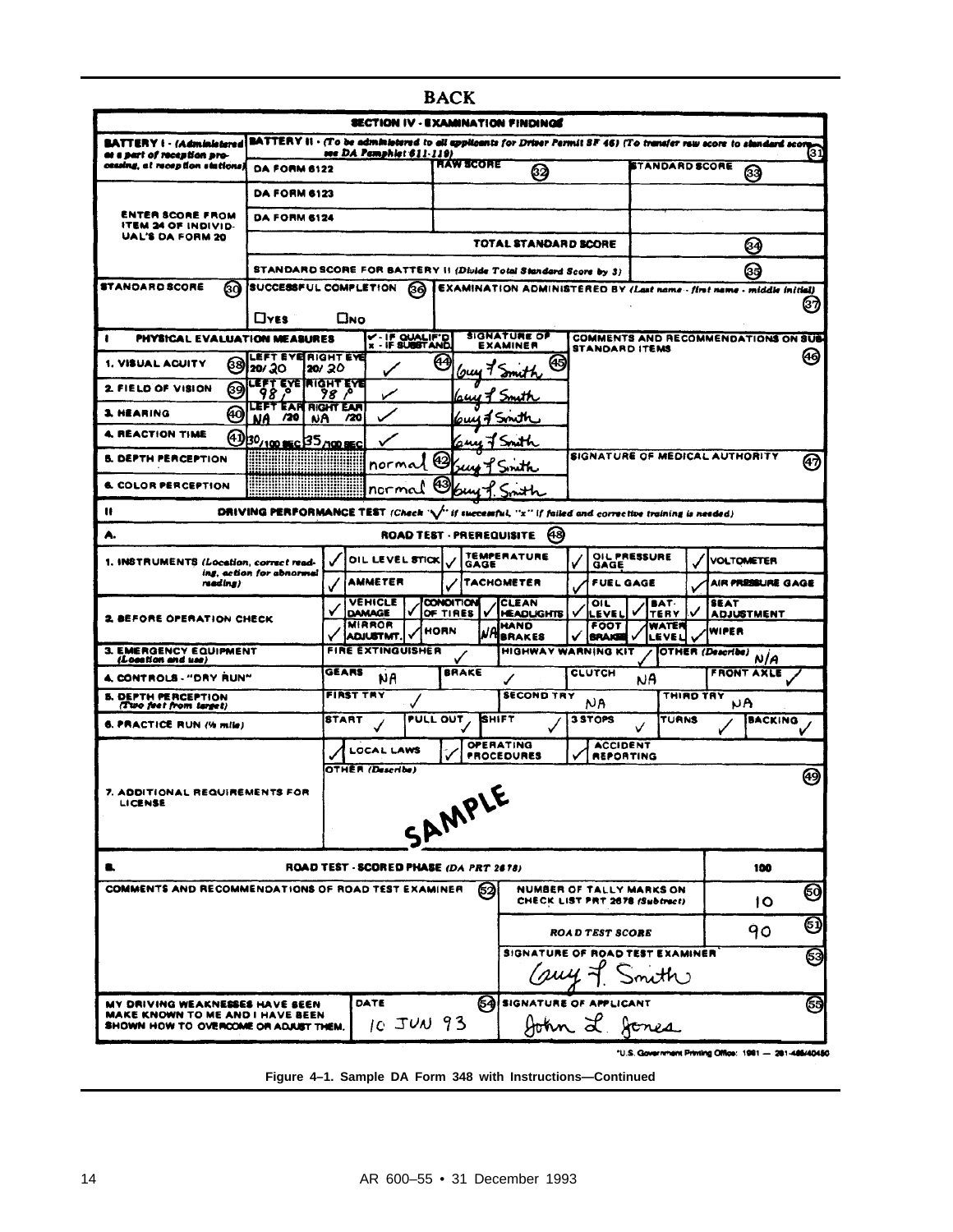Legend for Figure 4–1;

#### **HEADING: GENERAL INFORMATION**

- **Block 1:** Enter last name, first name, middle initial, and social security number (SSN).
- **Block 2:** Enter 'M' for male or 'F' for female.
- **Block 3:** Enter the day, month, and year of the individual's birth, obtained from individual's DD Form 2A (Identification Card).
- **Block 4:** Enter the individual's hair color brown, black, blond, and so forth.
- **Block 5:** Enter the color of eyes blue, brown, hazel, and so forth.
- **Block 6:** Enter the feet and inches (5′10″) the height of the individual as stated on his or her DD Form 2A.
- **Block 7:** Enter in pounds the weight of the individual as stated on his or her DD Form 2A.
- **Block 8:** Not used by military personnel. For civilian personnel, enter appropriate job title.
- **Block 9:** Enter the permit number. Permit numbers will be the first letter of the last name and last four number of the individual's SSN, (for example, K–1234). Upon completion of local training requirements and appropriate entries in section III, the permit number will become the license number. The same number will be entered in block 1 on the OF 346 (U.S. Government Motor Vehicle Operator's Identification Card). If a permit number changes due to a name change, cross out the old number and enter the new number in block 9. In addition, issue a new OF 346 reflecting the new number, and make an entry on DA Form 348, section III, documenting the permit number change and OF 346 reissue.
- **Block 10:** Type (Pencil Entry/Entries). Enter the type OF 346 permit (that is, standard, limited, and so forth).
- **Block 11:** Date issued: Enter day, month, and year permit or license is effective. License will expire according to chapter 6.
- **Block 12:** Limitations (Pencil Entry): Enter one or more of the following codes:
	- Code Application
	- R1 Corrective lenses required
	- R2 Daylight only
	- R3 Automatic transmission only
	- R4 Not authorized to drive a vehicle equipped with air brakes
	- R5 Driving on the installation only.

#### **Section I: Official Qualifications:**

- **Block 13:** Type of Equipment. Enter description or model of equipment (for example: HEMTT, M977). If qualified to tow a trailer (either kingpin or pintle connected), indicate "w/trailer" (for example, tractor, M931 w/trailer).
- **Block 14:** Size. Enter in tonnage or passenger capacity (for example, 10-Ton, 40-Pass)
- **Block 15:** Special Qualifications. Enter one or more of the following codes:
	- Code Application
	- S1 Trailers, pintle towed
	- S2 Trailers, kingpin/pintle
	- S3 Winch qualified (front)
	- S4 Wrecker qualified
	- S5 Cable operated cranes
	- S6 Emergency vehicle
	- S7 Winter/wet/cold weather training
- **Block 16:** Date Qualified. Enter the day, month, and year individual was qualified to operate equipment entered in block 13 (for example, 07 JUL 89).
- **Block 17:** Qualified At. Enter activity unit identification code, post, camp, or station where qualification to operate equipment took place.
- **Block 18:** Name of Examiner. Enter qualifying official's (examiner's) name. Qualifying official will sign in black ink upon verification of individual's ability to operate equipment.

#### **Section II: Background and Experience**

- **Block 19:** Type of Equipment. Enter as appropriate the item the individual was qualified to operate; that is, sedan, motorcycle, and so forth.
- **Block 20:** Size. Enter as appropriate vehicle size; that is 5-ton, 5-pass, and so forth.
- **Block 21:** Type of Driving or Operation. Enter as appropriate; that is, highway, city, rural, and so forth.
- **Block 22:** Additional Driver's Licenses: Enter the State or agency that issued license; for example, VA, PA, U.S. Army, and so forth.
- **Block 23:** Number of Other Drivers Licenses. Enter the license serial number and expiration date; for example, 000-11-0000/07 JUL 94.
- **Block 24:** Satisfactory Experience Verified By. Enter the name of the individual who verified the licensee's experience.

#### **Section III: Performance Record**

**Block 25:** Enter the day, month, and year the individual completed formal training on the equipment he or she is authorized to operate. In cases where road tests, age, or local requirements such as assistant drivers, are necessary, training may be completed before the individual is actually qualified in section I of DA Form 348. Dates of accidents, awards, and traffic violations are also to be noted here.

#### **Figure 4–1. Sample DA Form 348 with Instructions—Continued**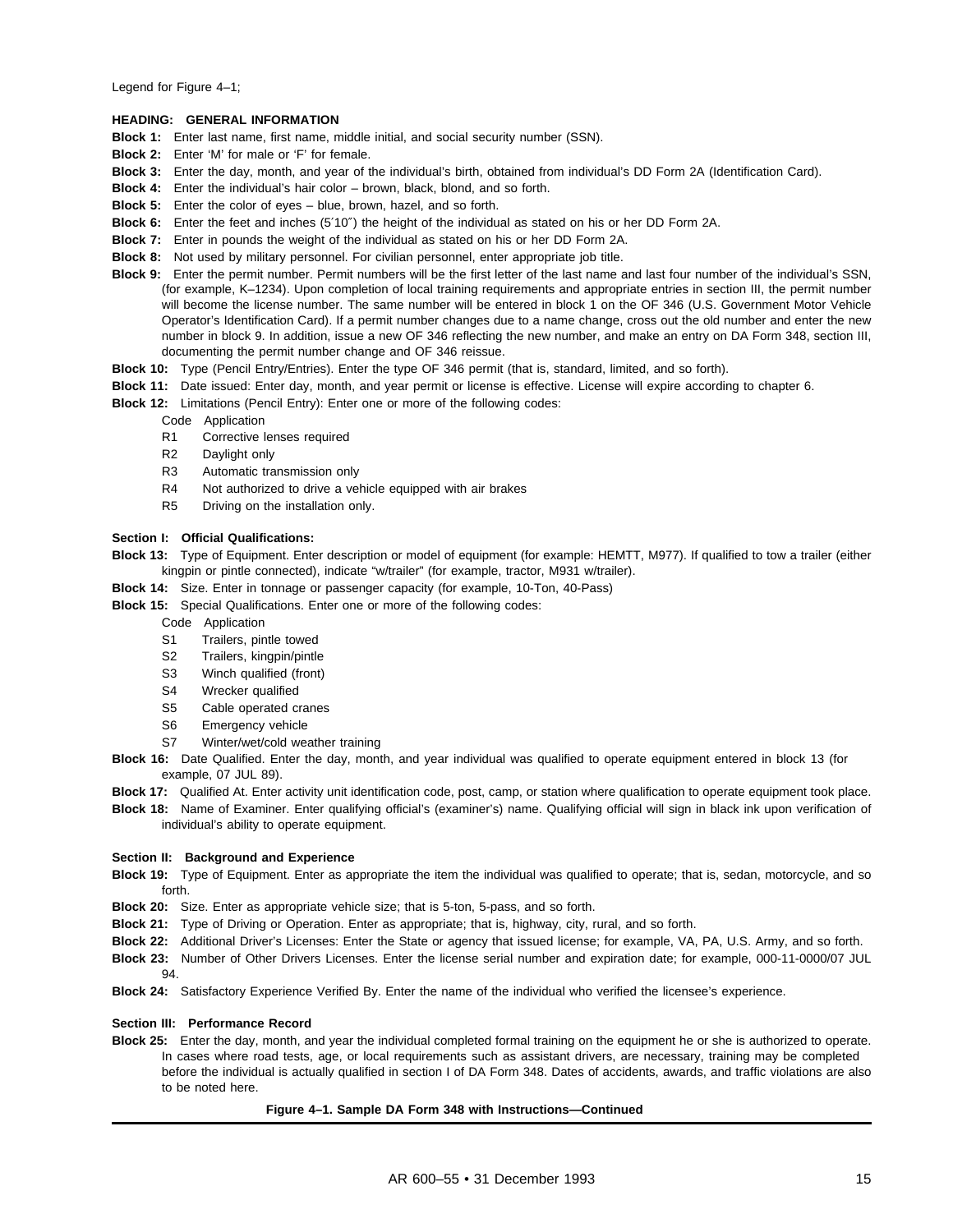**Block 26:** Credits. For example, "training," "orientation," "rodeo," "retesting," "relicensing."

- **Block 27:** Debits. For example, "remedial training," "refresher course," or other training required because of accidents, traffic violations, or unsafe acts while operating military and civilian equipment.
- **Block 28:** Type or Nature. Enter a word or phrase that best describes the type or nature; for example, type of license issued (standard, learner, incidental, limited), type of training (that is, orientation, qualification, sustainment), renewal, retest, safety award, type of accident or traffic violation (that is, driving under the influence, speeding, backing and so forth).
- **Block 29:** Action Taken. Enter any actions taken by the commander to ensure that each individual maintains a high standard as a vehicle or equipment operator. A commander or supervisor can glance at this section for information about an individual's driving or operating performance. Cite the DA or local regulation which directed that training be conducted, or the regulation under which a safety award was issued. Note actions taken for accidents or moving traffic violations regardless of whether they occurred while driving a military or privately owned vehicle (to include annotation of license suspension or revocation). Accidents in which the driver was not at fault are not entered. Enter the printed name of the person making the entry and have him or her initial over his or her name.

#### **Section IV: Examination Findings**

- **Block 30:** Leave blank.
- **Block 31:** Leave blank.
- **Block 32:** Leave blank.
- **Block 33:** Leave blank.
- **Block 34:** Leave blank.
- **Block 35:** Leave blank.
- **Block 36:** Leave blank.
- **Block 37:** Leave blank.

#### **Physical Evaluation Measures**

- **Block 38:** Enter the visual acuity of the left and right eyes in the applicable blocks. The minimum standard is correctable 20/40 in the better eye.
- **Block 39:** Enter the standards obtained in the left and right eyes in the applicable blocks. A lateral range of 75 percent on each side of the focus line is the minimum standard.
- **Block 40:** Enter "NA" (not applicable) unless the individual has a medical profile. Individuals with profiles must be referred to appropriate medical personnel for further evaluation.
- **Block 41:** Enter the time in the applicable blocks. A reaction time from 0 to 0.60 second is acceptable.
- **Block 42:** Enter the word "normal" unless some extremely abnormal condition is obvious. Enter the word "abnormal" if appropriate. There is not a minimum standard for this test, but results may be used for counseling and training.
- **Block 43:** Enter the word "normal" unless some extremely abnormal condition is obvious. Enter the word "abnormal" if appropriate. Individuals will not necessarily be disqualified for color blindness. However, if color blindness appears possible, the individual will be given training on traffic light sequence, observation of other traffic, and other ways to compensate.
- **Block 44:** Enter a checkmark when the individual qualifies for a physical measure. Enter an "x" when the individual does not qualify.
- **Block 45:** Enter the signature of the examiner verifying the test.
- **Block 46:** Driver candidates determined to be physically substandard (blocks 38 through 41) or abnormal (blocks 42 and 43) will be referred to appropriate medical authority to determine whether they should be qualified for driving. Medical personnel will enter comments or recommendations. For example, visual acuity corrected to 20/20 with glasses.
- **Block 47:** This block will be used only when the driver candidate has been referred to a medical authority, at which time a qualified medical officer signs it.

#### **Driver Performance Test**

- **Block 48:** Enter a checkmark in the applicable blocks to indicate successful completion of each task. Enter an "x" in the applicable block when the individual has failed and corrective training is needed. Enter "NA" (not applicable) when any portion of the test does not apply to the vehicle or equipment on which the individual is not being tested.
- **Block 49:** Enter successful or unsuccessful completion of DA Form 2404. Additional requirements for licensing required by local commander may also be entered here.

#### **Road Test: Scored Phase**

- **Block 50:** Enter the number of errors from the checklist recorded during the road test. Errors indicate requirements for additional training.
- **Block 51:** Subtract the number of errors in block 50 from 100 to get the road test score. This score is shown as a percent. A score of 75 percent or higher is passing. Enter this score in block 51.
- **Block 52:** Enter any strong points or weaknesses the examiner may have pointed out to the applicant. Enter "NONE" if appropriate.
- **Block 53:** Enter in ink the payroll signature of the individual that administered the actual road test. The examiner must meet the qualification requirements in this regulation.
- **Blocks 54 and 55:** Enter the day, month, year in block 54, and have the applicant sign his or her payroll signature in block 55.

#### **Figure 4–1. Sample DA Form 348 with Instructions—Continued—Continued**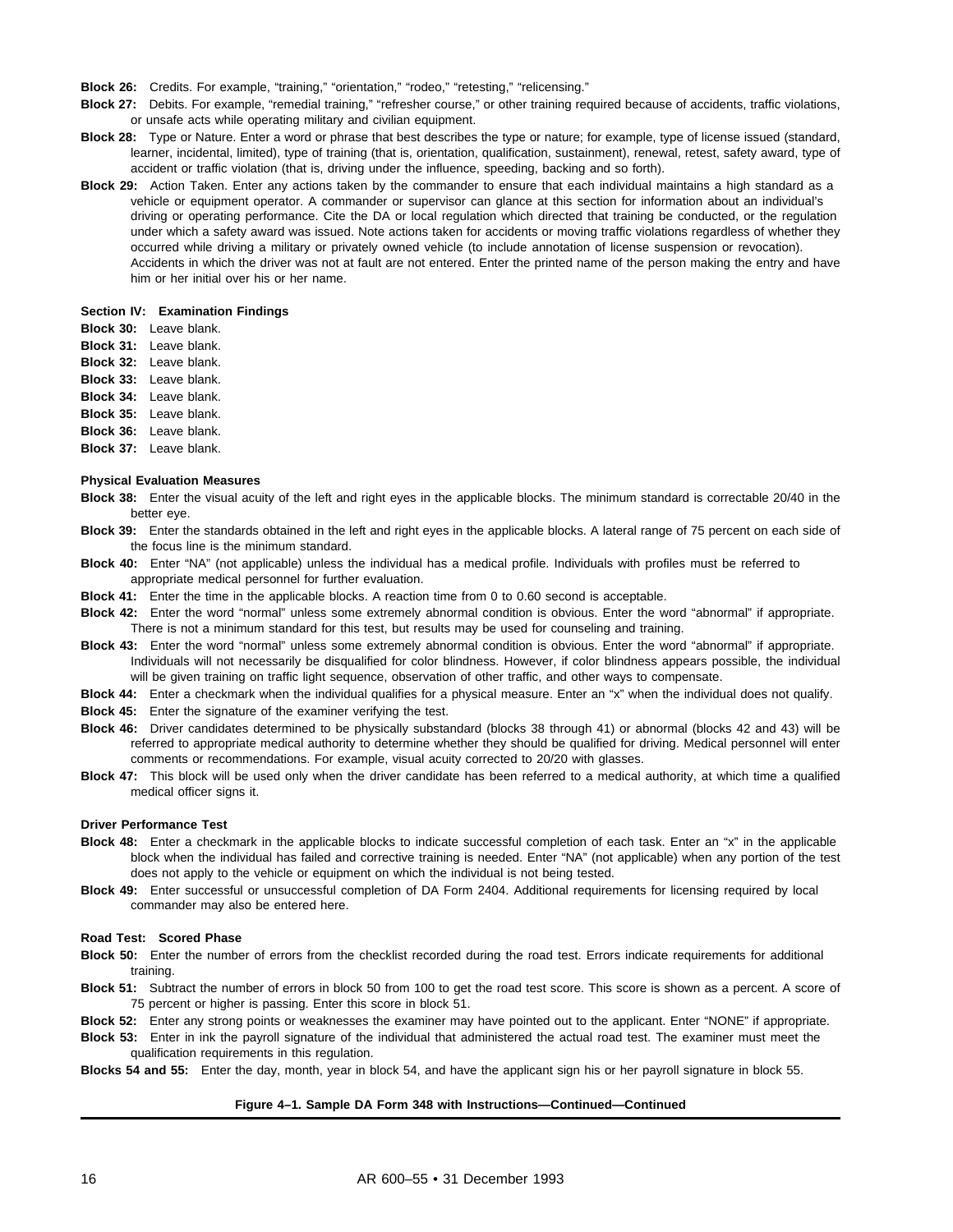# **Chapter 5 Testing**

#### **5–1. Location and functions**

*a.* Driver testing stations or teams will be established at Army installations, State ARNG headquarters, MUSARC, and within organizations on a permanent, part-time, or temporary basis. Stations will be established as follows:

(1) At installations or organizations with 50 or more nontactical vehicles, stations will be established in connection with or as part of transportation motor pools (TMPs).

(2) Within training divisions, service schools, or other organizations or activities having a heavy operator turnover, stations will be established as part of the personnel processing, training department, or centralized facility that services all training departments requiring personnel to operate vehicles or equipment.

(3) Armies, corps, divisions, reserve components, and other organizations, down to and including battalions, and service installations, such as depots and ports, will provide testing stations in connection with motor transport activities, or as part of the installation level TMP functions.

*b.* Commanders are authorized to adapt their driver testing services to local requirements and situations. Mobile testing teams may be desirable in some areas. Organizations and units operating away from the parent testing station may be granted authority (in writing), by the commander with testing authority, to test and qualify their own operators. In such cases, appropriate headquarters will make available necessary equipment, test materials, or qualified test supervisors.

*c.* The primary functions of driver testing stations will be to conduct driver tests and issue motor vehicle operator permits. This may include the related functions of—

- (1) Operator interviews, counseling, and guidance.
- (2) Recording, review, and evaluation of operator records.
- (3) Security, issuance, and scoring of test materials.
- (4) Preparation for and control over the use of testing devices, equipment, and routes.

(5) Preparation, authentication, renewal, and revocation of licenses (to include administering driver tests to civilian personnel in accordance with OPM requirements).

*d.* Each issuing authority will maintain a ledger of all permits issued. The ledger will be organized by date sequence, and will include: date of issue, expiration date, permit number (the first letter of the last name and the last four digits of the Social Security Number (SSN)), the name and SSN of the licensee, type of equipment qualified to operate, and a remarks block. The ledger will be maintained on a calendar year basis and will identify personnel qualifications and individual license currency on vehicles and equipment. Automated versions of the ledger are authorized as long as they include all data fields listed above.

#### **5–2. Facilities**

The testing station will provide facilities as indicated in AR 611–5, chapter 3, plus necessary training media and clinical demonstrations.

#### **5–3. Examiner qualifications**

*a.* The effectiveness of the motor vehicle driver testing and licensing program depends upon the qualifications of the examiners. Each examiner will be a reliable, responsible individual who possesses knowledge of test administration. The examiner must be qualified in proper driving techniques and completely impartial in all examination procedures.

*b.* Evaluation criteria for selecting instructors and examiners is contained in appendix F and should be used for evaluating examiner qualifications.

*c.* The consistency of test evaluations by road test examiners assigned to a station should be checked periodically by having different examiners simultaneously rate the same driver applicant. Afterward, the ratings should be compared and an effort made to bring the findings to a single, consistent standard. Road test examiners must be qualified on and licensed to operate each type of equipment on which they test operators.

*d.* At those stations processing OPM driver applicants, examiners should also be qualified as OPM examiners. This will simplify the processing of OPM applicants for employment as DA drivers.

#### **5–4. Test administration**

*a.* Specific procedures for administering the driver's performance test and physical evaluation measures are contained in appendix G and D, respectively. General testing conditions prescribed in AR 611–5 apply to the administration of motor vehicle driver selection tests. A copy of DA Form 6125–R (Road Test Score Sheet) to be used in administering the road test appears at the back of this regulation.

*b.* Test materials, including booklets, answer sheets, scoring keys, and manuals required to administer motor vehicle driver selection tests will be secured according to AR 611–5.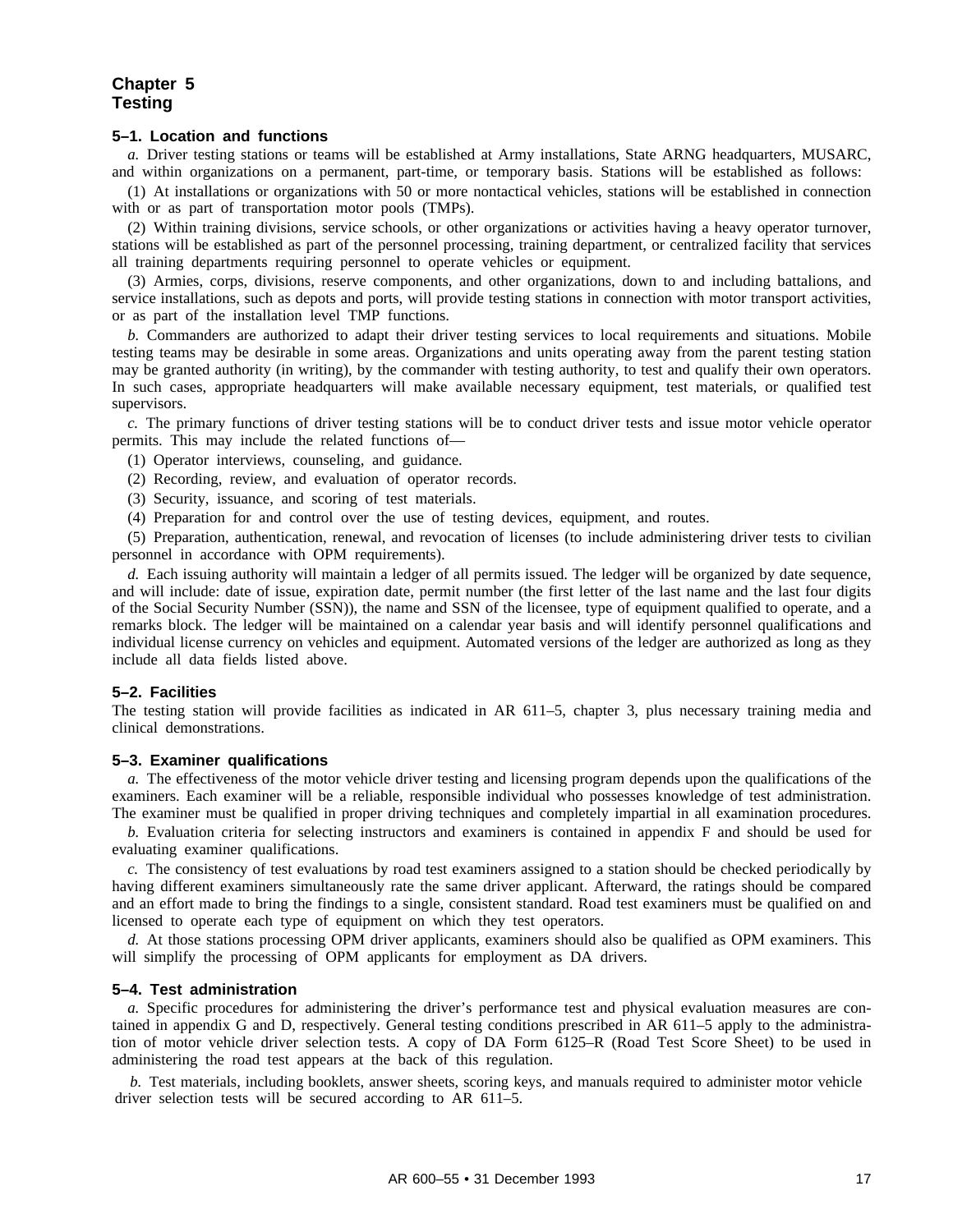#### **Chapter 6** driver selection tests will be selection to AR 611–5. *b.* Test materials, including booklets, answer sheets, scoring keys, and manuals required to administer motor vehicle

#### **6–1. Control of Issuance**

*a.* The issuance of vehicle driver and equipment operator permits will be controlled at the battalion or higher level of command. The issuing authority is the driver testing station, unit, or activity that has been granted authority, in writing, to test and qualify drivers and operators. The issuing official is the commanding officer or representative authorized in writing by the commanding officer. Facsimile signatures are authorized per AR 25–50. Permit ledgers will be maintained according to paragraph 5-1d.

b. The qualifying official is the examiner, who is a person designated in writing by the commanding officer to conduct driver testing and to verify driver performance qualification. This person must be licensed and qualified on any vehicle or equipment on which he or she will conduct driver testing. The qualifying official's signature on the OF 346 verifies that the proper training has been accurately annotated on the individual's DA Form 348, and that the individual has been qualified on the equipment through written and performance testing.

c. Instructions for completing the manual OF 346 are contained in figure 6-1. Units operating under the ULLS will use the automated form (instructions for completing the automated form are contained in the End Users Manual for Unit Level Logistics System). All other units will continue using the manual OF 346.

d. The OF 346 will be stamped or marked legibly on the front with the words, "ARMY STANDARD," "ARMY I. The GT 340 will be sumped of marked regiony on the front with the words, TRRNT STATOTING, TRRNT<br>LEARNER," "ARMY INCIDENTAL," or "ARMY LIMITED," to denote the type of permit issued. This stamp will be placed over the title of the form so that it does not interfere with the information contained in the blocks. The information can be typed or written, but must be in black ink. Codes used on the OF 346 are the same as those for the DA Form 348. Unit Logistics System). All other units with the manual continue using the manual OF 346.<br>DA Form 348.

# **6–2. Standard permits** The type of permits of permits of permitted, the type of permitted, the type of permitted, the type of permitted, the type of permitted, the type of permitted of permitted. This stamp will be a stam

a. The OF 346 standard permit applies to all vehicle drivers or equipment operators. The words "Army Standard" will be stamped or marked on the face of the OF 346.

*b*. The standard permit expires—

(1) For Active Army, USAR, ARNG, and DA civilians on the same date as the individual's State driver's license (1) For Active Ariny, USAR, ARING, and DA Civinalis expires, or 5 years from issue date whichever is sooner.

(2) For foreign and local nationals and allied army members, 4 years (or less if applicable) from date of issue. ( $\angle$ ) For foreign and focal nationals and affed army m

*c*. An operator will retain his or her OF 346 upon transfer to a new assignment. Commanders may give a diagnostic operator performance test to any or all reassigned or visiting personnel to include Reservists and National Guard operator performance lest to any of an reassigned or visiting personner to include Reservists and ivalidate Guard members to dentify a need for any additional training of fetraining. This diagnostic performance test must take place<br>before a qualified person (who possesses a DA Form 348) is placed in any additional driver or operator s courses. Annotate any additional training or retraining on the DA Form 348.

d. All newly assigned or visiting drivers or equipment operators will be instructed in local regulations and operating a. The newly assigned or visiting drivers or equipment operators will be instructed in focult regulations and operating procedures before operating vehicles or equipment.

e. Military personnel, upon separation from the military service, may retain their OF 346's provided the words e. Military personnel, upon separation from the infinitary service, may retain their Or 340 s provided the words<br>"NOT VALID, SEPARATED FROM SERVICE" are overstamped or otherwise legibly marked on the front and back of the form. Military personnel transferring from active service to active Reserve status may retain their valid OF 246's  $346's.$ COURSES. ANNOTATED FROM SERVICE are overstamped of otherwise

*f.* Civilian personnel will surrender their OF 346's upon separation from DOD as required by Federal Personnel Manual Supplement 990.1, Book III, section 930.114(c).  $\mu$ . **Extrinuity personnel, with service included** the military separation from DOD as required by retactant resonnel.

# of the form. Military personnel transferring from a service to active service to active service to active service to active service to active service status may retain the service status may retain the service status may r

*a. Restricted use.* These permits may be issued in a limited number of instances for specifically stated purposes. A special purpose permit will consist of an OF 346 conspicuously stamped with the appropriate designation. Such permits will be issued only when necessary to meet requirements, and, except for expert driver or operator permits, will not be issued instead of standard permits when the latter would otherwise apply.

#### *b. Learner permits.*

0. Learner permits.<br>(1) Learner permits will be issued to persons undergoing a course of vehicle driver or equipment operator training. Prior to being issued an OF 346 learner permit, individuals must successfully complete introductory classroom training (which must include, as a minimum, vehicle or equipment orientation, a safety briefing, to include the importance of driver attitude, and familiarization with local laws and road conditions), and must pass all physical evaluation measures diver autude, and rainmarization with local laws and road conditions), and must pass an physical evaluation measures<br>Iisted in appendix D. The words "ARMY LEARNER" will be stamped or marked on the face of the OF 346. Learn  $\frac{1}{1}$  Learner permits will be issued to persons undergoing a course of venicle driver or equipment operator training. (1) Learner persons with the interest with the sumplement matrix of the race of the Or 540. Bearing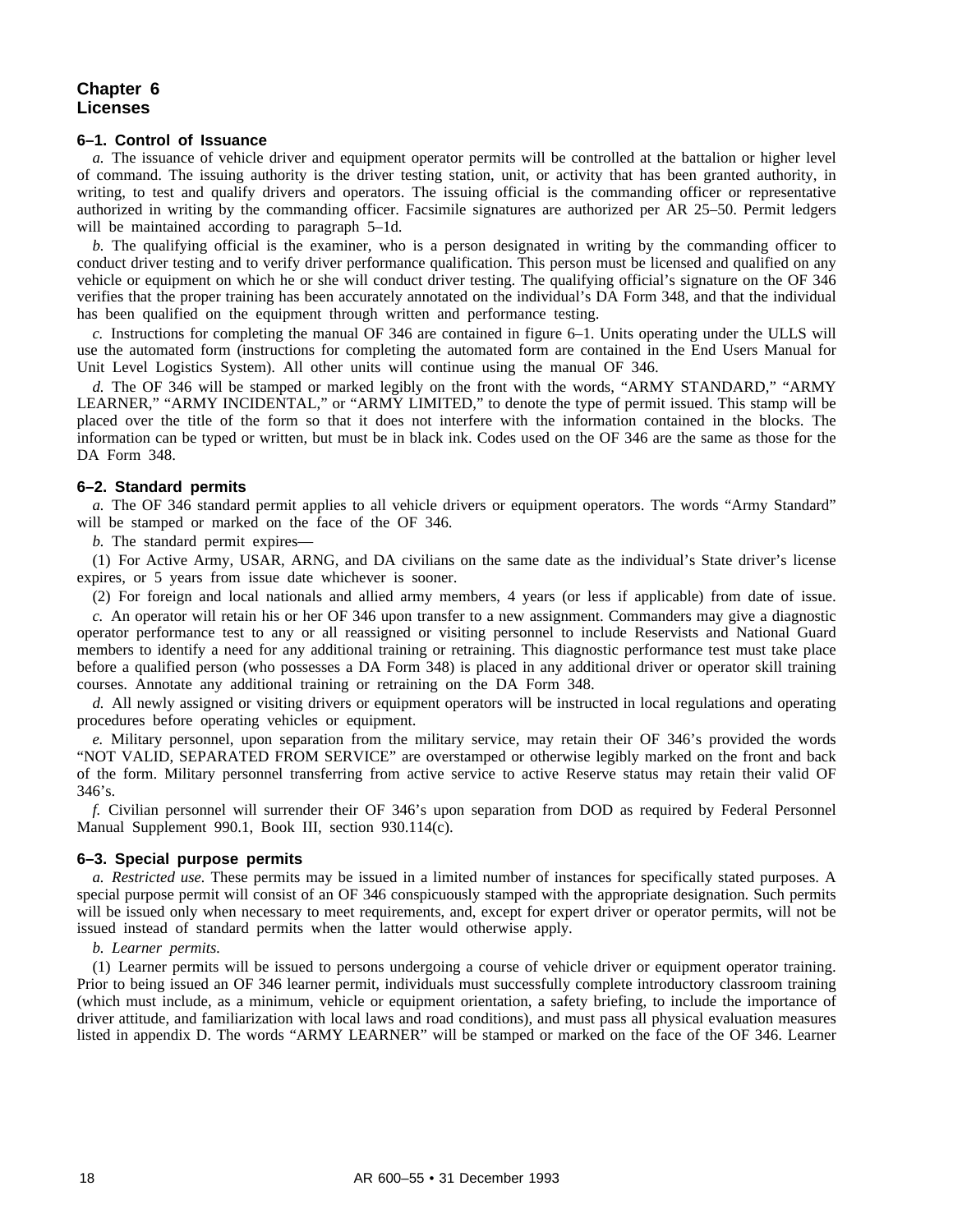permits become invalid and must be surrendered upon completion of the course, or after 90 days for active duty personnel and DA civilians, whichever comes first. Learner permits for USAR and ARNG will remain valid as long as the individual is assigned to the unit and is participating in an active driver training program.

(2) Learner permits are valid only during regular training periods (for the period as stated above) and only under the following conditions:

*(a)* A qualified driver, equipment instructor, or examiner accompanies the trainee in the vehicle or on the equipment.

*(b)* The vehicle or equipment is operated within a controlled driving range (no other vehicular traffic) or training area under the supervision of a licensed driver or operator.

*c. Incidental driver permits.*

(1) Military and civilian personnel who must operate vehicles or equipment for short periods of time, such as for exercises, maneuvers, or major emergencies, will be issued an OF 346 with the words "ARMY INCIDENTAL" stamped on the face of the permit. An applicant for an incidental permit must—

*(a)* Possess a certificate signed by an authorizing individual (commander or supervisor) stating that occasional vehicle driving or equipment operation is necessary to perform official duties.

*(b)* Satisfactorily pass the vehicle driver or equipment operator written and performance tests on the type of vehicle or equipment for which the license is required. (Note: Except for emergency vehicles, the road test is not required for nontactical vehicles with a GVWR of 10,000 lbs or less, provided the individual has a valid State or host nation driver's license.)

(2) The expiration date of the incidental permit will be the date of the completion of the duty for which it was issued, if of a one-time nature, but will not exceed 6 months.

(3) Commanders may require that incidental driver or equipment operator permits be issued to drivers or operators of non-Army vehicles or equipment operated on post. Further restrictions on the use of incidental permits are authorized when the privilege has been abused.

#### *d. Limited permits.*

(1) Limited vehicle driver or equipment operator permits will be issued only to otherwise qualified drivers or operators who, because of physical deficiency, occupational status, training limitations, or other reasons, should be limited to the operation of specific vehicles or equipment, under specific conditions, or within a specific area. Limited permits will be issued only when necessary. They make limited use of otherwise qualified individuals whose status or condition precludes issuance of a standard permit. Amputees, combat wounded personnel, prisoners, and prisoners of war are in this category.

(2) Limited permits will not be issued to cover minor restrictions. For example, they will not be issued to drivers or operators who have been qualified to drive only one or a few vehicles. They will not be issued to civilian personnel for the sole reason that they are restricted to administrative or nontactical driving alone, nor will they be issued to physically handicapped persons when the nature of the handicap is such that it can be corrected or compensated for by usual means.

(3) The expiration date for Army Limited permits will not exceed one year from the date of issue.

(4) The OF 346 will be stamped or legibly marked on the face of the form with the words "ARMY LIMITED," and, in each case, the specific limitation will be stated. Sample remarks for limited permits include—

*(a)* "Valid only under guard."

*(b)* "Limited to post or installation."

*e. Expert driver or operator permits.* Army vehicle drivers or operators of special mechanical equipment (construction and materiel handling) who have exceptional driving or operating performance and safety records are eligible for safety awards under appropriate provisions of AR 672–5–1 or AR 672–74 and may have "ARMY EXPERT" stamped on their permits and annotated on DA Form 348 in recognition of merit. Nonvehicular equipment operators may have "Master Operator" stamped on their permits.

#### **6–4. Renewals, suspensions, and revocations**

*a.* Operator permits may be renewed up to 90 days before the expiration date. For those individuals who possess a valid State license as well as an OF 346, (military operating off-post and DA civilians at a minimum), the OF 346 should not be renewed until the State license has been renewed.

*b.* A performance test will be given whenever a licensed driver needs to qualify on an additional type of vehicle or equipment. DA Form 348 and OF 346 will be updated whenever a licensed operator has qualified on an additional vehicle or piece of equipment.

*c.* Renewals will be issued after examination of the operator's qualification record (DA Form 348) and medical profiles, administration of prescribed physical evaluation measures, and the operator performance test.

(1) Rather than performance test an individual on every type of vehicle or equipment, a qualified examiner may test the operator on the largest or most complex vehicle or piece of equipment for which his or her license is to be renewed. In cases where all skills and knowledge cannot be evaluated by testing on one type vehicle or equipment, additional performance testing is required. For example, if the individual is tested on a tractor-semitrailer with an automatic transmission, additional testing is required to renew the license for a cargo truck with a manual transmission.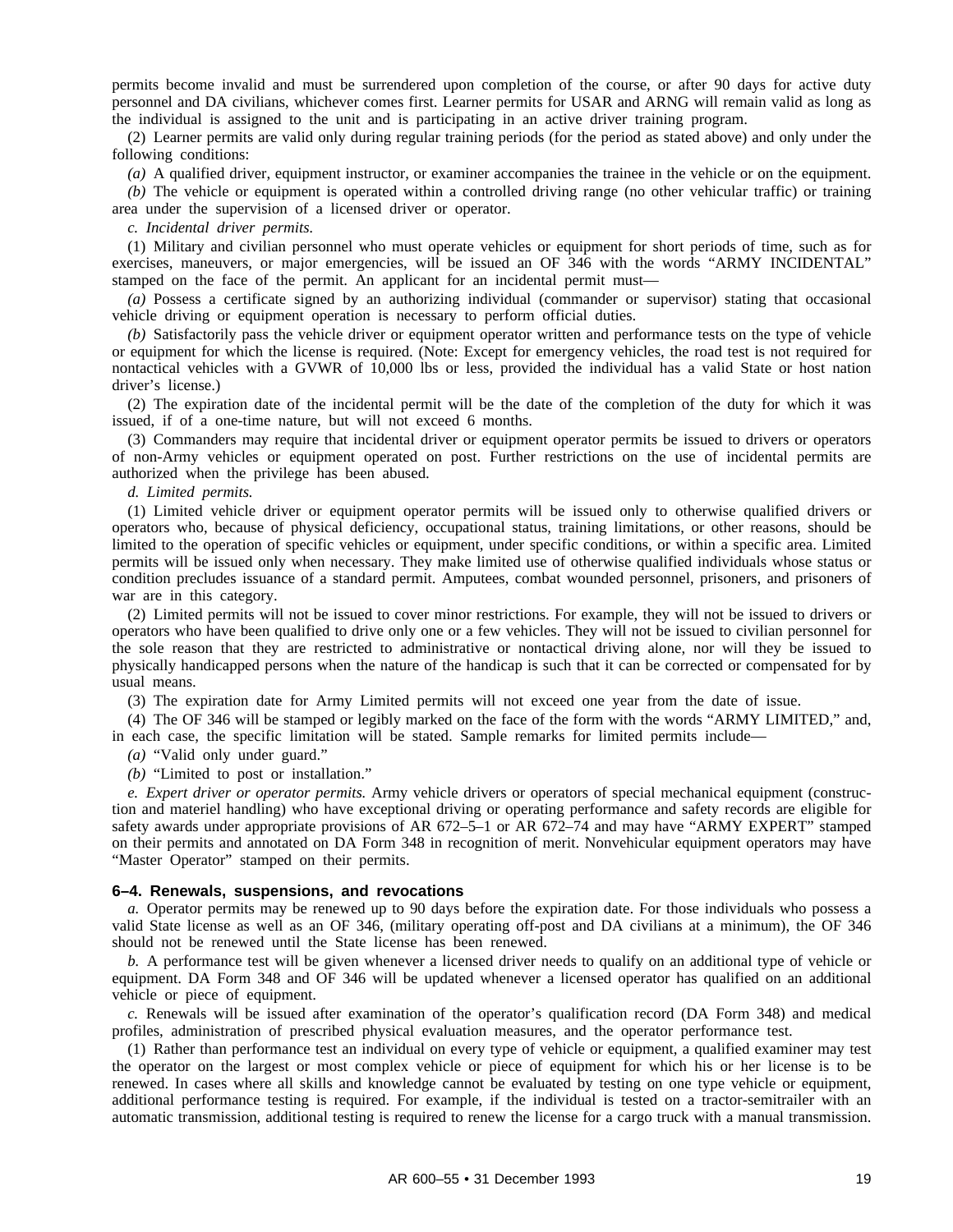The tester could not evaluate the driver's skills and knowledge on a manual transmission with the tractor-semitrailer performance test.

(2) Renewals may be denied on the basis of accident records, traffic violations, and recommendations of medical officers or supervisors.

*d.* Army installation commanders, State adjutants general, MUSARC commanders, or designated representatives with license issuing authority will revoke or suspend military driver licenses or permits when an individual's State or host nation driver's license is revoked or suspended. Subordinate commanders may recommend suspension or revocation to the issuing authority. The suspension or revocation period will not be less than the period imposed on the civilian driver's license.

#### **6–5. Replacement of permits**

Issuance of duplicate permits to replace those lost or stolen is authorized. The qualifying official must verify the individual's operating qualifications (DA Form 348) before a duplicate permit can be issued without examination. Duplicate permits will be stamped or marked on the face with the word "Duplicate" and will be signed by the qualifying official and issuing official.

#### **6–6. Strikeovers, erasures, and alterations**

Strikeovers, erasures, use of correction fluid or tape, obscuring, or otherwise making an OF 346 entry illegible are not permitted. Commanders may authorize lamination of the OF 346, but other alterations will void the permit. If parts 1 and 2 are separated, this will not void the OF 346 as long as both parts are available and have the same card number. See figure 6–1 for additional information. Entries will be substantiated by the individual's DA Form 348 before authentication and issue.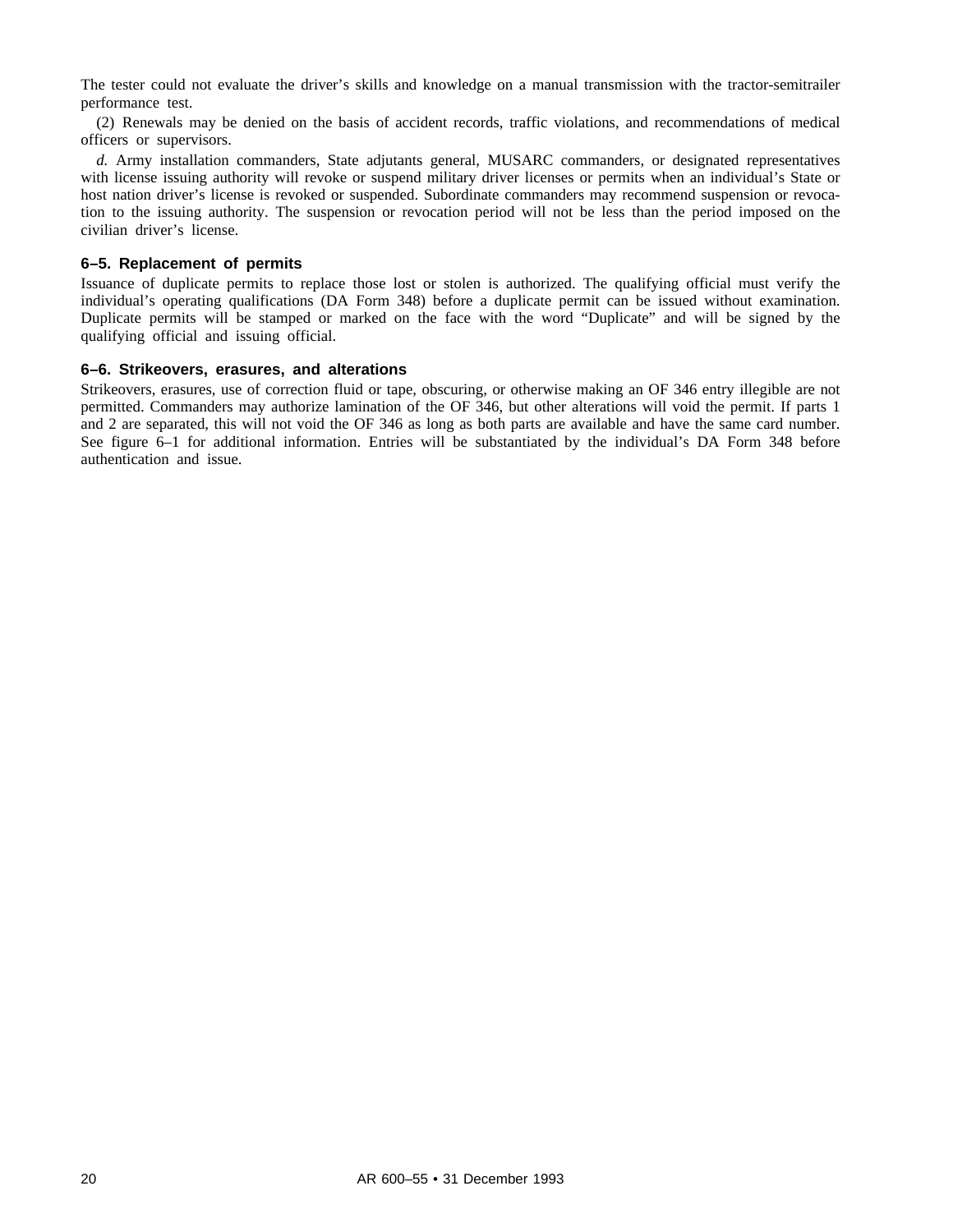|                                                 | Part 1                         |                                                                                                                                                                               |                        | <b>FRONT</b>         |                               | Part 2                  |                      |
|-------------------------------------------------|--------------------------------|-------------------------------------------------------------------------------------------------------------------------------------------------------------------------------|------------------------|----------------------|-------------------------------|-------------------------|----------------------|
| OF 346<br>11/85 USOPM<br><b>FPM Chapter 930</b> |                                | U.S. Government Mator Vehicle<br>Operator's Identification Card                                                                                                               | Card No.<br>$T - 7119$ | Restrictions         | R 1                           |                         |                      |
| Name of Operator (Not Transferable)             |                                | Signature of Operator (Not valid until                                                                                                                                        |                        |                      |                               | QUALIFIED TO OPERATE    | (16)                 |
|                                                 | (2)                            | <b>PEZI signedi</b>                                                                                                                                                           | (4)                    |                      | Type Vehicle and/or Equipment | <b>Capacity</b>         | Clualifying Official |
| Jones, John L.                                  |                                | John J. Jones                                                                                                                                                                 |                        | HEMT                 | M977                          | 7C T                    |                      |
| Date of Birth (5)                               |                                | Social Security No. Name and Location of Issuing Unit                                                                                                                         | ଊ                      |                      |                               |                         |                      |
| may 64                                          |                                | $111 - 41 - 7119$ $616$ <sup>th</sup> TRANS $8N$<br>Height Weight Har Color Eve Color Ft. EUSTIS, UA 23604                                                                    |                        |                      |                               |                         |                      |
|                                                 |                                | 1601b BANC GANCY Signature and Title of Issuing Official                                                                                                                      |                        |                      |                               | OTHER RECORDS (Ophonal) | <u>୍ୱ ଓ</u>          |
| Date Issued                                     | $\Omega$ Date Expires $\Omega$ | Paulis: sepler                                                                                                                                                                | (14)                   |                      | Winter DRIVER TNG             |                         | MPLE                 |
| $\log$ JUN 93                                   | 131 MAY 99                     | – BN ⊺<br><b>LTC</b>                                                                                                                                                          |                        |                      |                               |                         |                      |
|                                                 |                                | The holder of this card is qualified to operate U.S. Government vehicles and/or<br>equipment specified, subject to the restrictions set forth on the other half of this card. |                        |                      |                               |                         |                      |
|                                                 |                                | Card must be carried at all times when operating Government vehicles                                                                                                          |                        | NSN 7540-00-634-3999 |                               |                         | 50346 101            |



#### PRIVACY ACT STATEMENT

Solectation of the information is authorized by 40 U.S.C. 471 and<br>5 OFR Part 300 Subpert A, which require OPM to regulate Federal<br>employees use of Government-comed or -leased motor vehicles<br>Executive. Order 9397, authoriz vehicle is a prerequisite to employment, you may not.<br>obtain/retain employment without such a card 'n.

Legend for Figure 6–1;

**Part I**

- **Block 1:** Card Number. Enter the first letter of last name and last four digits of Social Security Number (SSN). This will be the same number as in block 9 of the DA Form 348.
- **Block 2:** Name of Operator. Enter last name first, first name, and middle initial. If no middle initial, enter NMI.
- **Block 3:** Sex. Enter M or F.
- **Block 4:** Signature of Operator. Have operator sign his or her name as it appears on DD Form 2A.
- **Block 5:** Date of Birth. Enter day, month, and year as it appears on DD Form 2A.
- **Block 6:** Social Security Number (SSN). Enter SSN as it appears on DD Form 2A.
- **Block 7:** Height. Enter the operator's height in feet and inches (example, 5 feet, 7 inches) as it appears on DD Form 2A.
- **Block 8:** Weight. Enter the operator's weight in pounds (example, 125 Ibs) as it appears on DD Form 2A.
- **Block 9:** Color of Hair. Enter color of hair or appropriate abbreviation (example, "BRN" for brown) as shown on DD Form 2A.
- **Block 10:** Color of Eyes. Enter color of eyes or appropriate abbreviation as shown on DD Form 2A.
- **Block 11:** Date Issued. Enter the calendar date (day, month, year) in which the card was issued (example,15 Feb 91).
- **Block 12:** Date Expires. Enter the expiration date as prescribed in paragraphs 6–2 and 6–3.
- **Block 13:** Name and Location of Issuing Unit. Self explanatory.

SAMPLE

**Block 14:** Signature and Title of Issuing Official. Have the issuing official (commanding officer or representative authorized in writing by the commanding officer) enter his or her signature and title.

**Part 2**

**Block 15:** Restrictions. Enter applicable codes (R1–R5) from DA Form 348, block 12 (see fig 4–1).

**Figure 6–1. Sample Form OF 346 with Instructions**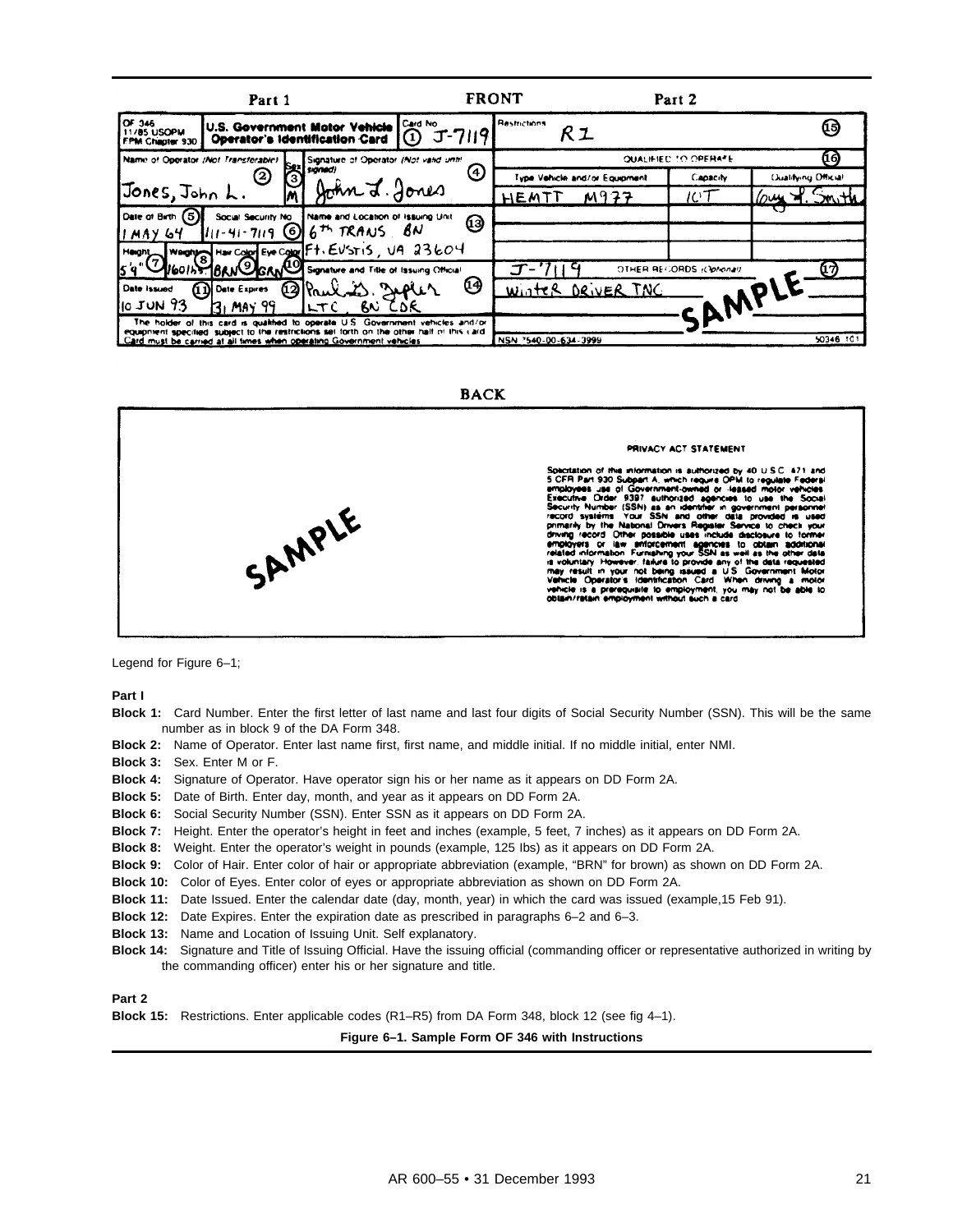- **Block 16:** Qualified to Operate. Enter detailed description of vehicle or equipment (transcribed from DA Form 348; blocks 13 and 14). If additional space is needed to record vehicles or equipment that an individual is qualified to operate, use the Part 2 portion of additional OF 346. Be sure to annotate the same card number as the original OF 346 in Block 17 of all additional Part 2 portions. The qualifying official is the examiner, who is designated in writing by the commanding officer to conduct driver testing and to verify driver performance qualification.
- **Block 17:** Other Records (Optional). Enter the card number as shown in block 1. In addition, use this block to enter additional vehicles or equipment operator is qualified on, as well as locally required entries (that is, winter driver training, and so forth) If parts 1 and 2 become separated, this will not void the OF 346 as long as both parts are available and have the same card number (see instructions for block 1 above). An individual must carry both parts when driving or operating vehicles or equipment.

#### **Figure 6–1. Sample Form OF 346 with Instructions—Continued**

# **Chapter 7 Mechanical or Ground Support Equipment**

#### **7–1. Qualification to operate**

*a.* All military personnel and DA civilians must have an OF 346 and demonstrate their proficiency in order to operate the following mechanical or ground support equipment:

(1) Electrical power generating equipment, 0.5 KW and above (electric motor driven, diesel engine driven, gasoline engine driven, and gas turbine driven sets).

(2) Gas generating equipment, all sizes and capacities (such as oxygen, nitrogen, and acetylene).

(3) Water purification sets, all sizes and capacities.

(4) Air compressors, all pressures (not to include installed automatically controlled units).

(5) Materiel or cargo handling equipment, all sizes and capacities, for example, forklift trucks, warehouse tractors and cranes, straddle trucks, and flightline tugs.

(6) Railroad equipment, all sizes and capacities (locomotive, locomotive cranes, and motor cars).

(7) Bridging equipment, all bridge erection boats, mobile assault float bridge or ferry transporters, and outboard motors.

(8) Self-propelled amphibious equipment, all sizes and capacities (LARC–V, –XV, and –LX, and LACV–30).

(9) Construction equipment or off-road equipment, all sizes and capacities (including but not limited to tractors, wheeled or tracked; cranes, wheeled or tracked; front loaders; small emplacement excavators (SEEs); motorized or selfpropelled scrapers, rollers, sweepers, and earth augers, saw mills; chain saws; snow plow-rotary; ditching machines; rock crushing and screening plants; asphalt batch plants; concrete mixers and plants; asphalt and concrete spreaders; water and bituminous distributors; hot oil heaters; and hydraulic or mechanical vibrating tampers).

(10) Heating and cooling equipment, all sizes and capacities (such as air conditioning and refrigeration units powered by liquid fuel engines, space duct-type heaters using liquid fuel, and steam cleaning equipment).

(11) Pumping equipment; all pumps 50 gallons per minute (GPM) and above, when powered by liquid fuel engines.

(12) Printing presses and paper cutters, all makes and models, excluding manually operated paper cutters.

(13) Mine-detecting equipment, truck mounted; all makes and models.

(14) Utility element (power plant) used with the medical unit, self-contained, transportable hospital elements, all makes and models.

(15) Miscellaneous equipment, any equipment determined by the local commander or higher authority to warrant licensing such as powered lawn mowers; agricultural machinery; food preparation equipment; field ranges; immersion heaters; laundry equipment; snowmobiles; detecting sets, mine portable, AN/PRS–7 and AN/PSS–11.

*b.* Application of these procedures will begin with the selection of persons to be licensed. The tests prescribed herein will be given throughout the Army. Successful completion of the prescribed tests will not automatically qualify a person for retention as an Army vehicle or equipment operator if, for medical, disciplinary, or other reasons (including prior accident record, attitude toward driving, use of intoxicants or pathogenic drugs), he or she appears to be incapable of continuing as a safe and competent vehicle or equipment operator. The issuing authority may revoke an operator's OF 346 based on the recommendations of safety or medical personnel.

*c.* Training and education programs designed to establish and reinforce safe operating habits and positive attitudes toward driving are required for motor vehicle licensing and apply to all operators. Minimum training requirements are contained in chapter 4 for vehicles and chapter 7 for other equipment. MACOM and MUSARC commanders may establish more stringent training programs.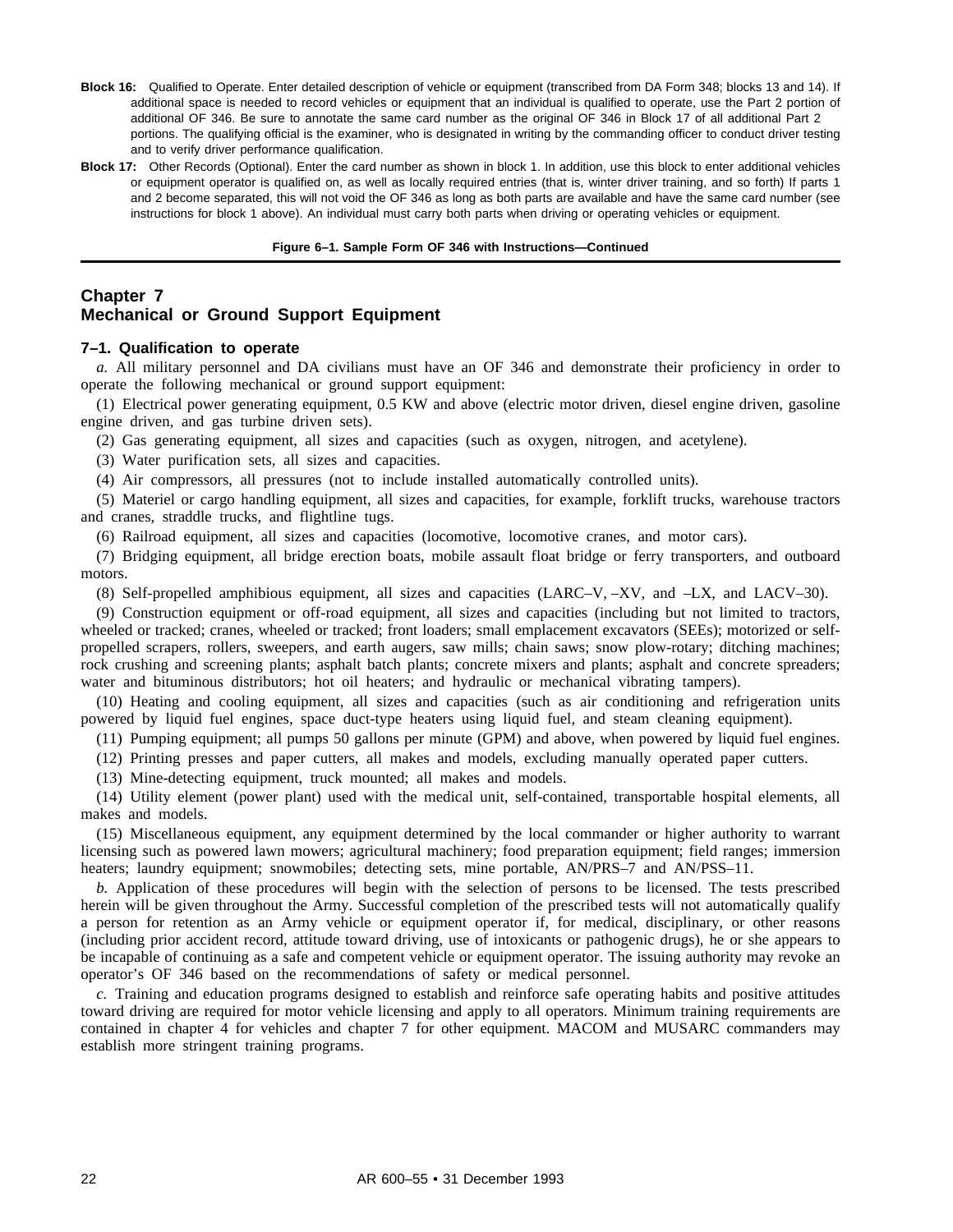#### **7–2. Procedures**

*a.* Equipment operator testing and licensing procedures for self-propelled equipment will conform with this regulation. Additional procedures for materiel-handling equipment are contained in TB 600–2. Physical evaluation measures and operator performance tests will be used.

*b.* Equipment operator testing and licensing procedures for nonself-propelled equipment will conform to the requirements contained in TB 600–1 and TB 600–2.

*c.* Applicants will be required to satisfactorily demonstrate their proficiency in operating each piece of equipment for which they are to be licensed.

*d.* Qualification on non-self-propelled equipment will be entered on DA Form 348, section I, and training will be entered in section III.

# **Chapter 8 Night Vision Devices**

#### **8–1. Standardized training, testing, and licensing**

This chapter provides commanders with standardized training, testing, and licensing requirements for use of night vision devices (NVDs) by motor vehicle operators. Night vision devices include image intensification and thermal imaging devices (less weapon sights).

#### **8–2. Training strategy**

*a.* Commanders will manage NVD training programs according to this regulation and other applicable publications (see para 8–3, and determine what type of night training program best supports the unit mission.

*b.* Commanders will establish speed limitations for all modes of driving with NVDs. In addition, commanders at all levels must understand the devices' limitations to conduct effective risk assessments for NVD training (see FM 21–305 and TC 21–305–2 for technical information on NVDs to assist in making these important decisions and assessments).

*c.* The ability to drive with night vision devices is a highly perishable skill. Proficiency can be developed and maintained only through continuous hands-on training. Units will conduct qualification and refresher training per guidance in paragraphs 8–5 and 8–6.

# **8–3. Training materials**

The following are useful training materials:

*a.* FM 21–305, *Manual for the Wheeled Vehicle Driver:* night vision goggle (NVG) driving techniques and procedures, mission planning, safety factors, training programs, and guidance on unit standard operating procedures (SOPs) for wheeled vehicle, motorcycle, and ATV operators.

*b.* TC 21–305–2, *Training Program for Night Vision Goggle Driving Operations:* NVG lesson plans, training calendar, written exam, eye charts, and paper transparencies.

*c.* TC 21–306, *Tracked Combat Vehicle Driver Training:* Procedures for the tracked vehicle operator.

*d.* Technical Manuals (TMs) pertaining to specific types of NVDs provide maintenance and operator instructions.

# **8–4. Night vision device instructors**

*a.* Instructor training for wheeled vehicles will comply with TC 21–305–2, and the guidelines in this chapter for qualification and refresher training.

*b.* Instructors must be NVD qualified, and licensed on the vehicles on which training is conducted, and must be designated in writing by the commander as certified NVD instructors.

*c.* Instructors will implement the commander's program, conduct qualification and refresher training, administer road tests, and keep the commander informed on the overall status of the unit's NVD profile.

*d.* Instructors will document qualification and refresher training on the individual's DA Form 348, section III, and annotate on the OF 346 and DA Form 348, section I, the specific type of NVD on which the individual is qualified.

#### **8–5. Qualification training**

Qualification training will include sequential instruction in both academic and night driving tasks. A qualified NVD instructor must supervise all instruction.

*a. NVD academics.* During NVD qualification, the operator will receive instruction in academic subjects (see app I) and must pass a written examination (see TC 21–305–2).

*b. NVD driver training.* The operator will receive hands-on instruction in order to demonstrate proficiency while driving with the use of NVDs (see app I for task list). An NVD-equipped instructor will be in the vehicle during night driver training.

*c. Qualification requirements.* To be qualified and licensed on NVDs, motor vehicle operators must—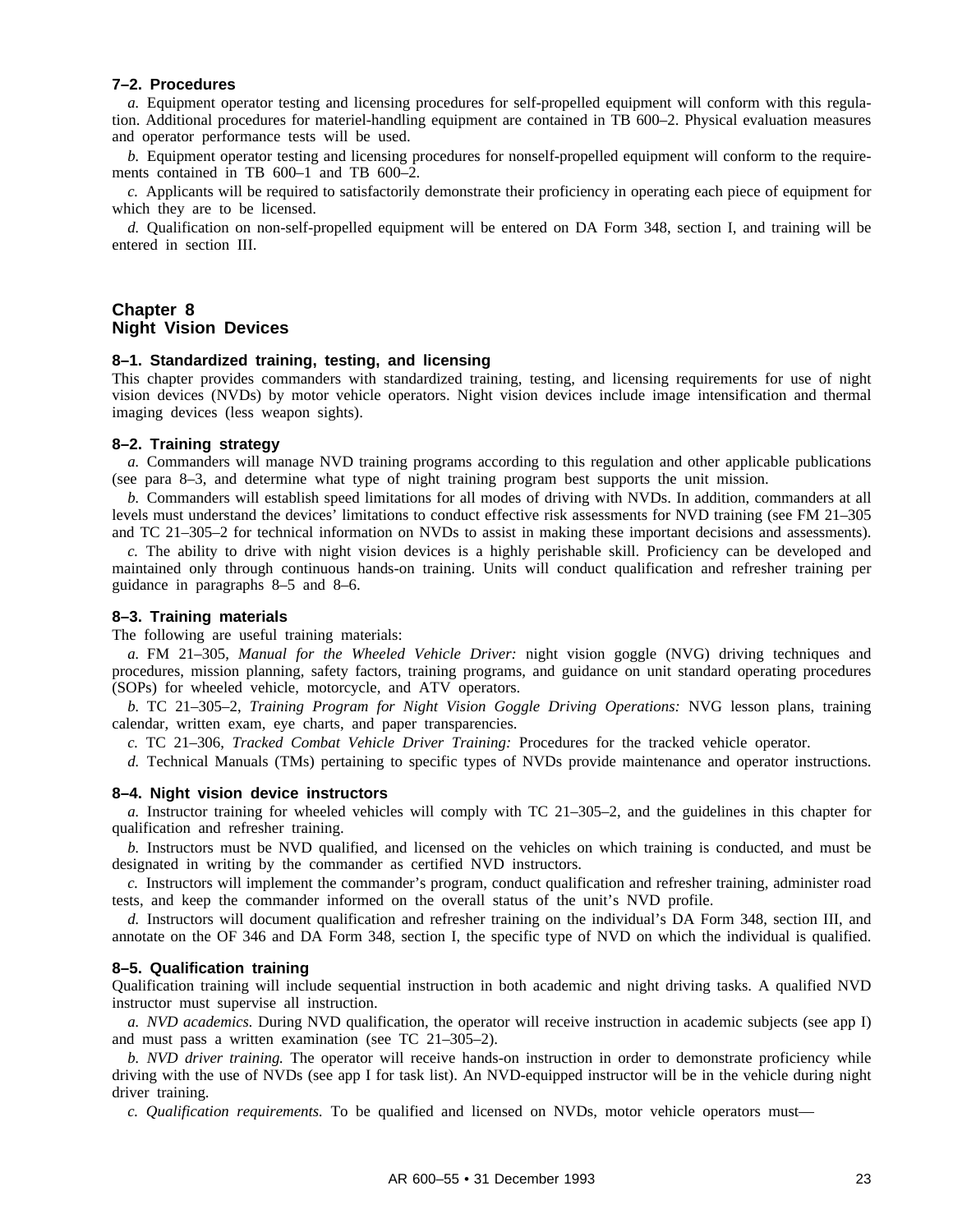- (1) Be licensed and current on the vehicle in which they will receive NVD training.
- (2) Complete the academic and driving requirements outlined in a and b above.
- (3) Successfully complete an NVD driver performance test given by an NVD instructor.

# **8–6. Refresher training**

Refresher training will be conducted for motor vehicle operators who have not participated in an NVD driving mission in the past 6 months (USAR and ARNG: 12 months) to maintain or regain proficiency. Minimum requirements for NVD refresher training are—

*a.* Demonstrate proficiency in all qualification training tasks identified in appendix I.

*b.* Successfully complete an NVD driver performance test given by an NVD instructor.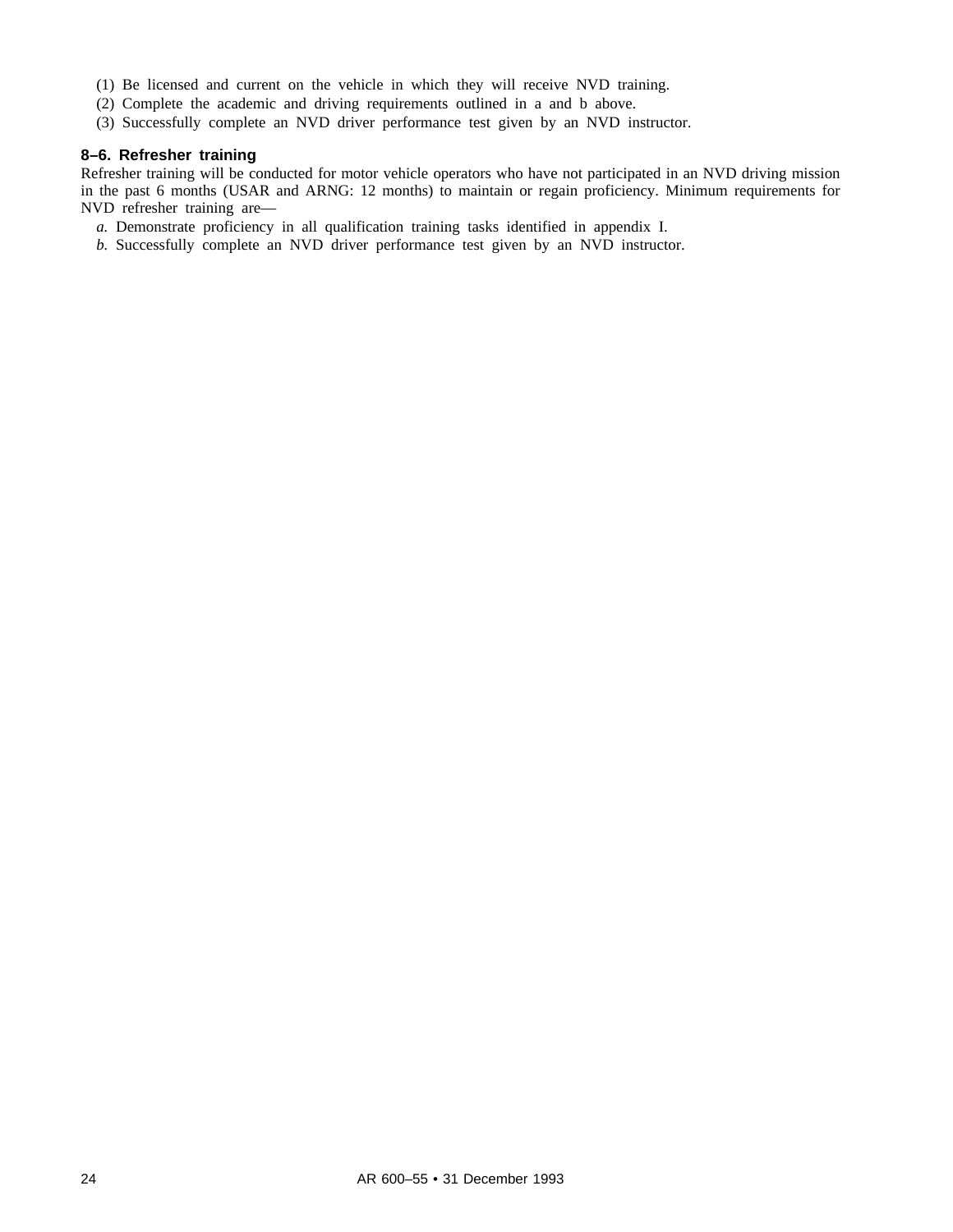# **Appendix A References**

**Section I Required Publications**

#### **AR 385–55**

Prevention of Motor Vehicle Accidents. (Cited in paras  $1-4i(9)$ ,  $1-4k(1)$ , and  $2-1c$ .)

#### **AR 611–5**

Army Personnel Selection and Classification Testing. (Cited in paras 5–2, 5–4a, and 5–4b.)

#### **AR 672–5–1**

Military Awards. (Cited in para 6–3e.)

#### **AR 672–74**

Army Accident Prevention Awards Program. (Cited in para 6–3e.)

#### **DA Pam 25–30**

Consolidated Index Army Publications and Blank Forms. (Cited in para 4–2c.)

#### **FM 1–300**

Flight Operations and Airfield Management (Cited in para 4–10.)

#### **FM 21–305**

Manual for the Wheeled Vehicle Driver. (Cited in paras 1–4j(9), 4–9c(4), and 8–3a.)

#### **TB 600–1**

Procedures for Selection, Training, Testing and Qualifying Operators of Equipment/Systems, Excluding Selected Watercraft and Aircraft, Managed/Supported by U.S. Army Troop Support and Aviation Materiel. (Cited in para 7–2b.)

#### **TB 600–2**

Procedures for Selection, Training, Testing, Qualifying and Licensing Operators of Construction Equipment, Materiel Handling Equipment and Armor-Vehicle-Launched Bridge (AVLB) Managed/Supported by U.S. Army Tank-Automotive Materiel Readiness Command. (Cited in para 7–2a and b.)

#### **TC 21–306**

Tracked Combat Vehicle Driver Training. (Cited in paras 1–1, 4–6, and 8–3c.)

#### **Section II Related Publications**

A related publication is merely a source of additional information. The user does not have to read it to understand this publication.

#### **AR 25–50**

Preparing and Managing Correspondence.

#### **AR 40–501**

Standards of Medical Fitness.

# **AR 58–1**

Management, Acquisition, and Use of Administrative Use Motor Vehicles

#### **AR 190–5**

Motor Vehicle Traffic Supervision.

# **AR 690–700**

Personnel Relations and Services.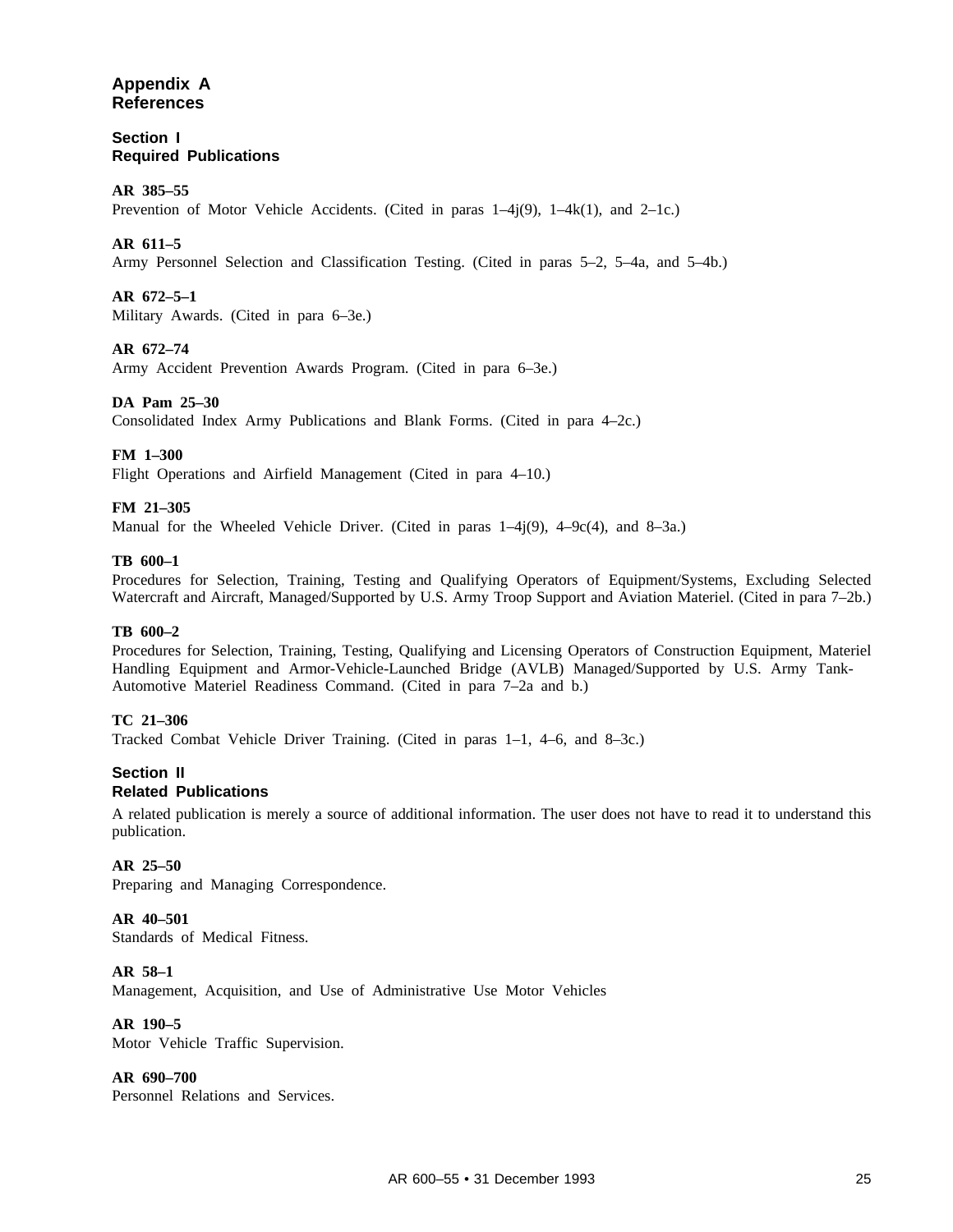#### **AR 750–10**

Modification of Materiel and Issuing Safety-of-Use Messages and Commercial Vehicle Safety Recall Campaign Directive.

#### **DA Pam 738–750**

Functional Users Manual for the Army Maintenance Management System (TAMMS).

#### **DOD 4500.36R**

Management, Acquisition, and Use of Motor Vehicles.

**FM 25–101** Battle Focused Training.

**FM 55–30** Army Motor Transport Units and Operations.

#### **SB 700–20**

Army Adopted/Other Items Selected for Authorization/List of Reportable Items.

**Code of Federal Regulations 49 (49 CFR)** Parts 171 and 383

**Federal Personnel Manual** Chapter 930

**Section III Prescribed Forms**

**DA Form 6125–R** Road Test Score Sheet (Cited in para 5–4a.)

# **Section IV Referenced Forms**

**DA Form 2A** Personnel Qualification Record (Part I)

**DA Form 2–1** Personnel Qualification Record (Part II)

**DA Form 348** Equipment Operator's Qualification Record (Except Aircraft)

**DA Form 348–1–R** Equipment Operator's Qualification Record (Continuation Sheet)

**DA Form 2404** Equipment Inspection and Maintenance Worksheet

**DA Form 2408–14** Uncorrected Fault Record

**DD Form 2A** Identification Card

**DD Form 518** Accident Identification Card

**DD Form 1970** Motor Equipment Utilization Record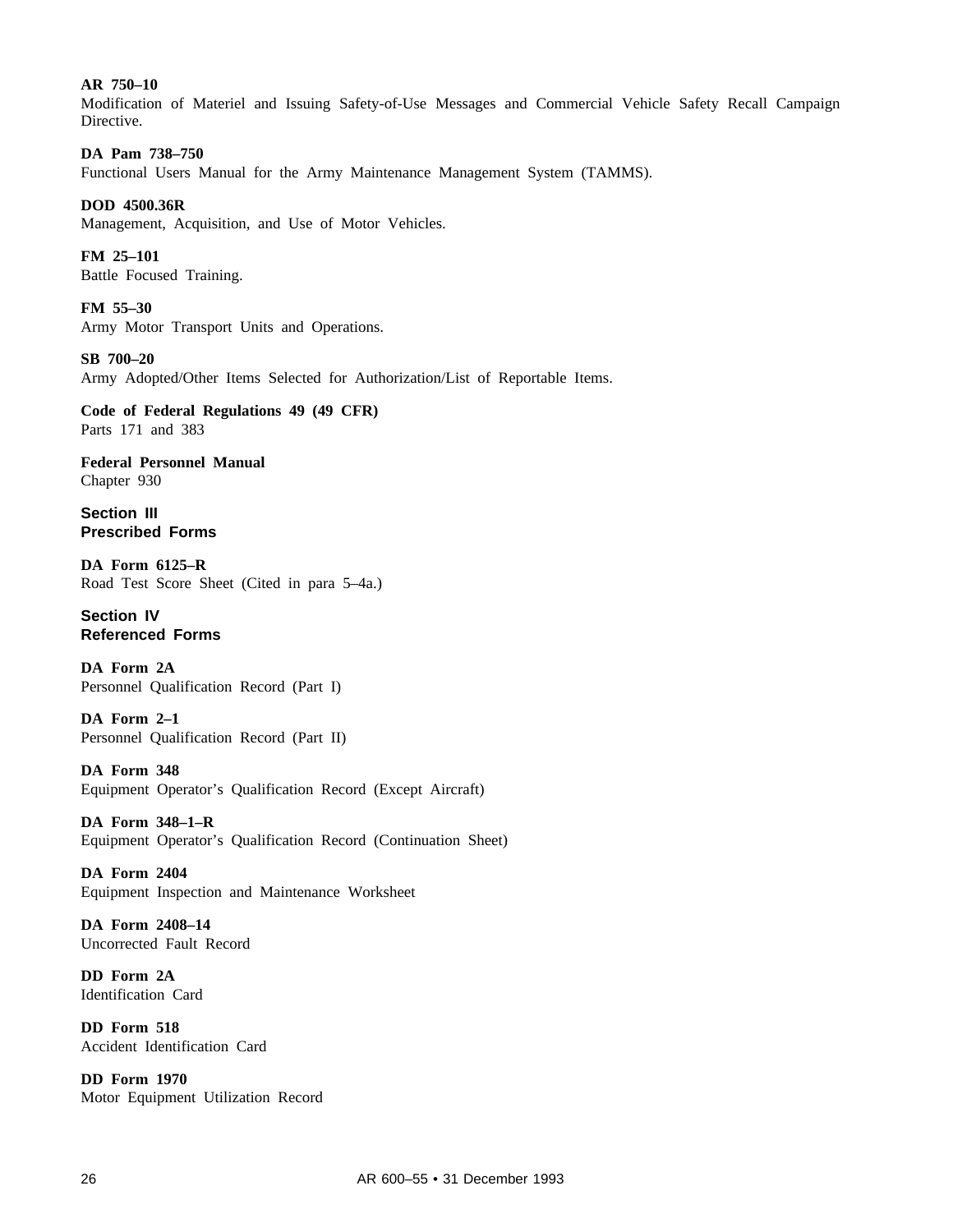# **OF 346**

U.S. Government Motor Vehicle Operator's Identification Card

#### **SF 91**

Operator Report on Motor Vehicle Accidents

# **Appendix B Interviews**

#### **B–1. Interview factors to consider**

When a commander needs to select an individual to be a driver, or when the number of soldiers available for training exceeds the number needed, an interview can be used to select personnel. Factors to consider are: personnel over 25 years of age are usually more mature than younger people; driving experience of 1 year or more during which the applicant has driven 4,000 accident free miles will usually indicate good judgment and coordination.

#### **B–2. Using DA Form 348**

The interview should be informal and the person must understand its purpose. Information from the interview may be entered on the DA Form 348. Inform the individual of the Privacy Act provisions.

#### **B–3. Suggested interview questions**

The interview may be opened with remarks such as the following: "You are going to be asked a number of questions about yourself and your driving experience. Answers dealing with your record of accidents and violations will be checked against official records. Your answers will be used to help place you in work for which you are best fitted." The following questions are suggested for use in the interview:

- *a.* How old are you?
- *b.* How many years of schooling have you completed?
- *c.* Do you have a valid State operator's permit?
- *d.* Have you had any previous driving experience?
- *e.* What type of vehicles have you driven?
- *f.* Have you ever driven a manual shift vehicle?
- *g.* How much experience have you had driving a passenger car?
- *h.* Approximately how many miles have you driven during the past 12 months?
- *i.* How much experience have you had driving a truck of  $2\frac{1}{2}$ -ton capacity or greater?
- *j.* Have you ever driven a front-wheel drive vehicle? Have you ever driven a four-wheel drive vehicle?
- *k.* Have you ever driven a tractor-trailer combination?

*l.* How many accidents have you had in which someone was injured or in which the property damage exceeded \$2,000?

*m.* How many times have you been cited for a traffic violation?

- *n.* Explain who was at fault and how, in your opinion, the accident could have been avoided.
- *o.* How do you account for your good or poor driving record?
- *p.* What do you think is the major cause of traffic accidents?
- *q.* What do you think should be done to reduce the number of traffic accidents?
- *r.* Have you had any experience as an automobile mechanic or in related work?
- *s.* Have you any personal objections to becoming a military motor vehicle operator? (If so explain.)
- *t.* Do you think you would make a good military driver? Why?
- *u.* Do you wear corrective lenses or do you have any problems with your eyes?
- *v.* Do you have any hearing problems?
- w. Have you ever been involved in a drug or alcohol offense?
- *x.* Do you know of any physical defects that might affect you as a driver?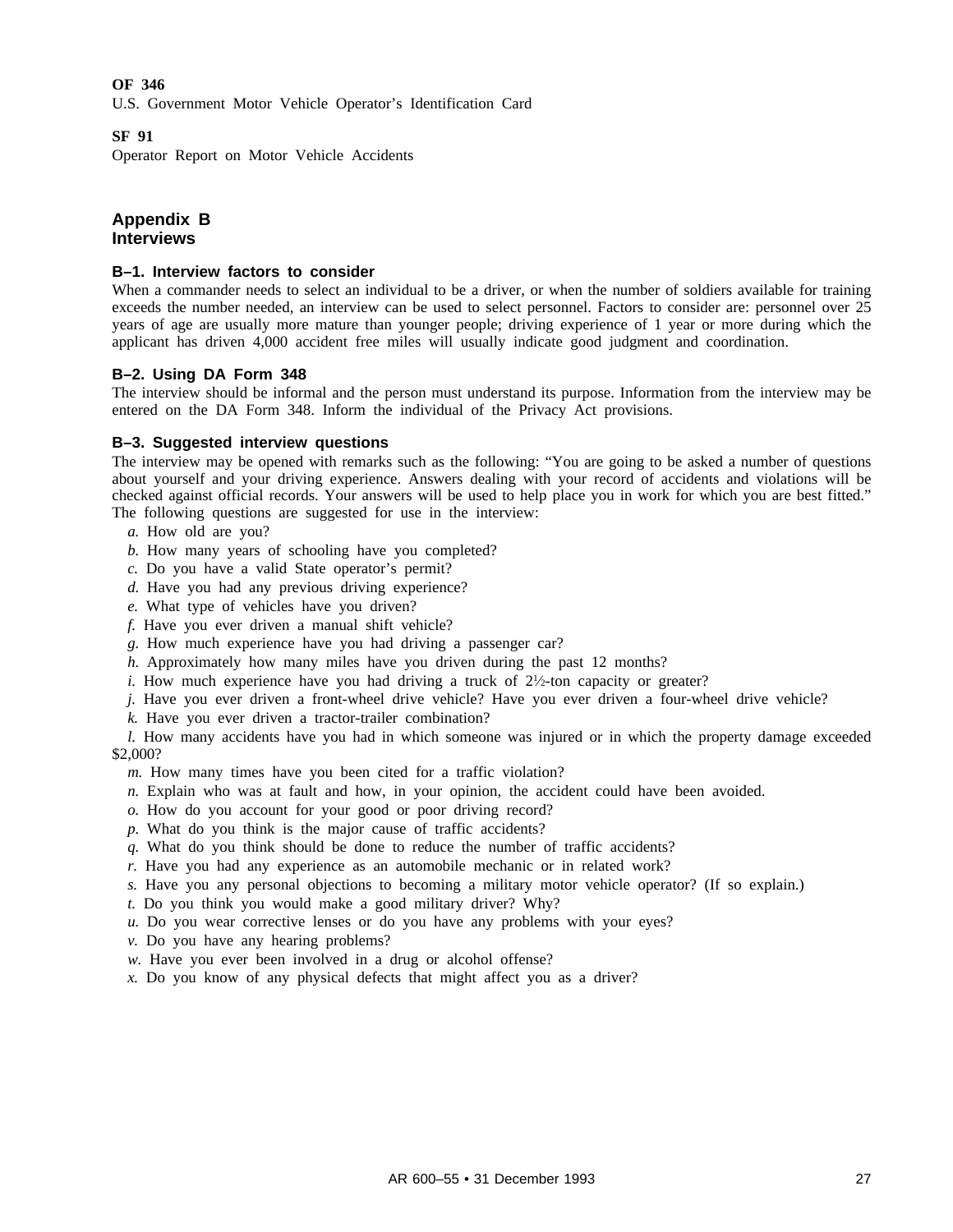# **Appendix C The Army Wheeled Vehicle Fleet Classification System**

# **C–1. Classification System Categories**

The Army Wheeled Vehicle Fleet Classification System categorizes Army tactical wheeled vehicles using the Commercial Driver's License (CDL) structure as Classes A, B, or C, with vehicles outside of that system specifically identified as class D. Table C–1 contains a list of all Army wheeled vehicles by model or type which fall into each of the respective classes discussed below.

#### **C–2. Certain driving circumstances may require a CDL**

A DA civilian operating a Class D vehicle normally does not require a CDL. However, when these vehicles are used to haul hazardous materials or to transport 16 or more passengers including the driver, they are automatically classified as Class C vehicles and the driver requires a CDL. An M35A2 cargo truck is normally a Class D vehicle, but under some circumstances it is classified as a Class C vehicle and the driver must have a Class C CDL with the required endorsements. Examples of this are:

- *a.* When it is used to transport passengers.
- *b.* When it is used to transport ammunition in quantities that require placarding.
- *c.* When a tank and pump unit (TPU) is mounted in the cargo bed.

#### **C–3. There are four basic classes of wheeled vehicles:**

*a. Class A.* Any combination of vehicles with a Gross Combination Weight Rating (GCWR) of 26,001 or more pounds provided the Gross Vehicle Weight Rating (GVWR) of the vehicle or vehicles being towed exceeds 10,000 pounds.

*b. Class B.* Any single vehicle with a GVWR of 26,001 or more pounds, or any such vehicle towing a vehicle not in excess of 10,000 pounds GVWR.

*c. Class C.* Any single vehicle, or combination of vehicles, that meets neither the definition of Class A or Class B as defined above, but that is either designed to transport 16 or more passengers including the driver, or is used to transport hazardous materials which require the vehicle to be placarded under Hazardous Materials Regulations (49 CFR part 172).

*d. Class D.* Those vehicles outside of the current CDL classification system (all others). Certain endorsements and restrictions apply, as discussed below.

# **C–4. Four kinds of endorsements that may be required**

There are four kinds of endorsements that may be required. These depend on the type of equipment being driven or the type of cargo transported.

*a. Tank vehicles.* Drivers of vehicles used to haul liquids in bulk must have specialized knowledge and skills to drive safely. Liquids in bulk cause driving control problems because the cargo is heavy, shifts, and has a high center of gravity. These drivers must obtain tanker endorsements to their licenses showing they have passed a written examination and a performance test on the special problems posed by large volume liquid cargo.

*b. Passengers.* Any driver operating a vehicle designed to transport 16 or more passengers, including the driver, must have a passenger endorsement. He or she must pass a written examination on special safety considerations when transporting passengers. An applicant for a license to drive a bus in any category must have this endorsement.

*c. Hazardous materials.* Any driver hauling hazardous material or waste in amounts requiring placards, regardless of the vehicle class, must have a hazardous material endorsement. He or she must pass a written examination on how to recognize, handle, and transport hazardous materials.

#### **C–5. Two restrictions in the classification scheme**

There are two restrictions in the classification scheme. These reflect the type of braking and transmission systems on the vehicle being driven.

*a. Air brakes.* Most drivers of heavy vehicles will have trucks or buses equipped with air brakes. These drivers must pass a written examination dealing with the operation and critical parts of air brake systems. All Class A vehicles and most Class B vehicles have air brakes. Drivers of vehicles without air brakes (or those who do not pass the air brakes test or test on a vehicle without air brakes) will have a restriction placed on the CDL showing that they are not qualified to operate a vehicle with air brakes.

*b. Manual transmission.* Some Class A and B vehicles have manual transmissions. However, most Class A and B vehicles have automatic or semiautomatic transmissions. Driving a heavy motor vehicle with a manual transmission requires more knowledge and skill than driving vehicles with automatic transmissions. Therefore, any applicant who takes the CDL performance test in a vehicle with an automatic transmission will have a restriction placed on the license showing that he or she is not qualified to operate vehicles with manual transmissions.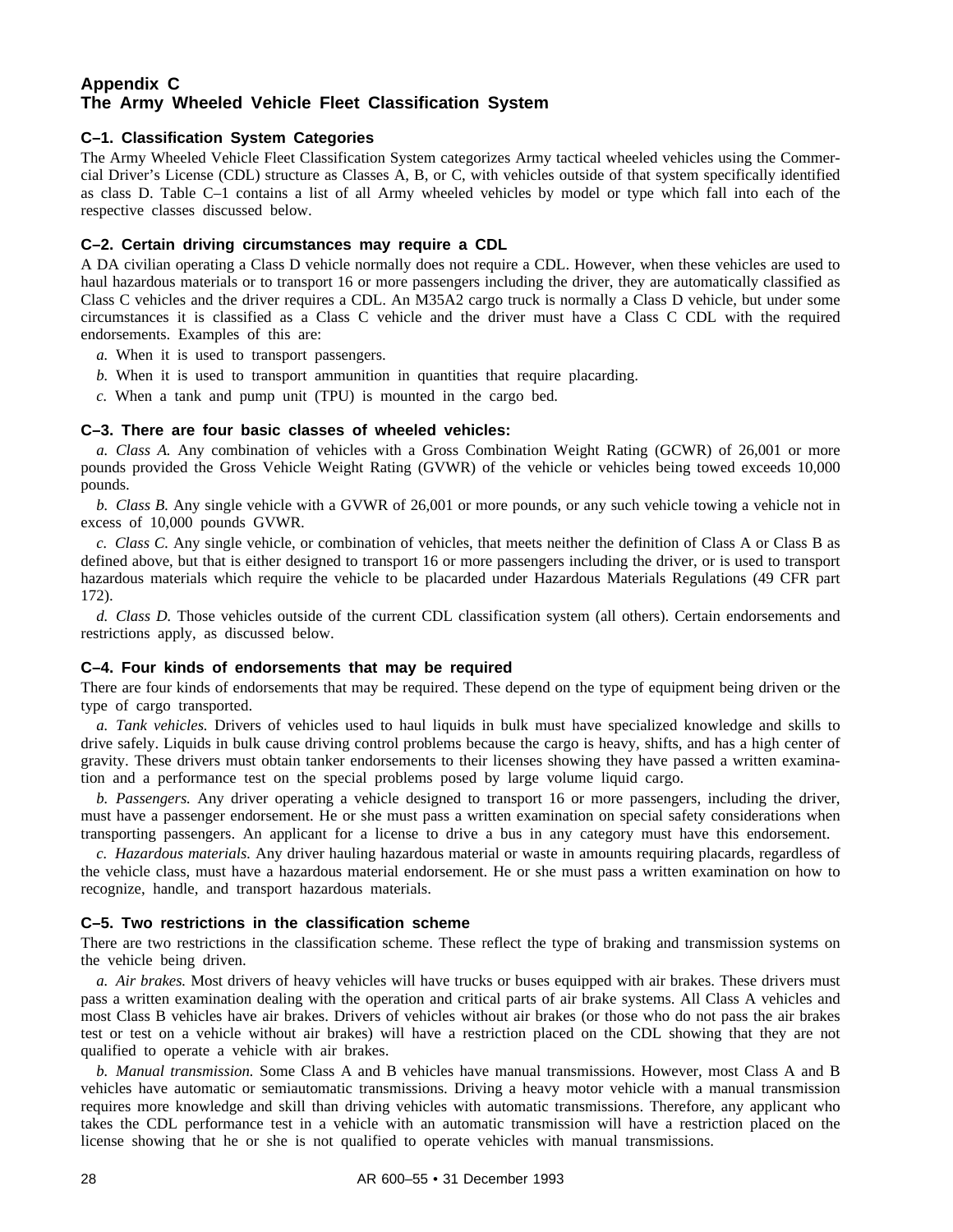# **Table C–1**

**The Army Wheeled Vehicle Fleet Classification System (M Series Only)**

| Vehicle                                                             | <b>Brakes</b>            | Trans                      | Endorsement               | Class  |
|---------------------------------------------------------------------|--------------------------|----------------------------|---------------------------|--------|
| MOTORCYCLES, ATVs, MOPEDS (ALL MODELS)                              | <b>NA</b>                | <b>NA</b>                  | <b>NA</b>                 | D      |
| M35, A1, A2, A2C                                                    | AIR/HYD                  | MAN                        | AIR                       | D      |
| M36, M36C, M36A2                                                    | AIR/HYD                  | MAN                        | <b>AIR</b>                | D      |
| M37, B1                                                             | HYD                      | MAN                        | <b>NONE</b>               | D      |
| M38, A1, A1C, A2C                                                   | HYD                      | MAN                        | <b>NONE</b>               | D      |
| M43, B1                                                             | HYD                      | MAN                        | <b>NONE</b>               | D      |
| M44, A2                                                             | AIR/HYD                  | MAN                        | <b>AIR</b>                | D      |
| M45, A2                                                             | AIR/HYD                  | MAN                        | <b>AIR</b>                | D      |
| M48                                                                 | AIR/HYD                  | MAN                        | <b>AIR</b>                | Α      |
| M49C, A1C, A2C                                                      | AIR/HYD                  | MAN                        | <b>AIR</b>                | С<br>D |
| M50, A1, A2, A3<br>M51                                              | AIR/HYD<br>AIR/HYD       | MAN<br>MAN                 | <b>AIR</b><br><b>AIR</b>  | В      |
| M51A1, A2                                                           | AIR/HYD                  | MAN                        | <b>AIR</b>                | B      |
| M52, A1, A2                                                         | AIR/HYD                  | MAN                        | <b>AIR</b>                | Α      |
| M54, A1, A1C, A2, A2C                                               | AIR/HYD                  | MAN                        | <b>AIR</b>                | В      |
| M55, A1, A2                                                         | AIR/HYD                  | MAN                        | <b>AIR</b>                | В      |
| M62                                                                 | AIR/HYD                  | MAN                        | <b>AIR</b>                | Α      |
| M108                                                                | AIR/HYD                  | MAN                        | AIR                       | Α      |
| M <sub>109</sub> , A <sub>1</sub> , A <sub>2</sub> , A <sub>3</sub> | AIR/HYD                  | MAN                        | <b>AIR</b>                | D      |
| M <sub>123</sub> , C, A <sub>1</sub> C, E <sub>2</sub>              | AIR/HYD                  | MAN                        | AIR<br><b>AIR</b>         | Α<br>В |
| M125A1<br>M151, A1, A1C, A2                                         | AIR<br>HYD               | MAN<br>MAN                 | <b>NONE</b>               | D      |
| M170                                                                | HYD                      | MAN                        | <b>NONE</b>               | D      |
| M <sub>1</sub> 85, A <sub>1</sub> , A <sub>2</sub> , A <sub>3</sub> | AIR/HYD                  | MAN                        | <b>AIR</b>                | D      |
| M201, B1                                                            | HYD                      | MAN                        | <b>NONE</b>               | D      |
| M246, A1, A2                                                        | AIR/HYD                  | MAN                        | <b>AIR</b>                | Α      |
| M274, A1-A5                                                         | MECH                     | MAN                        | <b>NONE</b>               | D      |
| M275, A1, A2                                                        | AIR/HYD                  | MAN                        | <b>AIR</b>                | Α      |
| M291A1, A1C, A1D, A2C                                               | AIR/HYD                  | MAN                        | <b>AIR</b>                | В      |
| M292, A1, A2                                                        | AIR/HYD<br>AIR/HYD       | MAN<br>MAN                 | <b>AIR</b><br><b>AIR</b>  | В<br>D |
| M292A5<br>M328A1                                                    | AIR/HYD                  | MAN                        | <b>AIR</b>                | B      |
| M342A2                                                              | AIR/HYD                  | MAN                        | <b>AIR</b>                | D      |
| M520                                                                | <b>AIR</b>               | AUTO                       | <b>AIR</b>                | В      |
| M543, A1, A2                                                        | AIR/HYD                  | MAN                        | <b>AIR</b>                | Α      |
| M553                                                                | AIR                      | AUTO                       | <b>AIR</b>                | Α      |
| M559                                                                | AIR                      | SEMI                       | <b>AIR</b>                | B      |
| M561                                                                | HYD                      | MAN                        | <b>NONE</b>               | D      |
| M656<br>M708, A1                                                    | <b>AIR</b><br>HYD        | AUTO<br>MAN                | <b>AIR</b><br><b>NONE</b> | B<br>D |
| M711                                                                | HYD                      | MAN                        | <b>NONE</b>               | D      |
| M715, M725                                                          | HYD                      | MAN                        | <b>NONE</b>               | D      |
| M718, M718A1                                                        | HYD                      | MAN                        | <b>NONE</b>               | D      |
| M726                                                                | HYD                      | MAN                        | <b>NONE</b>               | D      |
| M746                                                                | AIR                      | AUTO                       | AIR                       | Α      |
| M748A1                                                              | AIR/HYD                  | MAN                        | AIR                       | В      |
| M751A1<br>M756A2                                                    | AIR/HYD                  | MAN                        | AIR                       | D<br>D |
| M757                                                                | AIR/HYD<br>AIR           | MAN<br>MAN                 | <b>AIR</b><br>AIR         | Α      |
| M764                                                                | AIR/HYD                  | MAN                        | <b>AIR</b>                | D      |
| M791                                                                | AIR                      | <b>MAN</b>                 | AIR                       | B      |
| M792                                                                | <b>HYD</b>               | MAN                        | <b>NONE</b>               | D      |
| M812A2                                                              | AIR/HYD                  | MAN                        | <b>AIR</b>                | Α      |
| M813, A1                                                            | AIR/HYD                  | MAN                        | <b>AIR</b>                | В      |
| M814                                                                | AIR/HYD                  | MAN                        | <b>AIR</b>                | B      |
| M815<br>M816                                                        | AIR/HYD<br>AIR/HYD       | MAN<br><b>MAN</b>          | <b>AIR</b><br><b>AIR</b>  | В<br>Α |
| M817                                                                | AIR/HYD                  | MAN                        | <b>AIR</b>                | В      |
| M818                                                                | AIR/HYD                  | MAN                        | <b>AIR</b>                | Α      |
| M819                                                                | AIR/HYD                  | MAN                        | <b>AIR</b>                | Α      |
| M820, A2                                                            | AIR/HYD                  | <b>MAN</b>                 | <b>AIR</b>                | В      |
| M821                                                                | AIR/HYD                  | <b>MAN</b>                 | AIR                       | B      |
| M825                                                                | <b>HYD</b>               | <b>MAN</b>                 | <b>NONE</b>               | D      |
| M876                                                                | <b>AIR</b>               | <b>AUTO</b>                | <b>AIR</b>                | B      |
| M877                                                                | <b>AIR</b>               | <b>SEMI</b>                | AIR                       | B      |
| M878, A1<br>M880 THRU 886                                           | <b>AIR</b><br><b>HYD</b> | <b>AUTO</b><br><b>AUTO</b> | <b>AIR</b><br><b>NONE</b> | Α<br>D |
| M888                                                                | <b>COMB</b>              | AUTO                       | <b>NONE</b>               | D      |
| M890 THRU 893                                                       | <b>HYD</b>               | AUTO                       | <b>NONE</b>               | D      |
| M911                                                                | <b>AIR</b>               | <b>AUTO</b>                | AIR                       | Α      |
| M915                                                                | AIR EXH                  | <b>SEMI</b>                | <b>AIR</b>                | Α      |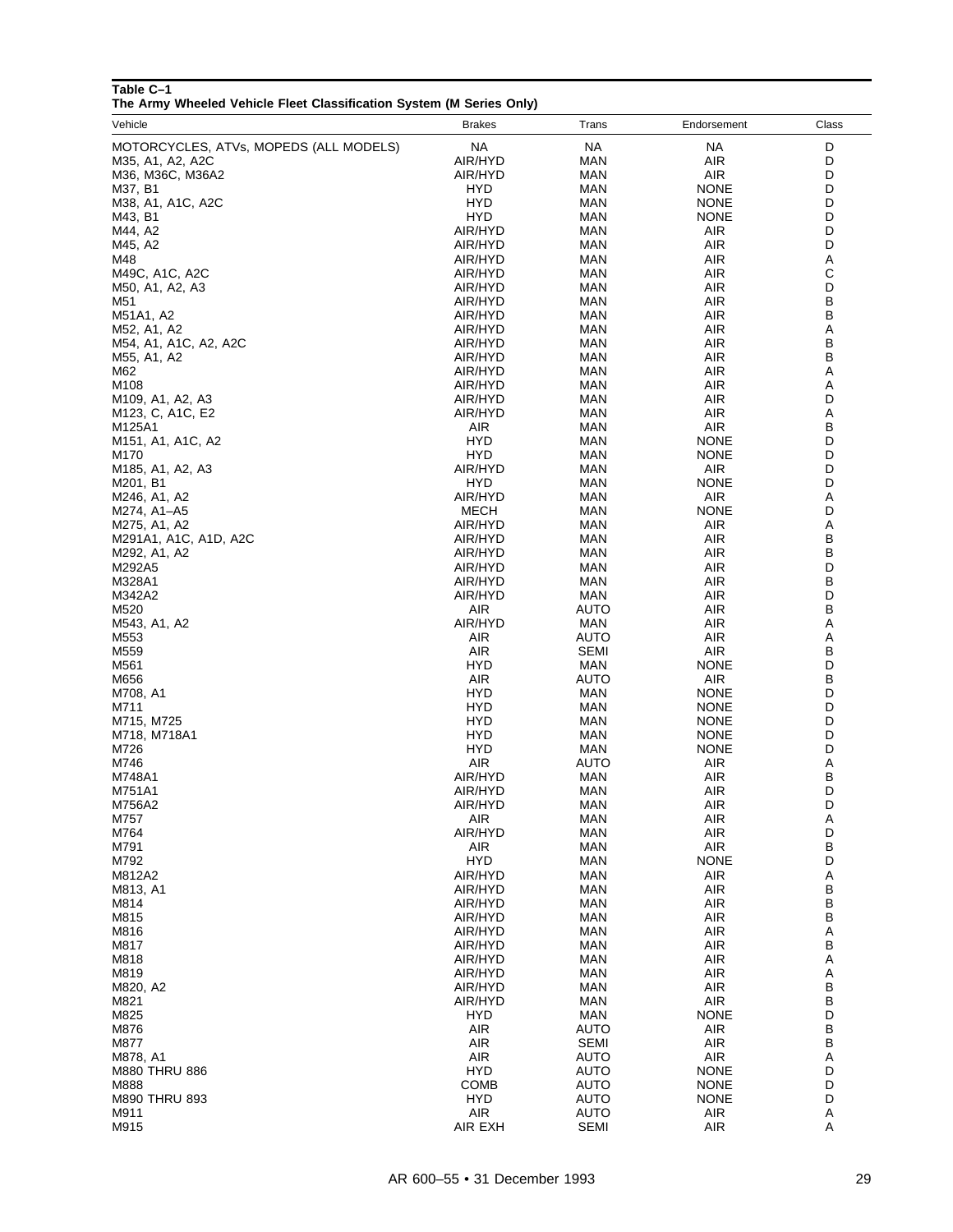| The Army Wheeled Vehicle Fleet Classification System (M Series Only)-Continued |               |             |             |       |
|--------------------------------------------------------------------------------|---------------|-------------|-------------|-------|
| Vehicle                                                                        | <b>Brakes</b> | Trans       | Endorsement | Class |
| M915A1                                                                         | AIR EXH       | <b>AUTO</b> | AIR         | A     |
| M916                                                                           | AIR EXH       | <b>SEMI</b> | <b>AIR</b>  | Α     |
| M917                                                                           | AIR EXH       | <b>SEMI</b> | <b>AIR</b>  | B     |
| M918                                                                           | AIR EXH       | <b>SEMI</b> | AIR         | B     |
| M919                                                                           | AIR EXH       | <b>SEMI</b> | <b>AIR</b>  | В     |
| M920                                                                           | AIR EXH       | <b>SEMI</b> | <b>AIR</b>  | Α     |
| M923, A1, A2                                                                   | <b>AIR</b>    | <b>AUTO</b> | <b>AIR</b>  | В     |
| M924, A1                                                                       | <b>AIR</b>    | <b>AUTO</b> | <b>AIR</b>  | B     |
| M925, A1, A2                                                                   | <b>AIR</b>    | <b>AUTO</b> | <b>AIR</b>  | B     |
| M926, A1                                                                       | <b>AIR</b>    | <b>AUTO</b> | <b>AIR</b>  | B     |
| M927, A1, A2                                                                   | <b>AIR</b>    | <b>AUTO</b> | <b>AIR</b>  | B     |
| M928, A1, A2                                                                   | <b>AIR</b>    | <b>AUTO</b> | <b>AIR</b>  | В     |
| M929, A1, A2                                                                   | <b>AIR</b>    | <b>AUTO</b> | <b>AIR</b>  | B     |
| M930, A1, A2                                                                   | <b>AIR</b>    | <b>AUTO</b> | <b>AIR</b>  | B     |
| M931, A1, A2                                                                   | <b>AIR</b>    | <b>AUTO</b> | <b>AIR</b>  | Α     |
| M932, A1, A2                                                                   | <b>AIR</b>    | <b>AUTO</b> | <b>AIR</b>  | Α     |
| M934, A1, A2                                                                   | <b>AIR</b>    | <b>AUTO</b> | <b>AIR</b>  | В     |
| M935, A1, A2                                                                   | <b>AIR</b>    | <b>AUTO</b> | <b>AIR</b>  | B     |
| M936, A1, A2                                                                   | <b>AIR</b>    | <b>AUTO</b> | <b>AIR</b>  | Α     |
| M966                                                                           | <b>HYD</b>    | <b>AUTO</b> | <b>NONE</b> | D     |
| M977, 978                                                                      | <b>AIR</b>    | <b>AUTO</b> | <b>AIR</b>  | В     |
| M983                                                                           | <b>AIR</b>    | <b>AUTO</b> | <b>AIR</b>  | Α     |
| M984, A1                                                                       | <b>AIR</b>    | <b>AUTO</b> | <b>AIR</b>  | Α     |
| M985                                                                           | <b>AIR</b>    | <b>AUTO</b> | <b>AIR</b>  | B     |
| M996 THRU 998                                                                  | <b>HYD</b>    | <b>AUTO</b> | <b>NONE</b> | D     |
| M1001, 1002                                                                    | <b>AIR</b>    | <b>MAN</b>  | <b>AIR</b>  | Α     |
| M1013, 1014                                                                    | <b>AIR</b>    | <b>MAN</b>  | <b>AIR</b>  | Α     |
| M1008, A1                                                                      | <b>HYD</b>    | <b>AUTO</b> | <b>NONE</b> | D     |
| M1009, 1010                                                                    | <b>HYD</b>    | <b>AUTO</b> | <b>NONE</b> | D     |
| M1025, 1026                                                                    | <b>HYD</b>    | <b>AUTO</b> | <b>NONE</b> | D     |
| M1028                                                                          | <b>HYD</b>    | <b>AUTO</b> | <b>NONE</b> | D     |
| M1035 THRU 1038                                                                | <b>HYD</b>    | <b>AUTO</b> | <b>NONE</b> | D     |
| M1024 THRU 1046                                                                | <b>HYD</b>    | <b>AUTO</b> | <b>NONE</b> | D     |
| M1067                                                                          | <b>AIR</b>    | <b>AUTO</b> | <b>AIR</b>  | Α     |
| M1070                                                                          | <b>AIR</b>    | <b>AUTO</b> | <b>AIR</b>  | Α     |
| V17A/MTQ                                                                       | AIR/HYD       | <b>MAN</b>  | AIR         | D     |
| V18A/MTQ                                                                       | AIR/HYD       | <b>MAN</b>  | <b>AIR</b>  | D     |
| V18B/MTQ                                                                       | AIR/HYD       | <b>MAN</b>  | <b>AIR</b>  | D     |

# **Appendix D Physical Evaluation Measures**

# **D–1. Evaluation objectives**

Physical evaluation measures will ensure that all operators of motor vehicles possess at least minimum physical requirements for safe driving. In addition, they are intended for diagnostic, guidance, and counseling purposes.

# **D–2. Equipment**

**Table C–1**

The driver testing and training device contains all the materials and instructions necessary to conduct the physical evaluation measures listed in this appendix. (See SB 700–20 for current model number and procurement instructions.) Equivalent testing instruments may be constructed locally, provided they are made to measure accurately the physical characteristics as prescribed.

# **D–3. Testing conditions**

The general conditions of the test situation will be as prescribed in AR 611–5, Section III. In addition, the rooms in which the tests are given must be well lighted (without glare) and well ventilated. The examinee should be made comfortable in order that physical discomfort will not affect test results. If it is necessary to test more than one examinee at a time, and if the same room is used for more than one test, testing should be conducted so as to minimize distractions. The reaction time test must be given under conditions which are free from noise and other distractions.

# **D–4. Supplementary instructions to examiners**

The following instructions apply to all measures of physical abilities and supplement the specific instructions accompanying the equipment.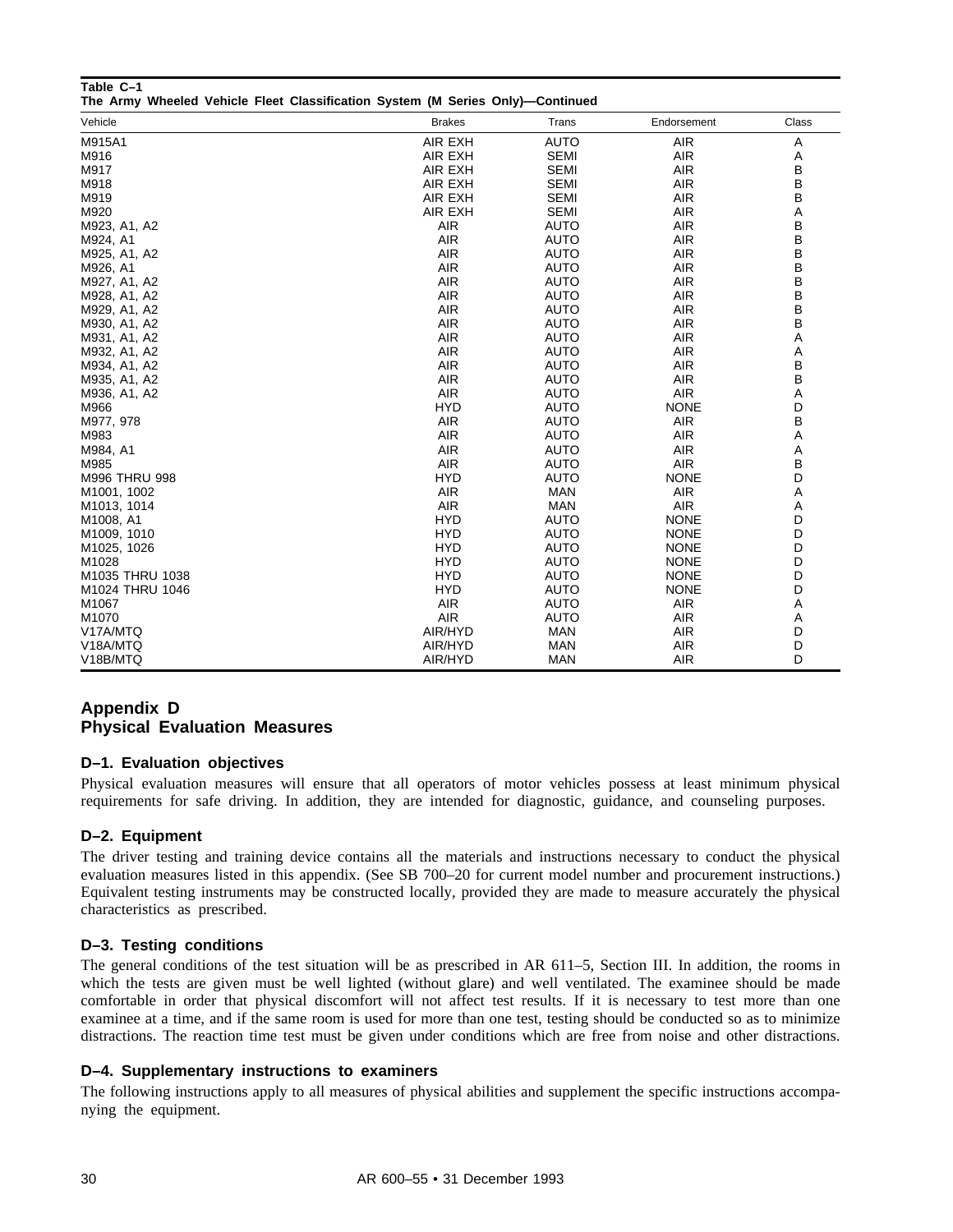*a.* Before giving any test, one must know the purpose of the test, the equipment to be used, and the prescribed procedure. Give a number of trial tests in order to become familiar with the tests.

*b.* Before each test, explain the purpose of the test to the examinee and tell him or her what is expected.

*c.* On completion of testing, specific physical limitations should be called to the attention of the examinee. Describe compensating measures which may be taken.

*d.* Physical characteristics will be measured in the order in which they are listed in this appendix.

*e.* Measurements are recorded on DA Form 348.

#### **D–5. Visual acuity**

*a.* This test determines whether the examinee can see well enough to drive safely.

*b.* The minimum standard is uncorrected distant visual acuity of any degree which is correctable to not less than 20/ 40 in the better eye. Visual acuity tested with both eyes open must also be correctable to at least 20/40 with corrective lenses. All Army drivers who can attain 20/40 or better acuity with corrective lenses will be required to wear the lenses while operating an Army vehicle. Operator permits will be annotated to reflect this requirement. Examinees who do not meet the visual acuity standard will be referred to appropriate medical personnel to determine if vision can be corrected to a level safe for driving.

#### **D–6. Field of vision**

*a.* This test determines whether the examinee can see to the side while looking straight ahead.

*b.* The minimum acceptable standard is a lateral range of 75 percent on each side of the focus line for each eye. If the standard is not met, the examinee will be referred to appropriate medical personnel to determine if his or her lateral vision is sufficient for safe driving.

#### **D–7. Depth perception**

*a.* This test determines how well the examinee can judge distances.

*b.* There is no minimum standard. The results of this measure are used in driver counseling and training.

#### **D–8. Color perception**

*a.* This test determines if the examinee is color blind.

*b.* The examinee will not be disqualified for a vehicle operator's license because of color blindness. However, if color blindness is indicated, he or she will be given additional training on traffic light sequence, observation of other traffic, and so forth, which will enable him or her to drive safely.

#### **D–9. Foot reaction time**

*a.* This test determines whether the examinee can move his or her foot quickly enough in response to driving conditions.

*b.* The minimum acceptable reaction time is up to and including .60–second. If the examinee's reaction time is faster than .40–second, he or she will be cautioned about the possibility of rear end collisions. With this fast reaction time, any sudden application of brakes particularly invites collision from following vehicles driven by persons with slower reactions. If one's reaction time is between .50 and .60 seconds, he or she will be made aware of this slower time and told to allow extra following distance to compensate for the deficiency. If the reaction time of the examinee is slower than .60–second, he or she will be referred to appropriate medical personnel to decide if this reaction time is too slow to permit him or her to drive safely.

#### **D–10. Hearing test**

*a.* This test determines whether the examinee can hear well enough to drive safely.

*b.* A test is required for military personnel with a numerical designator of "3," or "4" under the "H" factor of the physical profile serial. This test is done by referral to appropriate medical personnel to determine if the examinee's hearing is sufficient for safe driving. All personnel are required to have an annual hearing conservation examination conducted by appropriate medical personnel. If the examinee maintains a numerical designator of "1" or "2" under the "H" factor of the physical profile serial, no other hearing tests are required.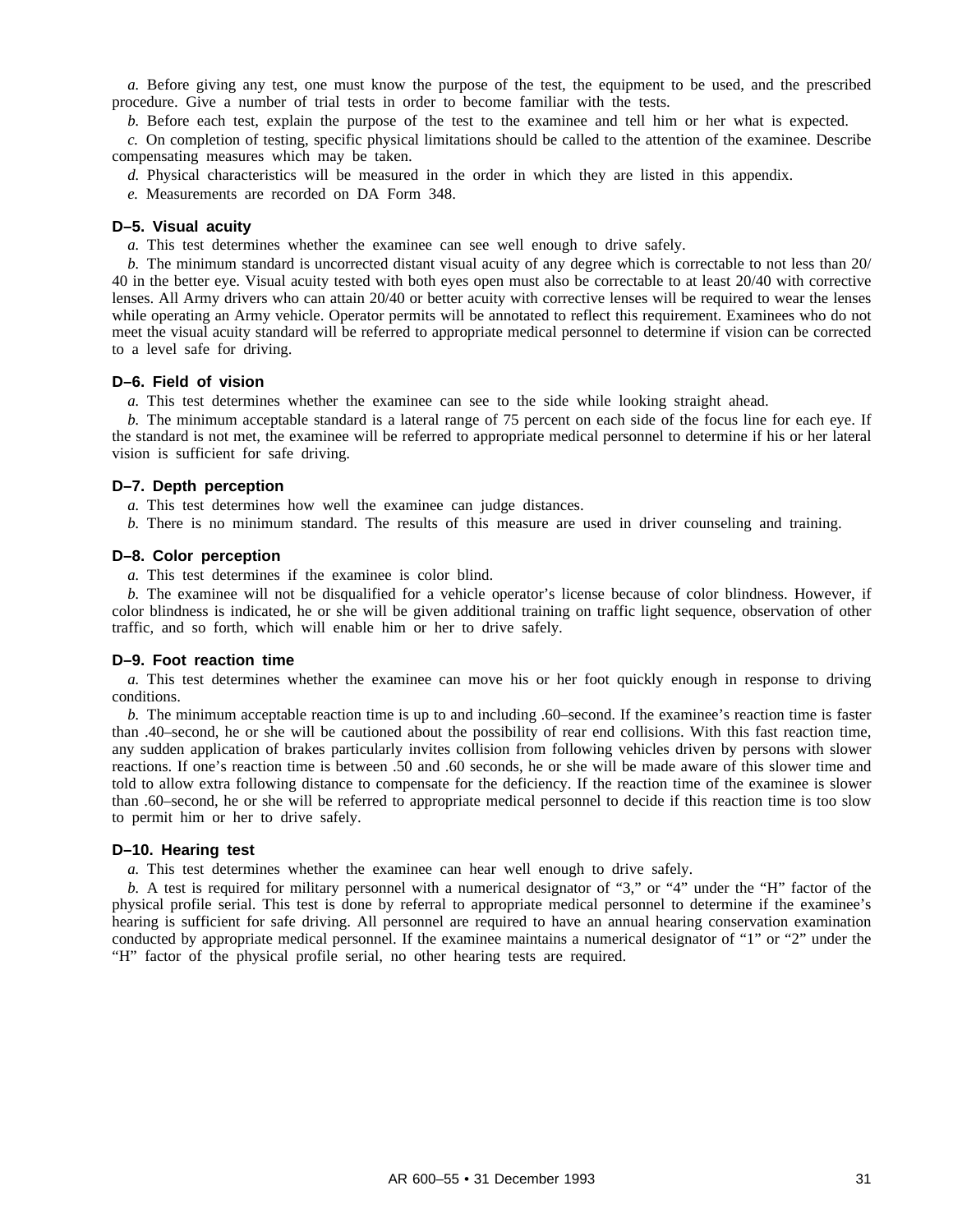# **Appendix E Motor Vehicle Operator Driver Training Course**

# **E–1. Study materials**

FM 21–305 (wheeled vehicles), TC 21–306 (tracked vehicles) and training circulars (TCs) referenced in paragraph 4–2c may be used to supplement qualification and sustainment training. These TCs are generic to all MOSs and contain risk assessment matrices, lesson outlines, sample training schedules and training area designs, paper copies of transparencies, written and hands-on performance tests, and a listing of associated video programs.

# **E–2. Trainee prerequisites**

- *a.* Possession of a valid State driver's license (if required by AR 611–201).
- *b.* Physical evaluation in accordance with appendix D of this regulation.
- *c.* Possession of a valid OF 346 (Learner Permit).

# **E–3. Program of instruction**

- *a.* Unit A—Introduction, organization of course, and materials review.
- *b.* Unit B—Driver responsibilities and Government liability.
- *c.* Unit C—State, local, host nation, and post traffic regulations and laws.

*d.* Unit D—Use of Army publications and blank forms (to include DD Form 1970 (Motor Equipment Utilization Record), DA Form 2404 (Equipment Inspection and Maintenance Worksheet), DA Form 2408–14 (Uncorrected Fault Record), DD Form 518 (Accident Identification Card), and SF 91 (Operator Report on Motor Vehicle Accidents)).

*e.* Unit E—Vehicle inspection; Preventive Maintenance Checks and Services (PMCS).

- *f.* Unit F—Accident avoidance.
- *g.* Unit G—Driver energy and environmental considerations.
- *h.* Unit H—Introduction to specific vehicles.
- *i.* Unit I—Military convoy operations, including night driving.
- *j.* Unit J—Off-road operations.
- *k.* Unit K—Self-recovery methods.
- *l.* Unit L—Vehicle driver performance evaluation.
- *m.* Unit M—Response to emergency situations; vehicle malfunctions.
- *n.* Unit N—Driving range as set up by local commands.
- *o.* Unit O—Written examination (vehicle specific).
- *p.* Unit P—PMCS test.
- *q.* Unit Q—Road test (after completion of training).

# **Appendix F Evaluation for selecting instructors and examiners**

# **F–1. Criteria**

Well qualified, high-quality instructors and examiners are important to maintaining safe and effective driver training and testing programs. Commanders who select and appoint driver instructors and examiners should consider a number of factors to obtain the best qualified personnel. These include technical knowledge, experience, and character. In these areas, it is valuable to assign a degree of fitness. Do this by rating an individual's desirable attributes on a scale of 1 to 5, rather than rating "yes" or "no."

# **F–2. Driver permit (OF 346)**

As stated in chapter 4, one of the prerequisites for any driver instructor or examiner is possessing a license for the vehicle or equipment on which he or she will train or test. However, it is also worthwhile for the commander to consider other types of equipment on which the individual is licensed, and whether the individual is an "ARMY EXPERT" driver.

# **F–3. Education and experience**

Evaluation of an individual's education and experience as both a driver and maintenance technician and as an instructor or examiner may be helpful in predicting success as an instructor or examiner. Written and oral comprehension and communication skills are important in developing lesson plans and examinations and presenting training and instructions. Some factors to consider are—

*a.* High school diploma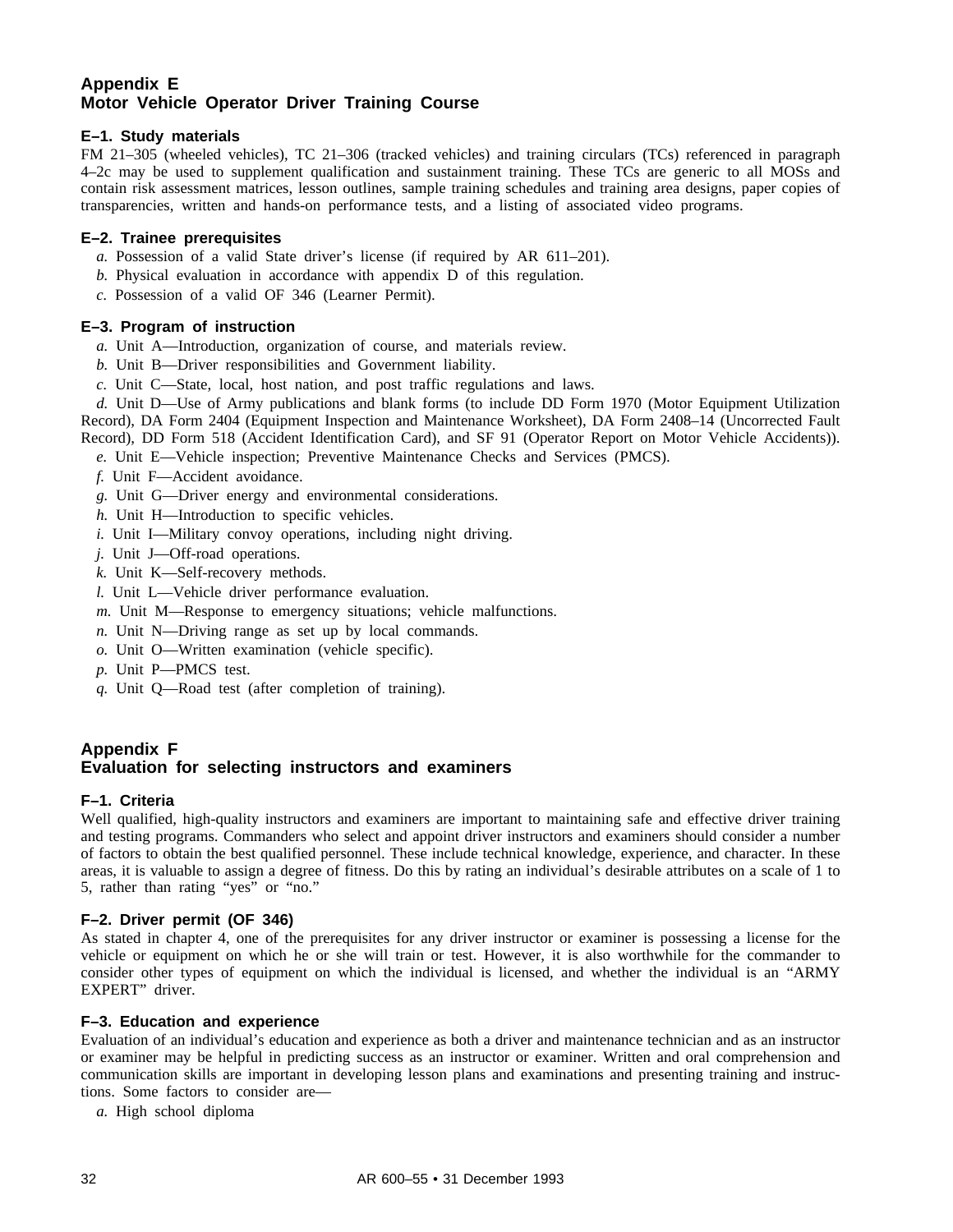- *b.* College credits or degree
- *c.* Motor vehicle operation experience
- *d.* Maintenance experience
- *e.* Supervisory or teaching experience, especially in vehicle operation or maintenance.
- *f.* Completion of a formal instructor training course.

#### **F–4. Technical knowledge**

All instructor and examiner candidates must be licensed on their respective vehicles or equipment and may also be skilled noncommissioned officers. The commander should in addition evaluate the technical competence of each candidate. One way to perform this evaluation is by administering an objective written, and possibly also a performance, test. A score of 80 or above should be a minimum requirement for selection.

#### **F–5. Aptitude**

Commanders should consider above average scores in appropriate aptitude areas based on the Army classification battery (that is, GT score of 100 or above).

#### **F–6. Personality**

Consider any pertinent character and personality traits which may influence a candidate's communication ability, trustworthiness, leadership ability, and similar attributes. Important traits to consider are—

- *a.* Military appearance and bearing
- *b.* Clear and coherent speech
- *c.* Dependability
- *d.* Leadership qualities
- *e.* Enthusiasm
- *f.* Emotional stability
- *g.* Ability to work with others
- *h.* Ability to present technical information clearly and simply
- *i.* Ambition and imagination, the drive and ability to improve continually in a task.

# **Appendix G Driver's Performance Test (Road Test)**

#### **G–1. Test requirements**

*a.* The test specified in this appendix is to be given according to the principles of test administration set forth in AR 611–5. In addition, the specific directions for this test are to be followed without deviation. No omissions or changes in the wording of these directions are permitted.

*b.* The purpose of the road test is to evaluate the driver's ability to drive safely in most on-the-road situations. It serves as the basis for issuing an operator's permit and provides instructional reinforcement and counseling. Driving weaknesses that surface as a result of the test should be called to the attention of the examinee so that specific steps can be taken to eliminate these weaknesses.

*c.* Final evaluations will be recorded on DA Form 348. Once this transfer of information has been accomplished, the completed DA Form 6125–R will be destroyed.

*d.* The examiner will be a thoroughly qualified operator of the vehicle in which the testing takes place. Furthermore, he or she will be familiar with the road test route and the testing procedures, as set forth in this regulation. Before administering the test to any examinees, the examiner must practice administering the test to a regular licensed driver qualified on that type vehicle. This practice administration will help him or her become acquainted with the test route and testing procedures.

*e.* The road test will consist of three scored phases; the preventive maintenance checks and services test, the vehicle control test, and the on-the-road driving test. The driver will be tested on these phases in the order listed, and will not move on to the next phase until successfully testing on the previous phase. If the driver fails any phase of the test, the entire road test will be terminated at that point, and the examiner will annotate the DA Form 6125–R and conduct an after-action review with the driver. This procedure will help to ensure that only safe and proficient drivers get behind the wheel of a vehicle to drive.

# **G–2. Setting up the road test**

For the road test the driver drives a predetermined route. To set up the test, plan the route to be used. It may be necessary to develop different routes to accommodate the various types of vehicles or varied conditions desired. However, once a route is established (in a given locality) it should be used for all examinees who are to be tested in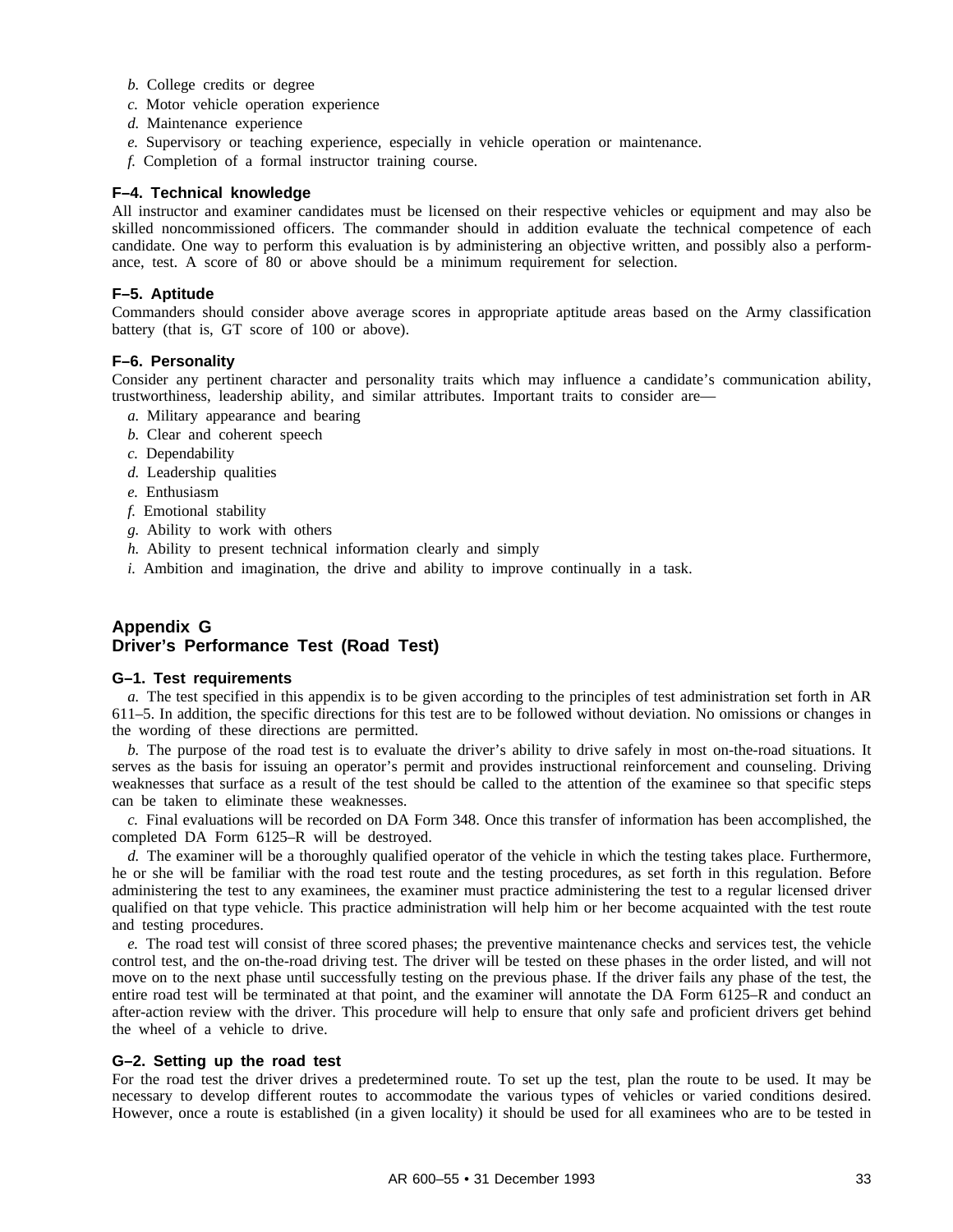the same type of vehicle. Should it prove necessary to vary the route, care should be taken that the different kinds of route requirements, as well as the number of requirements, remain the same. Every road test route will meet the following requirements (to the extent possible):

*a.* A vehicle control test area with the following maneuvers:

(1) *Forward Stop.* Pull vehicle forward through a straight alley and then stop the vehicle so that the front bumper is within 2 feet of the forward stop line.

(2) *Straight Line Backing.* Back the vehicle through a straight alley and then stop the vehicle so that the front bumper is within 2 feet of the stop line.

(3) *Right Turn.* Drive the vehicle forward approximately 30–50 feet, and then turn the vehicle right around a cone or other point. Bring the rear of the vehicle within 6–12 inches from the cone without touching it.

(4) *Alley Dock.* Pull the vehicle forward past the alley, keeping the alley entrance on the left. Back in a 45 degree curve into the alley without touching the sides, and stop the rear of the vehicle within 2 feet of the stop line at the rear of the alley.

(5) *Eight left and eight right turns.* Include turns at traffic lights, stop signs, and uncontrolled intersections. The turns should range from easy to somewhat difficult for a heavy vehicle. Try to include a mixture of types of intersections so that they vary in complexity.

(6) *A straight section of urban business streets.* The section should be 1 to 2 miles long. It should contain through intersections, and intersections with traffic lights, and have moderate traffic density. Try to get a section where the driver can make lane changes somewhere along the route. The section should be one that demonstrates how the driver copes with traffic in a typical business area.

(7) *Two through intersections, and two intersections where a stop has to be made.* If possible, these intersections should be included in the urban section.

(8) *Two railway crossings.* Try to get at least one uncontrolled crossing. The crossing should have enough sight distance to determine if the driver makes head search movements when approaching each crossing. The driver's attempt to look left and right down the track will often be the only way to tell if the driver noticed the crossing. If the test area does not have any railway crossings, simulate this exercise.

(9) *Two curves, one to the left and one to the right.* Try to get curves tight enough to produce noticeable offtracking on a tractor-trailer.

(10) *A two-lane rural or semi-rural road.* This section should be about 2 miles long. If there is no rural road near the motor pool, an industrial street with few entrances and a higher speed limit is a good substitute. An undeveloped suburban road is also a good substitute. In general, use any road that has characteristics similar to a rural road.

(11) *A section of expressway.* The section should start with a conventional ramp entrance and end with a conventional ramp exit. The section should be long enough for a heavy vehicle to make two lane changes during the section. A section of highway can be used if there is no expressway available.

(12) *A downgrade.* The grade should be steep enough and long enough to require gearing down and braking. A steep short hill is the next best choice if a long grade cannot be found. If the area does not have any steep grades, simulate this exercise.

(13) *An upgrade.* The grade should be steep enough and long enough to require gear changing to maintain speed. A steep short hill is the next best choice if a long grade cannot be found. Use the same grade for both the downgrade and the upgrade if it is hard to find steep grades in the area.

(14) *A downgrade for stopping.* This is a grade where a vehicle can safely stop (or pull off) and park for a minute or so. The grade only needs to be steep enough to cause a vehicle to roll if the driver does not park properly. If the area does not have any steep grades, simulate this exercise.

(15) *An upgrade for stopping.* This is another grade where a vehicle can safely stop and park for a minute or so. If necessary, use the same grade as for the downgrade stop.

(16) *One underpass or low clearance, and one bridge.* The underpass should have a posted clearance height. The bridge should have a posted weight limit. If there are no underpasses or bridges with posted limits, use ones that do not have posted limits. If necessary, substitute a bridge for an underpass, or an underpass for a bridge. If there are no low clearances or bridges, look for places that have signs a heavy vehicle driver should see. Examples of such signs are: "No Commercial Vehicles after 11:00 PM," or "Bridge with 10 Ton Weight Limit in 5 Miles."

*b.* When designing a route, try to get all of the specified maneuvers into the route. If there is no ideal example for a maneuver, find the closest substitute. Do not drop a maneuver because there is no ideal example of it. The important thing is to have a route that tests the driver in as wide a variety of situations as possible.

*c.* There is no minimum length for a route and no minimum amount of time that a route must take. A route is acceptable whenever it has all the specified maneuvers. It is also a good idea to have at least two routes available so that the alternate route is available if construction or traffic prevents using the original route.

# **G–3. Administration of the road test**

*a. Prevention of accidents.*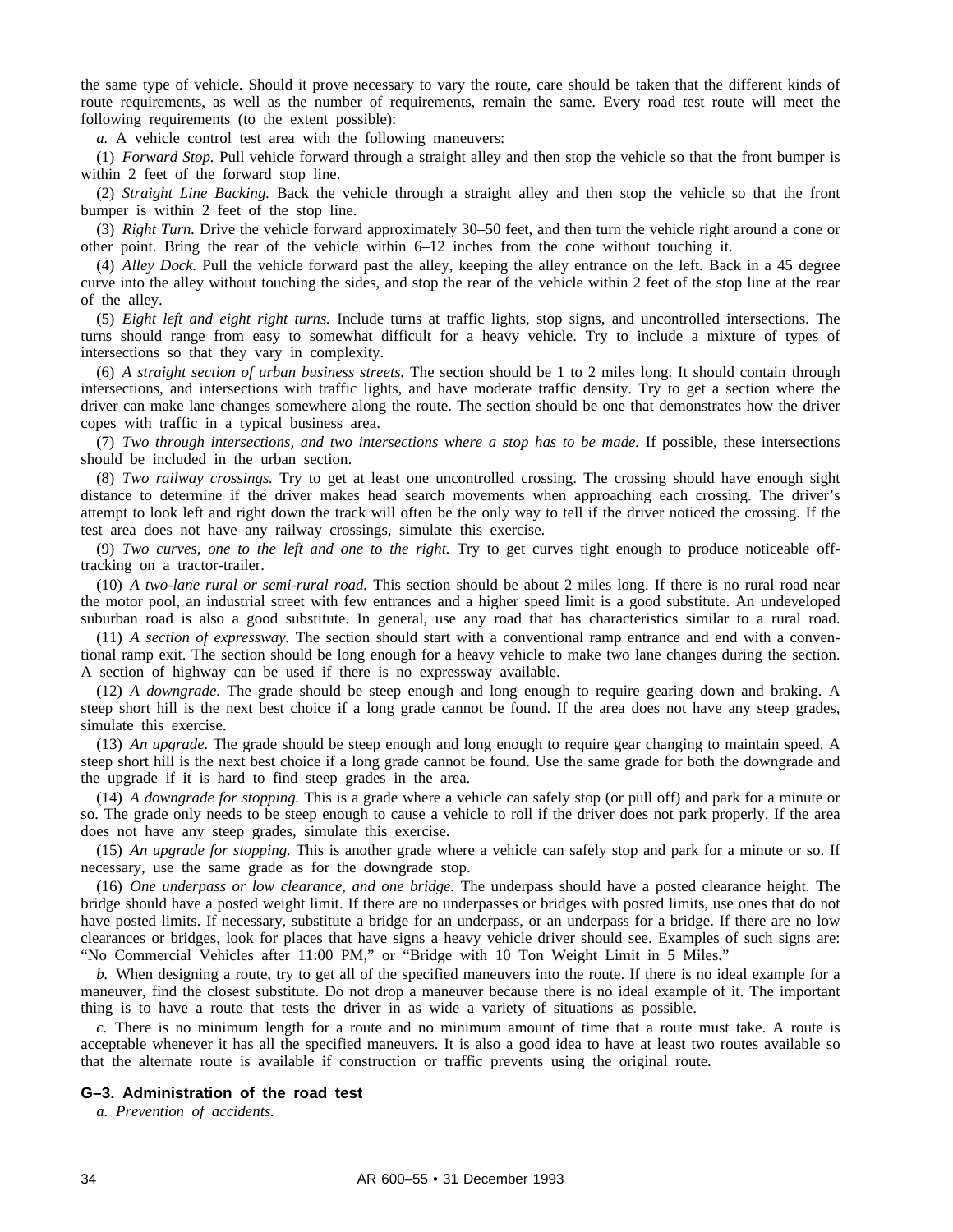(1) Road tests should normally not be given if road or weather conditions present a hazard such as ice, snow, rain or blowing dust. The exception is when testing is specifically for driving under such conditions.

(2) Be prepared to take control of the vehicle at a moment's notice. Always watch traffic conditions and warn the examinee of dangers which he or she appears not to see. If the driver becomes involved in a dangerous or unlawful moving traffic incident or an accident, the test is to be terminated immediately and the examiner will drive the vehicle back to the start point, once on-scene responsibilities are fulfilled.

*b. Beginning the road test.*

(1) Fill in the driver's name, and the examiner's name, on the front of the DA Form 6125. DA Form 6125–R will be locally reproduced on  $8\frac{1}{2}$  by 11 inch paper. A copy for local reproduction can be found at the back of this regulation. (2) Read the following instructions to the driver at the beginning of the test:

"During the road test, I will give you directions as we go along."

"I will always give directions for turns and so on as far in advance as possible."

"There will be no trick directions to get you to do something illegal or unsafe."

"Keep in mind that you are always in charge of the vehicle. Don't follow a direction if it turns out at the last minute to lead to an unsafe act."

"As we go along, I will be making various marks on the test form. When you see this, it doesn't necessarily mean you have done anything wrong. It is best for you to concentrate on driving, and not worry about what I am doing."

"Your scored test begins with before operations Preventive Maintenance Checks and Services. If you are successful in that portion of the test, you will proceed to the vehicle control test, and finally to the on-the-road driving test."

"Are there any questions?"

*c.* The road test actually begins when the driver starts the before operations PMCS. If the examinee performs the PMCS to appropriate standards, the examiner will annotate in the NOTES section "Before operations PMCS satisfactory." If the examinee does not perform PMCS to the examiner's satisfaction, the examiner will stop the road test at that point and fail the examinee. In this situation, the examiner will annotate "Before operations PMCS unsatisfactory" in the NOTES section of the test form, list specific deficiencies if possible, and refer the driver back to his or her unit for further training. The examiner will follow the same procedures for grading during and after operations PMCS.

*d.* If the driver successfully completes the before operations PMCS, he or she will proceed to the vehicle control test. It is important to ensure that the driver is proficient in basic vehicle control skills before taking him or her on the road with other traffic.

(1) Upon arrival at the vehicle control test site, give the driver an overview of all four exercises (forward stop, straight line backing, right turn, alley dock). Use a diagram of the site to show the driver what to do, and explain that you will give detailed instructions for each exercise as it comes up. When the driver is ready, he or she may get into the vehicle and proceed to the first exercise for instructions.

(2) The examiner will evaluate the exercises from outside the vehicle, and observe the driver's ability to control the vehicle during each maneuver. If the driver demonstrates satisfactory vehicle control skills, the examiner will indicate in the NOTES section of the DA Form 6125–R "Vehicle Control Test Satisfactory." If the driver is unable to satisfactorily negotiate the course, the examiner will stop the road test and fail the driver at that point. The examiner will indicate in the NOTES section "Vehicle Control Test Unsatisfactory," indicate specific weaknesses if possible, and refer the driver back to his or her unit for further training.

(3) If the driver satisfactorily completes the vehicle control test, he or she will proceed to the driving portion of the road test. When the driver is ready, get into the vehicle with the driver, and start giving directions for following the road test route. Give the directions in this form:

*(a)* At the (location), make (maneuver). For example:

- *(b)* "At the next intersection, turn right."
- *(c)* "At the stop sign, turn left."

(4) If necessary, give combined directions. For example:

"Immediately after you complete your right turn, you will have to turn left into that road over there."

(5) Avoid using commercial signs or buildings as landmarks for directions unless there is no alternative. Do not assume that the driver is familiar enough with the area that he or she knows such landmarks.

(6) Give directions well before the maneuver is to be performed. Always give a direction at a point where the driver can see where he or she will do the maneuver. However, give the directions close enough to the location so the driver can be sure of where to do the maneuver. For example, do not tell the driver to turn at the next intersection if there is another intersection before the one where you want the driver to turn.

(7) In addition to directions for getting the driver around the route, there are some directions to give for the expressway, urban straight, and rural sections.

*(a)* At the beginning of the expressway section say: — "We will be driving along this expressway for about (2, or however many) miles. When it is safe to do so, make a lane change to the left. Then when it is safe to do so, make a lane change to the right."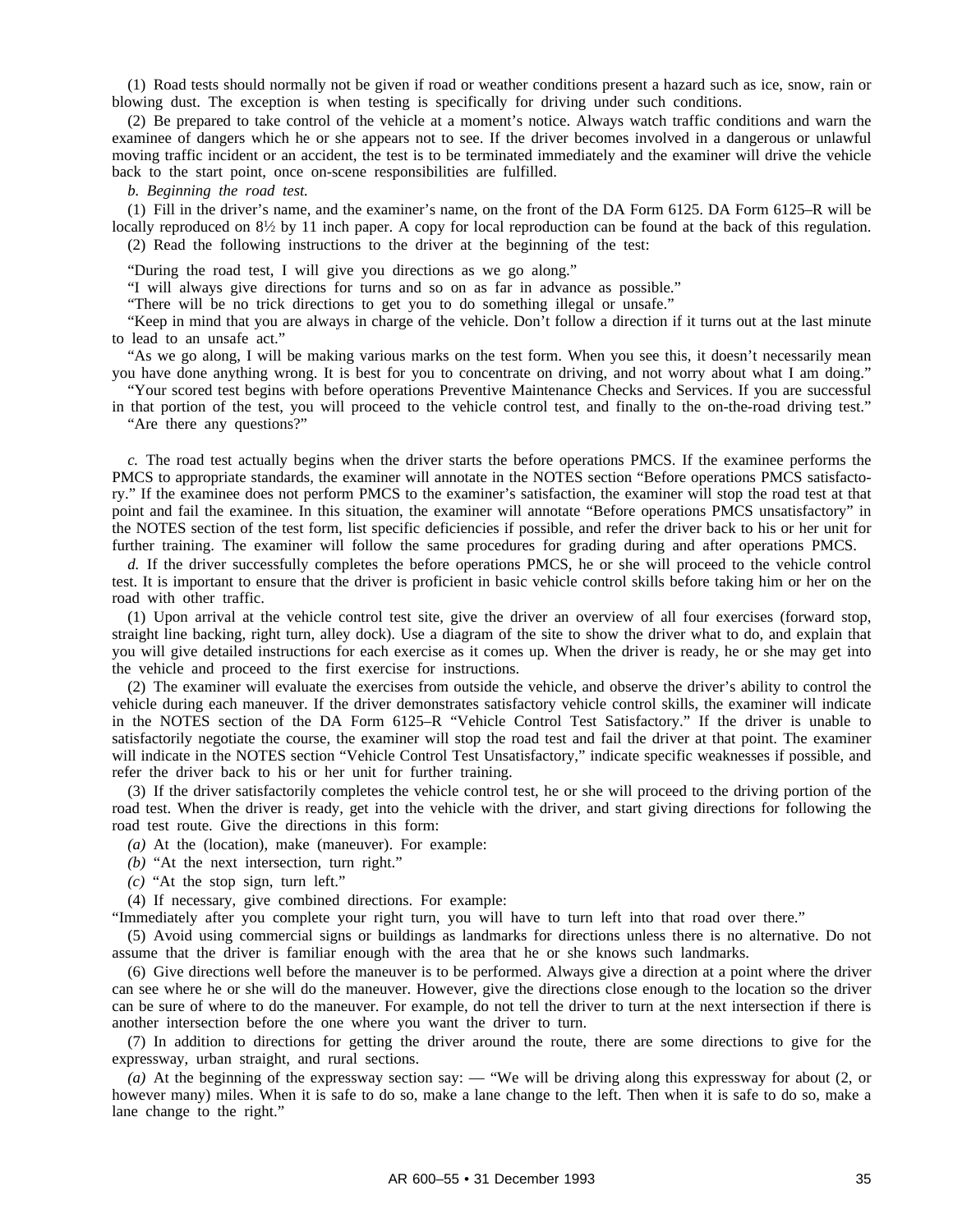*(b)* At the beginning of the urban straight section, say: — "We will be driving along this street for about (2, or however many) miles. When it is safe to do so, make a lane change to the left. Then when it is safe to do so, make a lane change back to the right. When we get near the end of this section, I will tell you what to do next."

*(c)* At the beginning of the rural section, say: — "We will be driving along this road for about (2, or however many) miles. When we get near the end, I will tell you what to do next."

(8) In general, give all directions in a way that avoids distracting the driver. Also, avoid unnecessary conversation.

#### **G–4. Scoring the road test**

*a.* The scoring form for the road test, DA Form 6125–R, is a two sided single sheet which is located at the back of this regulation. The main headings in the boxes give the names of the different maneuvers. For each maneuver there is a list of driver behaviors to be scored. Beside each behavior, there is a letter "O" used for marking the driver for the behavior. In cases where a maneuver is done several times on the route, there is a column of O's for each time the maneuver appears on the route.

*b.* To score a behavior, draw a stroke through the O whenever the driver's performance is unsatisfactory. Make no mark if the driver performs the behavior correctly. For each maneuver, there is a "No Errors" category at the bottom of the list of behaviors. There is a space beside "No Errors" to enter a check mark if the driver is satisfactory on all behaviors. These check marks will show that you scored the driver even if the driver made no errors.

*c.* The only other marking that needs to be done on the test is to indicate maneuvers that were not done. A maneuver might not be done because you missed it for some reason; or because there was no opportunity for it on the route. To show that a maneuver was not performed, draw a vertical line down through the entire column of O's used for marking that maneuver.

*d.* When scoring the maneuver, follow these steps:

(1) Find the maneuver on the score sheet so you will be ready to mark it.

(2) Check the driver and the traffic. When the driver can pay attention, give the directions for the next maneuver.

(3) Watch the driver perform the maneuver.

(4) Mark the score sheet.

*e.* It is important to mark the driver's score sheet immediately after each maneuver. Do not try to remember what the driver does, and mark the sheet later on in the route, or back at the office.

*f.* The following paragraphs describe how to mark the score sheet for each type of maneuver.

(1) *Stop or start on a grade.* There are two columns of O's to mark. One column is for the upgrade stop and one column is for the downgrade stop. The columns are labeled Up and Down. The behaviors are organized in three groups: approach, stop, and resume. Normally score each group separately as the driver does them. Score the approach as soon as the driver comes to a stop. Then check the stop behaviors, and score them before telling the driver to continue. After the driver pulls away, score the rest of the behaviors.

(2) *Expressway.* Score the expressway section in three phases: merge on, lane changes, and exit. Mark each phase as the driver completes it. There are two columns of O's for the lane changes. Mark the one labeled "Left" for the lane change to the left. Mark the one labeled "Right" for the lane change to the right.

(3) *Driving upgrade and driving downgrade.* Driving up a grade and driving down a grade are scored separately. Observe how the driver handles the grade, and score the behaviors listed. It is especially important that the driver use the proper gear and appropriate signals and speed on grades because these can affect other traffic.

(4) *General driving behavior.* General behaviors such as gear changing and so on, should be marked at the end of the test. Specific actions such as traffic violations can be marked when they happen. There is also space to write notes. Use this space to make notes of things that do not fit into any scoring categories, or to record any unusual events during the test. Also, remember to draw a vertical line through behaviors which are not graded, such as use of clutch when grading on a vehicle with automatic transmission.

(5) *Turns.* There are eight columns of O's on the left of the box; eight columns of O's on the right (see DA Form 6125–R). The columns on the left are for left turns. The ones on the right are for right turns. The columns are numbered according to the order in which the turns occur on the route. Column 1 of the left turn columns is for the first left turn on the route. Column 2 is for the second turn, and so on. The first few times a route is used, it is a good idea to write the names of the locations of the turns at the tops of the columns. This will help you to keep track of the turns until you have the route completely memorized.

*(a)* Mark a turn in four steps: approach, if vehicle stops, turning, and completes turn. The "if vehicle stops" section is marked only if the driver has to make a legal stop before starting the turn. This would be at a traffic light, a stop sign, or yield sign. Do not mark this section if the driver stops for some other reason, such as being blocked by other vehicles part way around the turn.

*(b)* It is important to observe whether the driver is aware of his or her vehicle position throughout the turn, especially for tractor/trailers, because it can affect other traffic. If there is more than one left turn lane, the driver should start his or her turn from the right most turn lane.

(6) *Railway crossing.* This section has three columns for scoring. The ones labeled 1 and 2 are for actual railway crossings on the route. The one labeled S is for the simulated crossing. Vehicles hauling passengers or hazardous cargo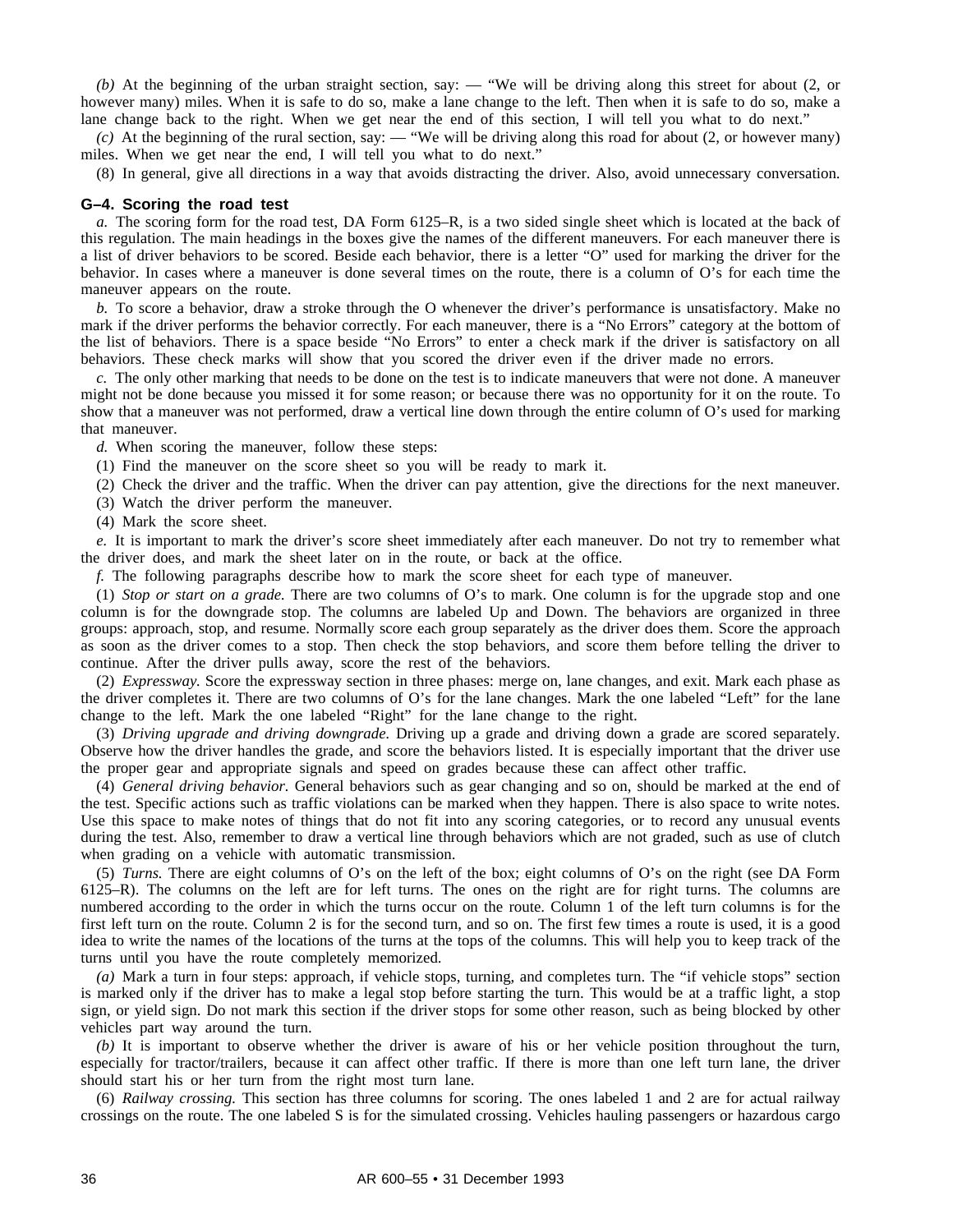are required by law to stop between 15 and 50 feet from the nearest rail and take whatever actions are necessary to look and listen for trains (that is, open window, open door, and so forth).

(7) *Bridge or underpass.* There is one space for marking a bridge, and one for marking an underpass.

(8) *Curves.* There are two columns for scoring curves. The one labeled Left is for a curve that turns to the left. The column labeled Right is for a curve that turns to the right. Drivers should reduce to a safe speed before entering the curve, then maintain that speed during the curve.

(9) *Urban and rural straight sections.* This section has two columns. Use the one labeled urban for the urban section. Use the one labeled rural for the rural section. In most cases, mark the driver when he or she gets to the end of the section. However, if the driver makes an error while driving along the section, such as driving in the wrong lane, mark the error immediately. The driver should drive in the right lane if it is clear, or the center lane if the right lane is blocked, or has a large volume of merging traffic.

(10) *Lane changes.* The column labeled Left is for a lane change to the left. The column labeled Right is for a lane change to the right. The lane changes are part of the urban section. Mark each lane change as soon as the driver makes it.

(11) *Intersections.* There are four columns for marking the driver on intersections. Columns 1 and 2 are for intersections where the driver has to make a legal stop; for example, at a traffic light or a stop sign. Columns 3 and 4 are for marking intersections that the driver goes straight through. There are two phases to marking a stop intersection: stopping and driving through. For a stop intersection, driving through items cover the time when the driver starts off from the stop until the driver resumes normal traffic speed. For a driving through intersection, mark only columns 3 and 4. Note: Usually the urban straight section has more than enough intersections to score. Start scoring the intersections as soon as the driver begins driving along the section. Score stop and through intersections in whatever order they come up in as you drive along. It does not matter if an intersection with traffic lights is sometimes scored as a stop intersection, and sometimes scored as a through intersection.

(12) *Search, direction, and speed.* Most of the grading blocks discussed above have areas for grading "search," "direction," and "speed" in addition to the other behaviors listed. These are general categories which the examiner should be monitoring through each exercise.

*(a) Search.* At all times during the road test, the driver must be constantly checking the front, sides, and rear of his or her vehicle for traffic, pedestrians, obstructions, emergencies, and so forth. During each maneuver, the examiner must observe whether the driver is checking around him or her, and yields right of way to other road users when appropriate.

*(b) Direction.* The driver must be aware of the position of his or her vehicle at all times. During each maneuver, the examiner must observe vehicle position in lane, whether the vehicle is in the correct lane, and whether the driver maintains the appropriate distance from traffic, stop lines, and so forth.

*(c) Speed.* The driver must be aware not only of his or her speed in comparison with the speed limit, but how it affects other traffic. During each maneuver, the examiner must watch to see that the driver maintains posted speed limits, accelerates and decelerates smoothly, uses the proper gear for his or her speed, blends in with the traffic flow, and that he or she does not lug or race the engine, coast the vehicle, change gears or brake on tracks or in the middle of intersections, stall the engine, and so forth.

(13) *Driver errors at nonmarking locations.* Since scoring is done at predetermined locations, there will be occasions when the driver makes an error at some place other than one of these locations. Score the error in the General Driving Behavior section of the form if it is something that fits in that section. Otherwise ignore the error. If the route has a lot of places where you cannot score the driver, you probably have an inefficient route. If the driver makes errors in places where you don't score, he or she will likely make errors in places where you do score. Do not decide where to score a driver based on when the driver makes an error. Stick to scoring at the predetermined locations.

#### **G–5. Computing the driver's score**

*a. Road test score sheet.* At the end of the test, make sure all driver and examiner information is completed. Check that everything is marked clearly and correctly. Be sure to cross out maneuvers that were not done on the test. Review the scored maneuvers for repeated errors and score errors in the general driving behavior. Carefully add the number of marked letter O's and write the total in the "SCORE" space on the front of the form. A passing score is 25 errors or less. The driver fails the road test if he or she has 26 or more errors (errors accumulated on the Vehicle Control Test do not count toward the score on the driving portion of the Road Test). If the score is close to a failing score, double check to be sure addition is correct.

*b. Automatic failures.* Annotate reason for automatic failure in the NOTES section, that is, "Examinee exhibited undue nervousness."

- (1) Any unsafe driving act.
- (2) Failure to properly perform PMCS.
- (3) Not knowing location and function of gauges and controls.
- (4) Unsatisfactory performance on Vehicle Control Test.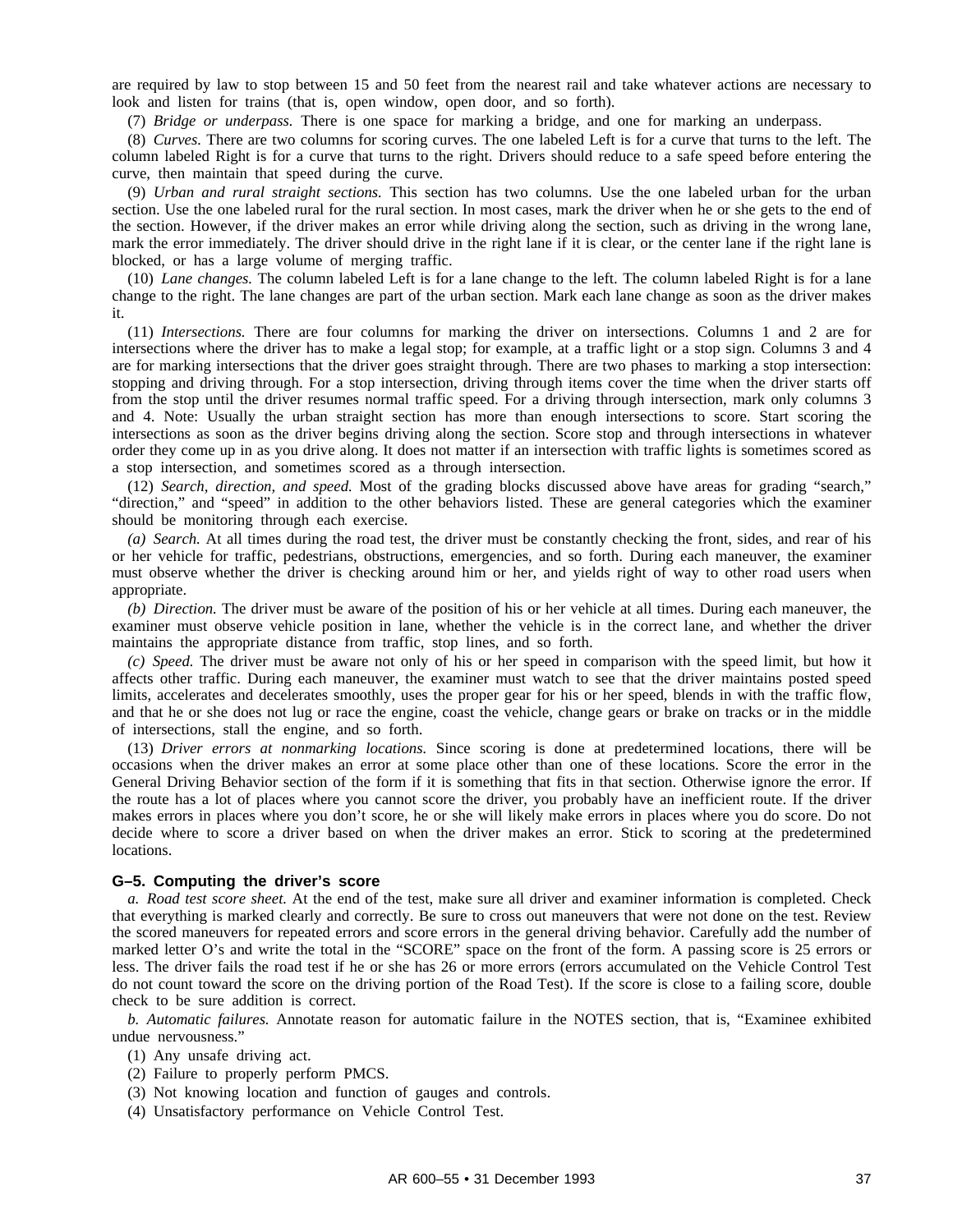- (5) Undue nervousness.
- (6) Failure to achieve minimum passing score.

(7) If the individual scores 24 errors or less, but the examiner feels that the individual needs additional training, the examiner has the right not to issue a license.

*c. After action report (AAR).* Whether the driver passes or fails, the examiner will review the results of the road test with him or her, and bring to the driver's attention any weaknesses which require further practice or training. If the driver failed, explain what caused the failure. Advise him or her that an Army Standard OF 346 cannot be issued and he or she will have to retake the entire performance test at a later date. Pass or fail, the results must be recorded on the DA 6125–R.

# **Appendix H Emergency Vehicle Driver Training Course**

# **H–1. Trainee prerequisites**

*a.* Possession of a valid State driver's license (if required by AR 611–201).

*b.* Possession of an OF 346 for the class of vehicle to be driven; for example, sedan, van, or truck for the emergency service.

#### **H–2. Program of instruction**

- *a.* Unit A—Introduction, organization of course, and material review.
- *b.* Unit B—State, local, host nation, and post traffic regulations and laws.
- *c.* Unit C—Selection of routes and building identification.
- *d.* Unit D—Use of radios and communications procedures.
- *e.* Unit E—Emergency vehicle driving.
- (1) Lights and sirens.
- (2) Parking and backing.
- (3) Negotiating traffic.
- (4) Intersections.
- (5) Turns.
- (6) Following distance.
- (7) Road conditions.
- (8) Yield right of way.
- (9) Negotiating curves.
- *f.* Unit F—Handling unusual situations.
- (1) Adverse weather.
- (2) Collisions.
- (3) Skids.
- (4) Vehicle malfunctions.
- (5) Placement of warning devices.
- *g.* Unit G—Specialized instruction.
- (1) Section I—Ambulances.
- *(a)* Responsibilities.
- *(b)* Route planning.

*(c)* Inspection and maintenance of medical supplies and life support equipment authorized for the type of ambulance the individual is being tested for.

- *(d)* Driving to the scene.
- *(e)* At the scene.
- *(f)* Directing traffic.
- *(g)* Driving with a patient aboard.
- (2) Section II—Police vehicles.
- *(a)* Responsibilities.
- *(b)* Emergency communications.
- *(c)* Pursuit driving.
- *(d)* Making a traffic stop.
- *(e)* Emergency escort of another vehicle.
- *(f)* Directing traffic.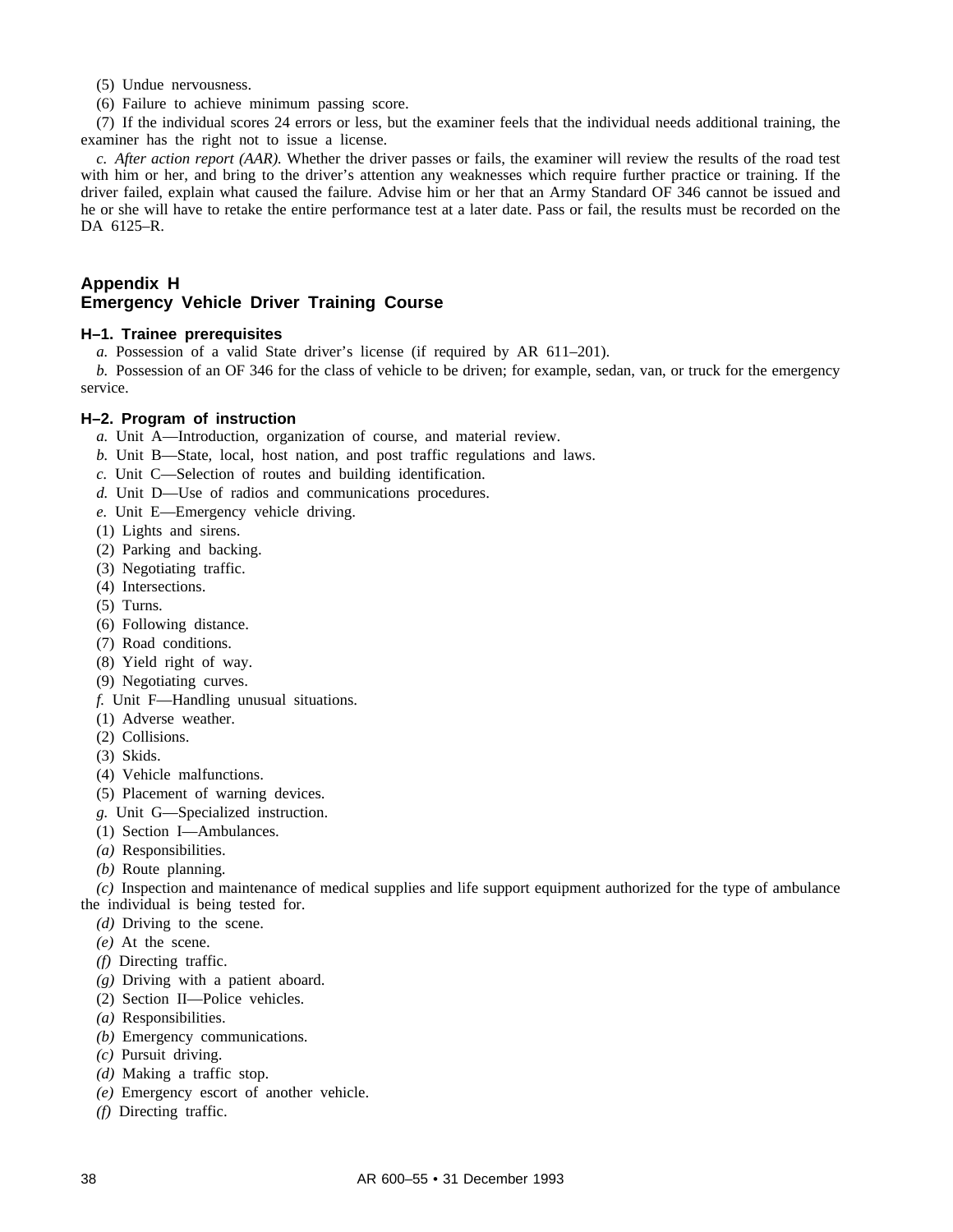- (3) Section III—Fire apparatus.
- *(a)* Responsibilities.
- *(b)* Inspection and maintenance of specialized equipment.
- *(c)* Vehicle characteristics.
- *(d)* Selecting routes.
- *(e)* Operating systems.
- *(f)* Special considerations.
- (4) Vehicle dynamics.
- (5) Size and weight.
- (6) Speed.
- (7) Basic control tasks.
- *(a)* Steering.
- *(b)* Braking.
- *(c)* Shifting.
- *(d)* Backing.
- *(e)* Parking.
- *(f)* Intersections.
- *h.* Unit H—Introduction to driving range and safety briefing.
- *i.* Unit I—Driving range.
- *j.* Unit J—Operator's performance evaluation.

#### **H–3. Training materials**

The following may be obtained through local Training and Audiovisual Support Centers (TASC) in support of emergency vehicle training programs: Training Video Tape (TVT) 8–210, PIN 709704DA, *Defense Driving Course: Coaching the Emergency Vehicle Operator— Ambulance.* The package includes a videotape, operator workbook, instructor's guide, discussion slides, and test. Although this program is oriented toward ambulance operators, the instruction on normal and emergency vehicle operation applies to all emergency vehicles. Contact the mission proponent for additional materials or information.

# **Appendix I Mandatory Academic and Driving Tasks for Night Vision Devices**

#### **I–1. NVD academics**

As a minimum, NVD academics will cover the following topics:

- *a.* An introduction to NVDs (specify type or model).
- *b.* Awareness of the device's diminished effectiveness in rain, fog, snow, or smoke, and the debilitating effects of any bright light; such as vehicle headlights or flares.
	- *c.* Depth perception, visual acuity, and field of vision.
	- *d.* Illumination requirements.
	- *e.* Speed limitations.
	- *f.* Night vision scanning techniques.
	- *g.* Emergency procedures while driving with NVDs.
	- *h.* Driver or assistant driver responsibilities; crew coordination.
	- *i.* Self–imposed stresses; that is, smoking, alcohol, or driver or crew fatigue.

*j.* Care and security of the NVD. FM 21–305, TC 21–306, and TC 21–305–2 may be used to supplement NVD qualification and refresher training.

#### **I–2. NVD task list**

The following tasks will be performed in the sequence shown and under the supervision of a qualified NVD instructor: *a. Phase I task.* Drive vehicle without the device over a known range during daylight conditions; become comforta-

ble with the actual road and terrain.

*b. Phase II task.* Using headlights, drive vehicle without the NVD over the same range at night.

*c. Phase III tasks.*

- (1) Perform preoperation NVD system checks.
- (2) Check for proper wear and fitting.
- (3) Focus the device.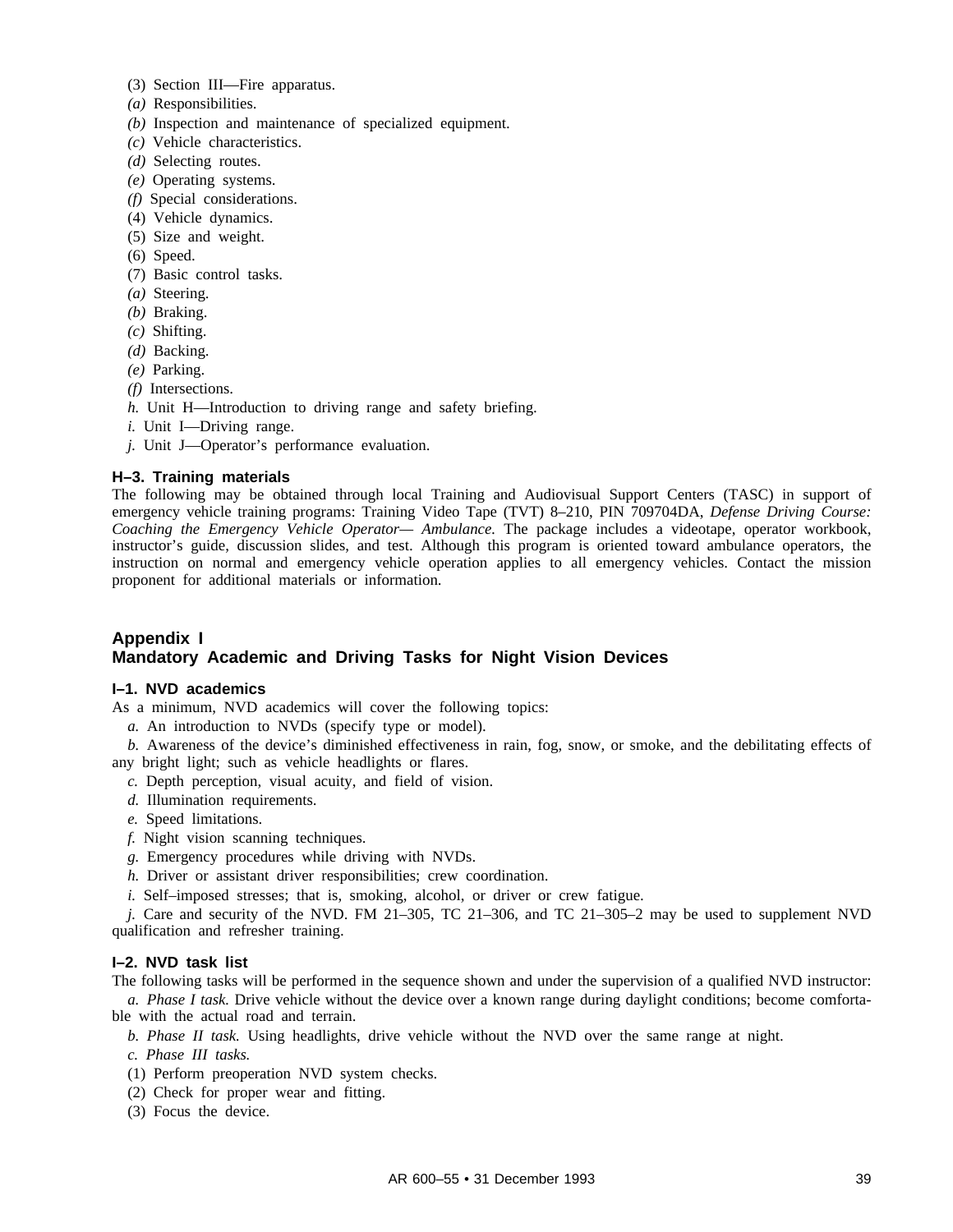- (4) Perform vehicle PMCS while wearing the NVD.
- (5) Refocus the NVD immediately prior to phase IV.

*d. Phase IV tasks.*

(1) With all external and internal lights off, drive vehicle over the same range while wearing the NVD. Pay particular attention to the distance between the vehicle and familiar objects in front.

- (2) Identify road signs.
- (3) Detect route markers, if any.
- (4) Identify and negotiate ditches or other rough road conditions.
- (5) Judge distances to road junctions.
- (6) Identify the edge of the road.
- (7) Distinguish shadows from other features (that is, water puddles).
- *e. Phase V tasks.*
- (1) Perform post-operation vehicle PMCS while wearing the NVD.
- (2) Perform post-operation NVD system checks.
- (3) Conduct AAR.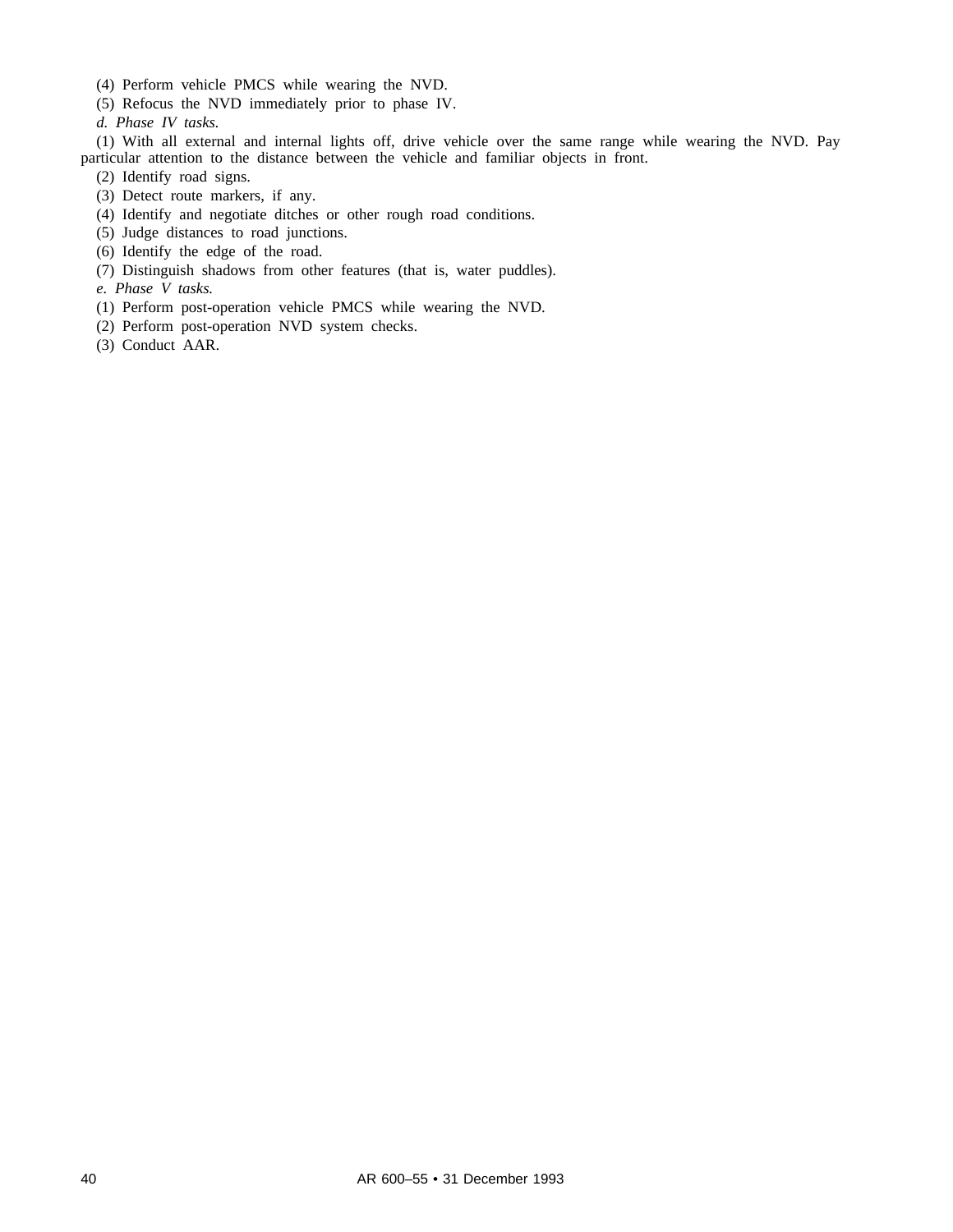# **Glossary**

**Section I Abbreviations**

**AAR** after action report

**AMC** United States Army Materiel Command

**ARNG** Army National Guard

**DA** Department of the Army

**DCSOPS** Deputy Chief of Staff for Operation

**DCSPER** Deputy Chief of Staff for Personnel

**DOD** Department of Defense

**DOT** Department of Transportation

**HMMWV** high mobility multipurpose wheeled vehicle

**IET** initial entry training

**MACOM** major Army command

**MOS** military occupational specialty

**MUSARC** major United States Army Reserve Command

**NVG** night vision goggle

**OPF** official personnel folder

**OPM** Office of Personnel Management

**PMCS** Preventive Maintenance Checks and Services

**SOP** standing operating procedure

**SSN** Social Security Number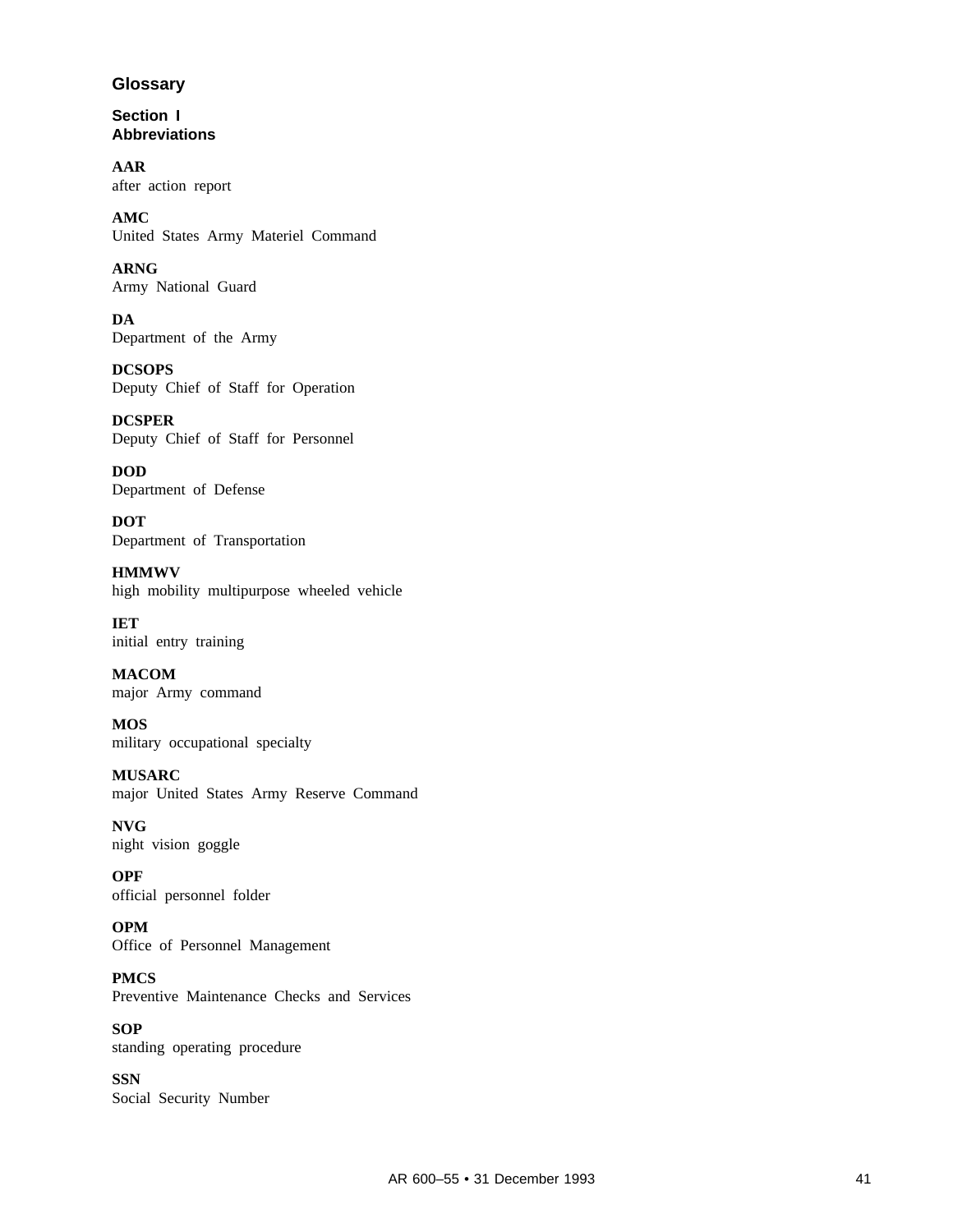# **TASC**

Training and Audiovisual Support Center

# **TC**

training circular

# **TM**

Technical Manual

# **TMP**

transportation motor pool

# **TPU**

tank and pump unit

# **TRADOC**

United States Army Training and Doctrine Command

**ULLS** Unit Level Logistics System

**USAR** United States Army Reserve

**Section II Terms**

# **Combat vehicles**

Land or amphibious vehicles, with or without armor or armament, designed for specific functions in combat or battle. They are designed to be highly mobile in off-road operations. Some typical combat vehicles are tanks, self-propelled artillery, missile launchers, and armored cars.

# **Emergency vehicles**

Police vehicles (see police patrol vehicles), ambulances, fire trucks, and crash-rescue vehicles.

# **Military design vehicles**

Motor vehicles (excluding general purpose commercial design) designed according to military specifications to meet transportation requirements for the direct support of combat or tactical operations, or for training of troops for such operations.

# **Motor vehicle**

An item of equipment, mounted on wheels, which is designed for highway or land operations or both and which derives power from a self-contained power unit, or is designed to be towed by and used together with such selfpropelled equipment.

# **Nontactical vehicle**

A motor vehicle or trailer of commercial design (to include motorcycles, mopeds, and all terrain vehicles) acquired for administrative, direct mission, or operational support of military functions.

# **Physical evaluation measures**

A series of physical tests using a standard driver testing and training device.

# **Police patrol vehicles**

Those vehicles used to perform day-to-day military police patrol duties.

# **Service school**

An MOS producing school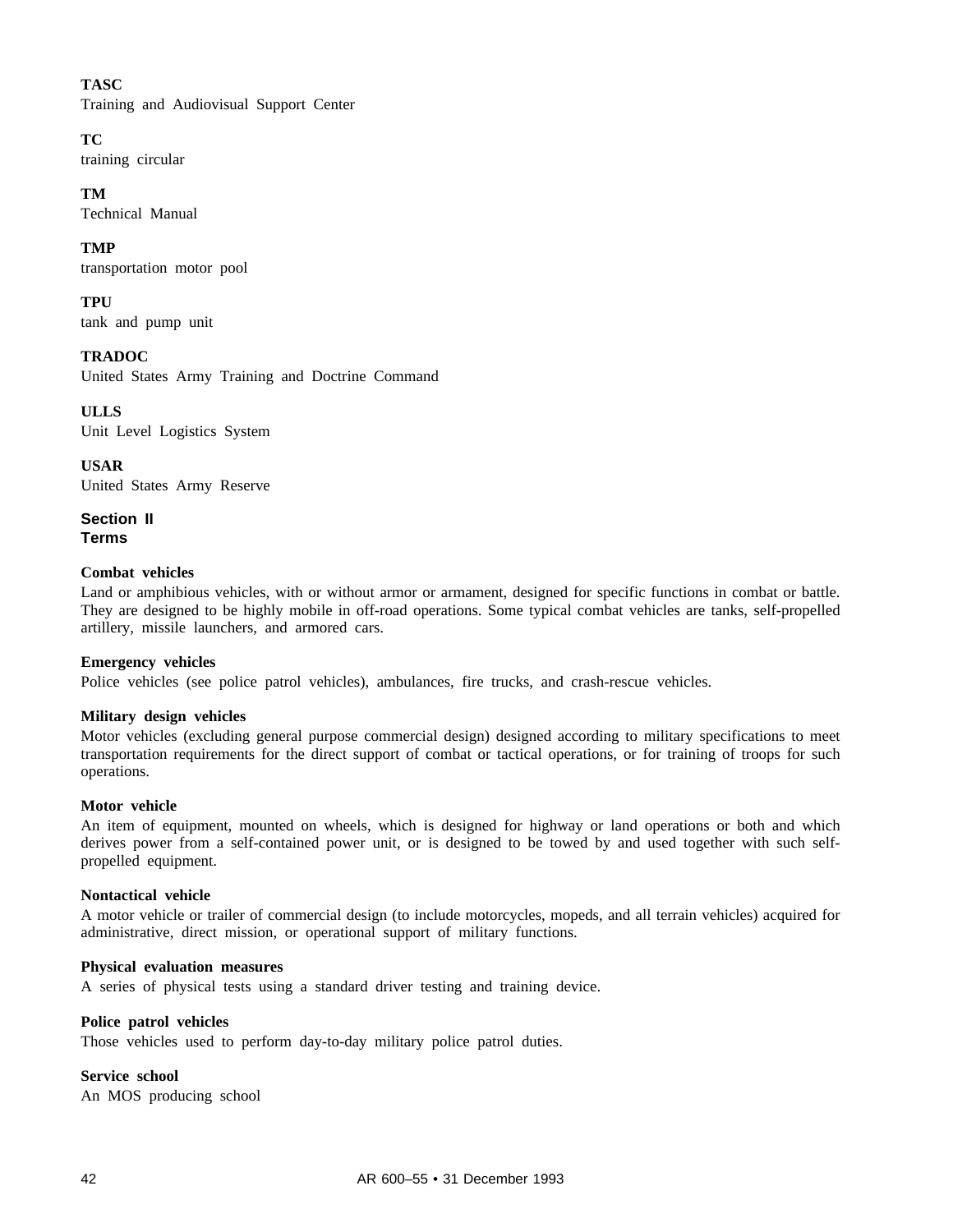# **Tactical vehicle**

A motor vehicle of military design (to include all terrain vehicles, mopeds, and motorcycles) used to provide transportation in direct support of combat and tactical operations or the training of troops for such operations.

# **Section III Special Abbreviations and Terms**

This publication uses the following abbreviations not contained in AR 310–50.

**CDL** commercial driver's license

**DAPC** Department of the Army Personnel Center

**DASAF** Director of Army Safety

**GPM** gallons per minute

**GCWR** gross combination weight rating

**GVWR** gross vehicle weight rating

**HAZMAT** hazardous material

**NDR** National Driver Register

**NVD** night vision device

**TVT** training video tape

**USATSCH** United States Army Transportation School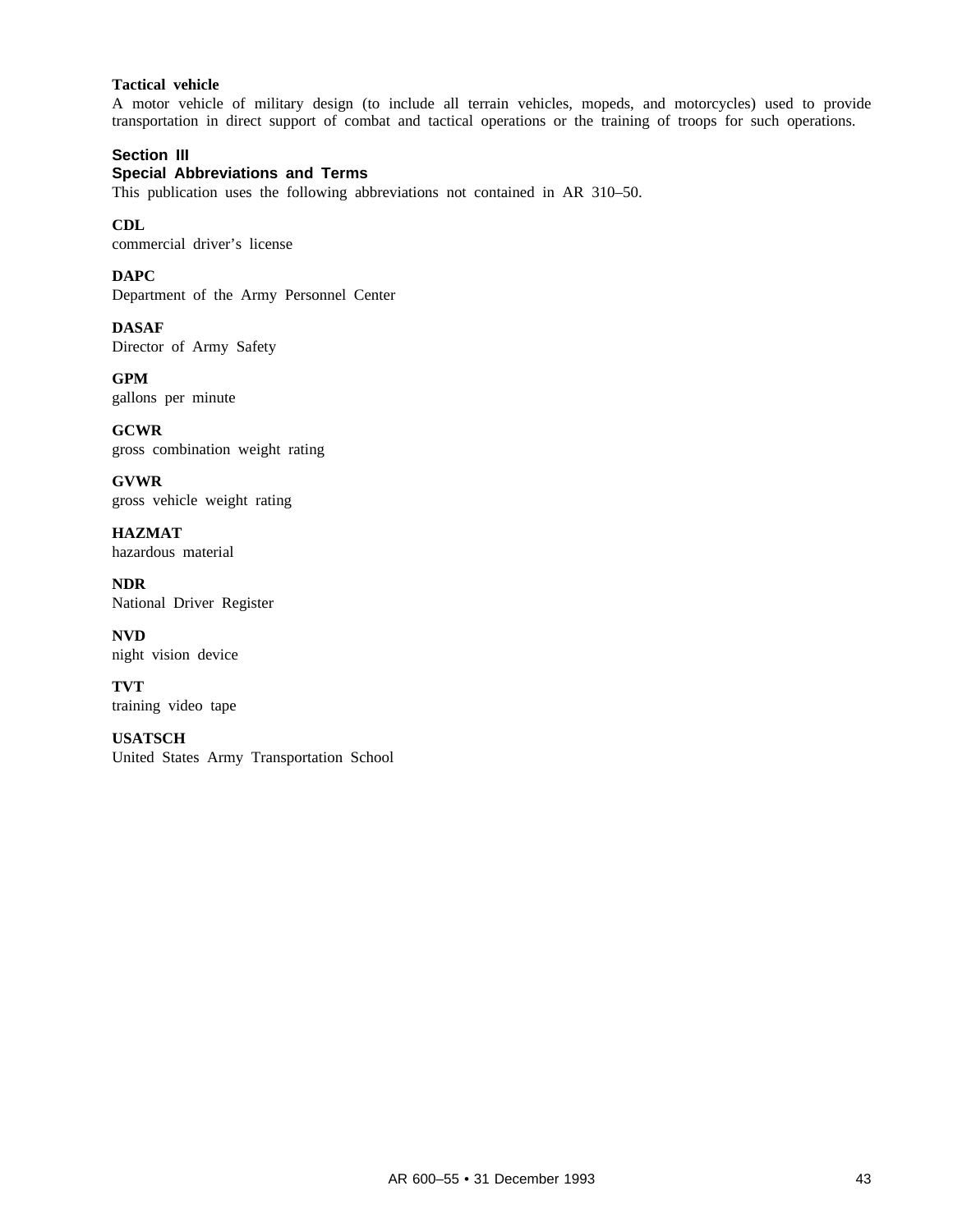# **Index**

This index is organized alphabetically by topic and by subtopic within a topic. Topics and subtopics are identified by paragraph number.

**Army tactical wheeled vehicles** Classification as, 2–2

#### **Commercial driver's license**

Requirement for, 2–2, 2–4, 2–5, 3–3, 4–9 **Commercial Motor Vehicle Safety Act of 1986, 2–2**

#### **Driver training programs**

Academics and performance training, 4–3 Emergency vehicle training, 4–8 Night vision devices, 8–5, 8–6 Hazardous materials, 4–9

**Driver training and testing device, 3–3**

# **Endorsements for particular vehicles or cargos, 4–9 Examiners, selection and qualification of, 5–3**

**Installation Only, operating vehicles, 2–3**

**Instructors**

Selection and certification of, 4–2

**Ledgers of permit holders, 5–1**

#### **Night Vision Devices, 8–1**

Academic instruction, 8–5 Hands-on tasks, 8–5, 8–6 Training, 8–2, 8–3

#### **Operating vehicles off-post, 2–3**

#### **Permits**

Expiration of, 6–2 Incidental, 6–3 Learner's, 6–3 Limited, 6–3 Markings and alterations, 6–6 Standard, 6–2 Upon transfer or separation, 6–2 **Physical examinations** Military and civilian drivers, 3–3

#### **Responsibilities**

Company commander, 1–4 Operator, 1–4 Senior occupant, 1–4 Squad leader or first line supervisor, 1–4 **Road tests, 5–4, 6–3, 8–4**

### **Self-propelled equipment, 7–1, 7–2**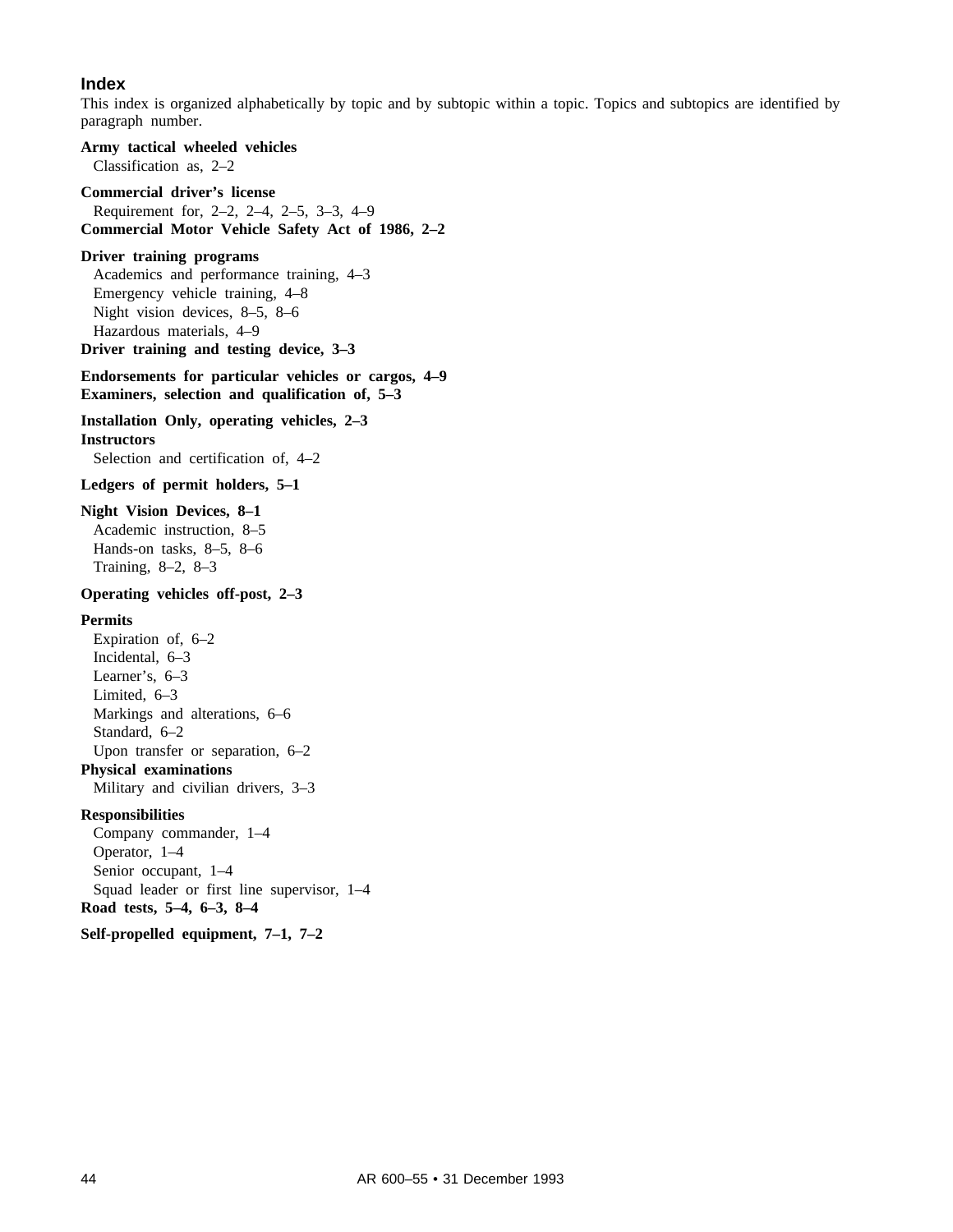| For use of this form, see AR 600-55; the proponent agency is OCSA | <b>ROAD TEST SCORE SHEET</b> |                                                 |                 | <b>DATE</b>                                                             |                 |                                    |
|-------------------------------------------------------------------|------------------------------|-------------------------------------------------|-----------------|-------------------------------------------------------------------------|-----------------|------------------------------------|
| <b>NAME OF DRIVER</b>                                             |                              |                                                 |                 | <b>NAME OF EXAMINER</b>                                                 |                 |                                    |
| <b>SSAN</b>                                                       | <b>SCORE</b>                 |                                                 |                 | <b>ROUTE</b>                                                            |                 |                                    |
| STOP/START ON GRADE                                               |                              |                                                 |                 | EXPRESSWAY                                                              |                 |                                    |
| Approach                                                          |                              | Up                                              | Down            | Merge On                                                                |                 |                                    |
|                                                                   |                              |                                                 |                 |                                                                         |                 |                                    |
|                                                                   |                              | O                                               | O               |                                                                         | C               |                                    |
|                                                                   |                              | $\left( \right)$                                | O               |                                                                         |                 |                                    |
|                                                                   |                              | ( )                                             | О<br>$\bigcirc$ |                                                                         | O<br>С          |                                    |
|                                                                   |                              | O<br>$\left( \right)$                           | Ω               |                                                                         |                 |                                    |
|                                                                   |                              |                                                 |                 |                                                                         | С<br>O          |                                    |
|                                                                   |                              |                                                 |                 |                                                                         |                 |                                    |
| Stop                                                              |                              |                                                 |                 | Lane Changes                                                            | Left            | Right                              |
|                                                                   |                              | O                                               | O               |                                                                         | $\left(\right)$ | U                                  |
|                                                                   |                              | $\left(\right)$                                 | $\left(\right)$ |                                                                         | ()              |                                    |
|                                                                   |                              | O                                               | O               |                                                                         | ( )             |                                    |
|                                                                   |                              | $($ )                                           | ∩               |                                                                         | C               |                                    |
|                                                                   |                              |                                                 |                 |                                                                         |                 |                                    |
| Resume                                                            |                              |                                                 |                 | Exit                                                                    |                 |                                    |
|                                                                   |                              | O                                               | $\left(\right)$ |                                                                         | C               |                                    |
|                                                                   |                              | ()                                              | $\left(\right)$ |                                                                         | О               |                                    |
|                                                                   |                              |                                                 | О               |                                                                         | C               |                                    |
|                                                                   |                              | ( )                                             | О               |                                                                         | С               |                                    |
|                                                                   |                              | O                                               | О               |                                                                         | С               |                                    |
|                                                                   |                              | $\bigcirc$                                      | $\bigcirc$      |                                                                         | $\bigcirc$      |                                    |
|                                                                   |                              |                                                 |                 |                                                                         | С               |                                    |
|                                                                   |                              | $\left( \quad \right)$                          | O               |                                                                         | C               |                                    |
|                                                                   |                              | $\left(\right)$                                 | О               |                                                                         | C               |                                    |
|                                                                   |                              | O                                               | О               |                                                                         | O               |                                    |
|                                                                   |                              | $\left( \begin{array}{c} 1 \end{array} \right)$ | ∩               |                                                                         | О               |                                    |
|                                                                   |                              |                                                 |                 |                                                                         |                 |                                    |
| <b>DRIVING UP GRADE</b>                                           |                              |                                                 |                 | <b>GENERAL DRIVING BEHAVIOR</b>                                         |                 |                                    |
|                                                                   |                              | O                                               |                 | Use clutch properly (to shift, double clutched, didn't ride) $\bigcirc$ |                 |                                    |
|                                                                   |                              | O                                               |                 | Used gears properly (not over-rev/lug engine, clash gears, coast)       |                 |                                    |
|                                                                   |                              | $\left(\right)$                                 |                 | Used brakes properly (no hard braking, no riding or pumping             |                 |                                    |
|                                                                   |                              | $\circ$                                         |                 | Proper steering (both hands on wheel, not over/under steer)             |                 | $\cup$                             |
|                                                                   |                              | O                                               |                 |                                                                         |                 |                                    |
|                                                                   |                              | $\left(\right)$                                 |                 |                                                                         |                 | $\left(\right)$                    |
|                                                                   |                              | $\left(\right)$                                 |                 | Never put vehicle over sidewalks, lane markings, stop lines, etc        |                 | $\left( \right)$                   |
|                                                                   |                              | $\left(\right)$                                 |                 | Examiner was never thrown to left, right, or forward                    |                 | $\left(\right)$                    |
| DRIVING DOWN GRADE                                                |                              |                                                 |                 | Driver was never forced to take evasive action                          |                 | $\left(\right)$<br>$\left(\right)$ |
|                                                                   |                              | $\left(\right)$                                 |                 |                                                                         |                 | $\left( \right)$                   |
|                                                                   |                              | $\left(\right)$                                 |                 |                                                                         |                 |                                    |
|                                                                   |                              | $\left(\right)$                                 |                 |                                                                         |                 | $\left( \right)$                   |
|                                                                   |                              | O                                               |                 |                                                                         |                 |                                    |
|                                                                   |                              | O                                               | <b>NOTES</b>    |                                                                         |                 |                                    |
|                                                                   |                              | O                                               |                 |                                                                         |                 |                                    |
|                                                                   |                              |                                                 |                 |                                                                         |                 |                                    |
|                                                                   |                              | $\left(\right)$                                 |                 |                                                                         |                 |                                    |
|                                                                   |                              | $\left( \right)$                                |                 |                                                                         |                 |                                    |
|                                                                   |                              | O                                               |                 |                                                                         |                 |                                    |
|                                                                   |                              | O                                               |                 |                                                                         |                 |                                    |
| DA FORM 6125-R, AUG 93                                            |                              |                                                 |                 | EDITION OF MAR 65 IS OBSOLETE.                                          |                 | USAPPC V1.00                       |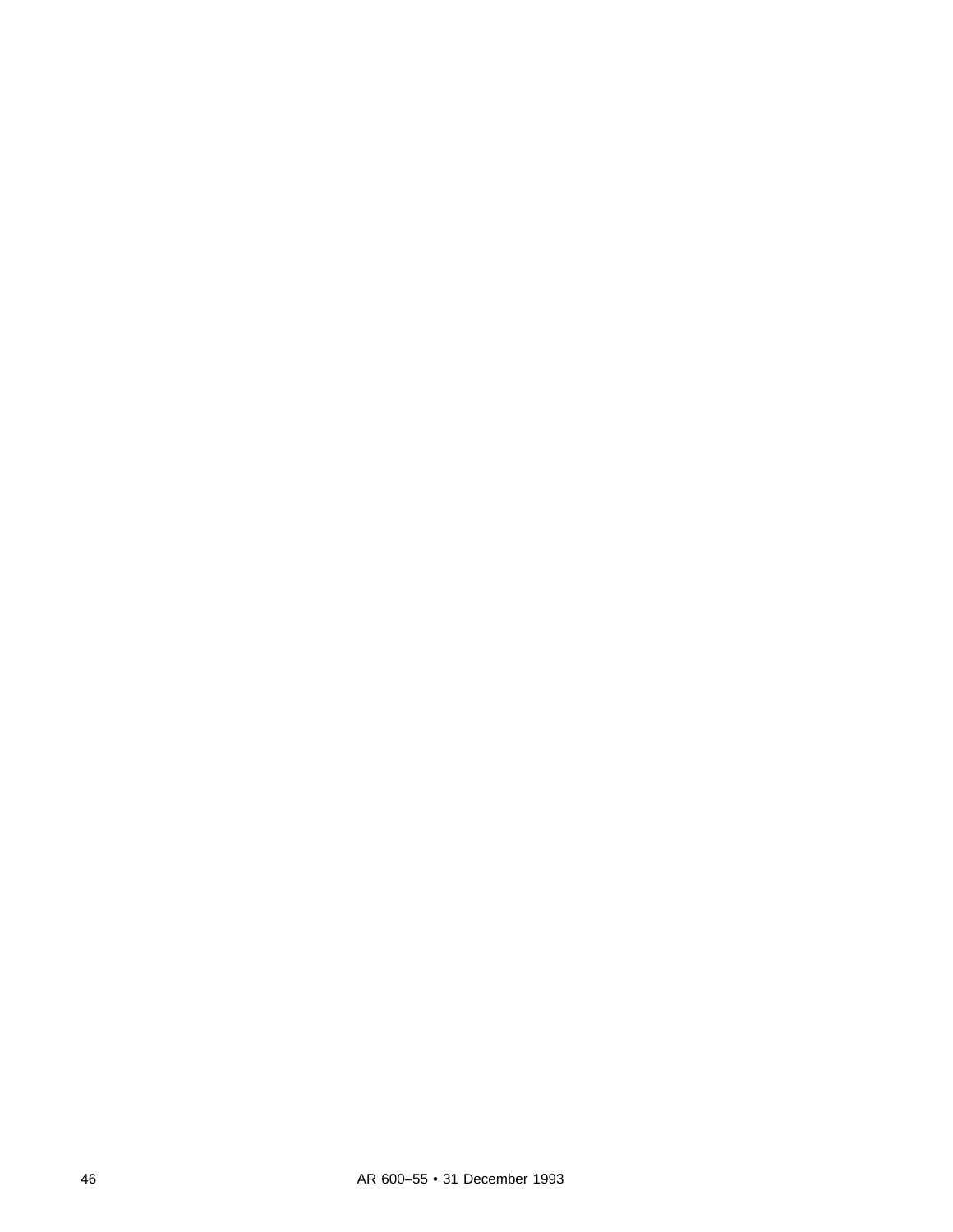| <b>LEFT TURNS</b>                                                                                         |                                                                                                                   | RIGHT TURNS                                                                                                |                                                                                                                        |                                                          |                                                                                                                       |
|-----------------------------------------------------------------------------------------------------------|-------------------------------------------------------------------------------------------------------------------|------------------------------------------------------------------------------------------------------------|------------------------------------------------------------------------------------------------------------------------|----------------------------------------------------------|-----------------------------------------------------------------------------------------------------------------------|
|                                                                                                           | Approach                                                                                                          |                                                                                                            |                                                                                                                        |                                                          |                                                                                                                       |
| 1 2 3 4 5 6 7 8<br>0000000<br>0000000<br>OOOOOOO                                                          | Traffic check<br>Signal on<br>Smooth deceleration                                                                 | $12345678$<br>$0000000$<br>00000000<br>00000000                                                            |                                                                                                                        | <b>RAILWAY CROSSINGS</b>                                 | 2<br>1<br>3                                                                                                           |
| 000000                                                                                                    | Did not coast to start of<br>turn                                                                                 | 00000000                                                                                                   |                                                                                                                        |                                                          | O<br>$\left(\begin{array}{c} \end{array}\right)$                                                                      |
| AUUUUUU                                                                                                   | Correct lane to begin<br>turn                                                                                     | 00000000                                                                                                   |                                                                                                                        | Followed relevant laws<br>Did not change gears           | $\left(\right)$<br>( )<br>O<br>$\left( \begin{array}{c} \end{array} \right)$                                          |
|                                                                                                           | If Vehicle Stops                                                                                                  |                                                                                                            |                                                                                                                        |                                                          | O<br>O<br>∩                                                                                                           |
| 1 2 3 4 5 6 7 8                                                                                           |                                                                                                                   | 1, 2, 3, 4, 5, 6, 7, 8                                                                                     |                                                                                                                        |                                                          |                                                                                                                       |
| 000000<br>O O O O<br>$\circ$<br>$\left(\right)$<br>00000<br>$\left( \right)$<br>00000000<br>000000<br>( ) | Gap to vehicle in front<br>Not over stop line<br>Came to full stop<br>Wheels straight ahead<br>Stop was necessary | 00000<br>00000<br>00000<br>00000<br>0000<br>$\left(\right)$                                                | OOC<br>OOC<br>()()<br>OOC<br>OO O                                                                                      | <b>BRIDGE/UNDERPASS</b>                                  |                                                                                                                       |
|                                                                                                           | Turning                                                                                                           |                                                                                                            |                                                                                                                        | Know weight limit on bridge                              | O                                                                                                                     |
| 2 3 4 5 6 7 8<br>000000                                                                                   | Traffic check                                                                                                     | 1 2 3 4 5 6 7 8<br>$\left( \right)$<br>$\left(\right)$<br>()()                                             | $\bigcirc$ $\bigcirc$ $\bigcirc$                                                                                       |                                                          | $\bigcirc$                                                                                                            |
| OOOO<br>$\circ$ $\circ$<br>O(OO)<br>$\left( \right)$<br>00000<br>NUUU<br>( )<br>( )                       | Both hands on wheel<br>No gear change<br>Proper speed<br>Turn not too wide/short                                  | OO<br>$\circlearrowright$<br>OO<br>00000<br>00000<br>◯<br>$\left(\right)$<br>$\left(\right)$<br>( )<br>( ) | $\left( \right)$<br>$\left( \begin{array}{c} \end{array} \right)$<br>( )<br>$\left( \right)$<br>$\left( \quad \right)$ | Know clearance of underpass                              | $\bigcirc$                                                                                                            |
|                                                                                                           | <b>Completes Turn</b>                                                                                             |                                                                                                            |                                                                                                                        |                                                          |                                                                                                                       |
| 1 2 3 4 5 6 7 8<br>00000<br>$\left( \quad \right)$<br>0000000<br>0000000                                  | Turned into correct lane<br>Traffic Check<br>Cancel signal                                                        | 1 2 3 4 5 6 7 8<br>00000<br>00000000<br>00000000                                                           | $\left( \quad \right)$<br>$( )$ ( )                                                                                    | <b>CURVES</b>                                            | Left Right                                                                                                            |
| ( )<br>()()                                                                                               | Accelerated to traffic                                                                                            | 00000                                                                                                      | OOO                                                                                                                    | Reduce speed on entering<br>Maintain speed going through | O<br>Ő<br>$\bigcirc$                                                                                                  |
| 00000000<br>0000000<br>0000000<br>0000<br>$\bigcirc$<br>()<br>$($ )                                       | SEARCH                                                                                                            | 00000000<br>0000000<br>$\bigcirc$<br>'O<br>$\bigcirc$<br>О                                                 | $\bigcirc$ $\bigcirc$ $\bigcirc$<br>$\circlearrowright$                                                                |                                                          | С<br>О                                                                                                                |
|                                                                                                           | URBAN/RURAL                                                                                                       |                                                                                                            |                                                                                                                        | <b>INTERSECTIONS</b>                                     |                                                                                                                       |
|                                                                                                           | <b>STRAIGHT SECTIONS</b>                                                                                          |                                                                                                            |                                                                                                                        | Stopping                                                 |                                                                                                                       |
|                                                                                                           | Regular traffic                                                                                                   | Urban Rural                                                                                                |                                                                                                                        |                                                          | $1\quad 2$                                                                                                            |
|                                                                                                           |                                                                                                                   | O<br>O                                                                                                     |                                                                                                                        |                                                          | $\left( \right)$                                                                                                      |
|                                                                                                           |                                                                                                                   | $\bigcirc$                                                                                                 |                                                                                                                        |                                                          | $\left(\right)$                                                                                                       |
|                                                                                                           |                                                                                                                   | $\bigcirc$<br>$\bigcirc$<br>O<br>$\bigcirc$                                                                |                                                                                                                        |                                                          | $\left(\right)$<br>$\left( \ \right)$                                                                                 |
|                                                                                                           |                                                                                                                   | $\bigcirc$<br>$\bigcirc$                                                                                   |                                                                                                                        |                                                          | $\left(\right)$<br>$\left( \ \right)$<br>$\left( \ \right)$                                                           |
|                                                                                                           |                                                                                                                   |                                                                                                            |                                                                                                                        |                                                          | ∩<br>$\left( \right)$                                                                                                 |
|                                                                                                           |                                                                                                                   | O<br>O<br>$\bigcirc$<br>O<br>$\bigcirc$<br>$\bigcirc$                                                      |                                                                                                                        | Driving Through                                          |                                                                                                                       |
|                                                                                                           |                                                                                                                   |                                                                                                            |                                                                                                                        |                                                          | 2<br>3<br>1<br>4                                                                                                      |
|                                                                                                           | <b>LANE CHANGES</b>                                                                                               |                                                                                                            |                                                                                                                        |                                                          | $\left( \right)$<br>$\left( \ \right)$<br>$\left( \ \right)$<br>$\bigcirc$<br>$\circlearrowright$<br>$\left( \right)$ |
|                                                                                                           |                                                                                                                   | Left Right<br>$\bigcirc$<br>Ő                                                                              |                                                                                                                        |                                                          | Ő<br>$\circlearrowright$<br>$\circ$<br>$\left(\right)$                                                                |
|                                                                                                           |                                                                                                                   | $\bigcirc$<br>$\bigcirc$                                                                                   |                                                                                                                        |                                                          | Ő<br>$\left( \ \right)$<br>$\left( \ \right)$                                                                         |
|                                                                                                           |                                                                                                                   | $\bigcirc$<br>$\bigcirc$                                                                                   |                                                                                                                        |                                                          |                                                                                                                       |
|                                                                                                           |                                                                                                                   | $\bigcirc$<br>$\bigcirc$<br>$\bigcirc$<br>O<br>$\bigcirc$<br>O                                             |                                                                                                                        |                                                          | $\left( \right)$<br>$\left( \right)$<br>$\left( \ \right)$                                                            |
|                                                                                                           |                                                                                                                   |                                                                                                            |                                                                                                                        |                                                          | $\left( \ \right)$<br>$\left( \ \right)$                                                                              |

*REVERSE OF DA FORM 6125-R, AUG 93* USAPPC V1.00

Г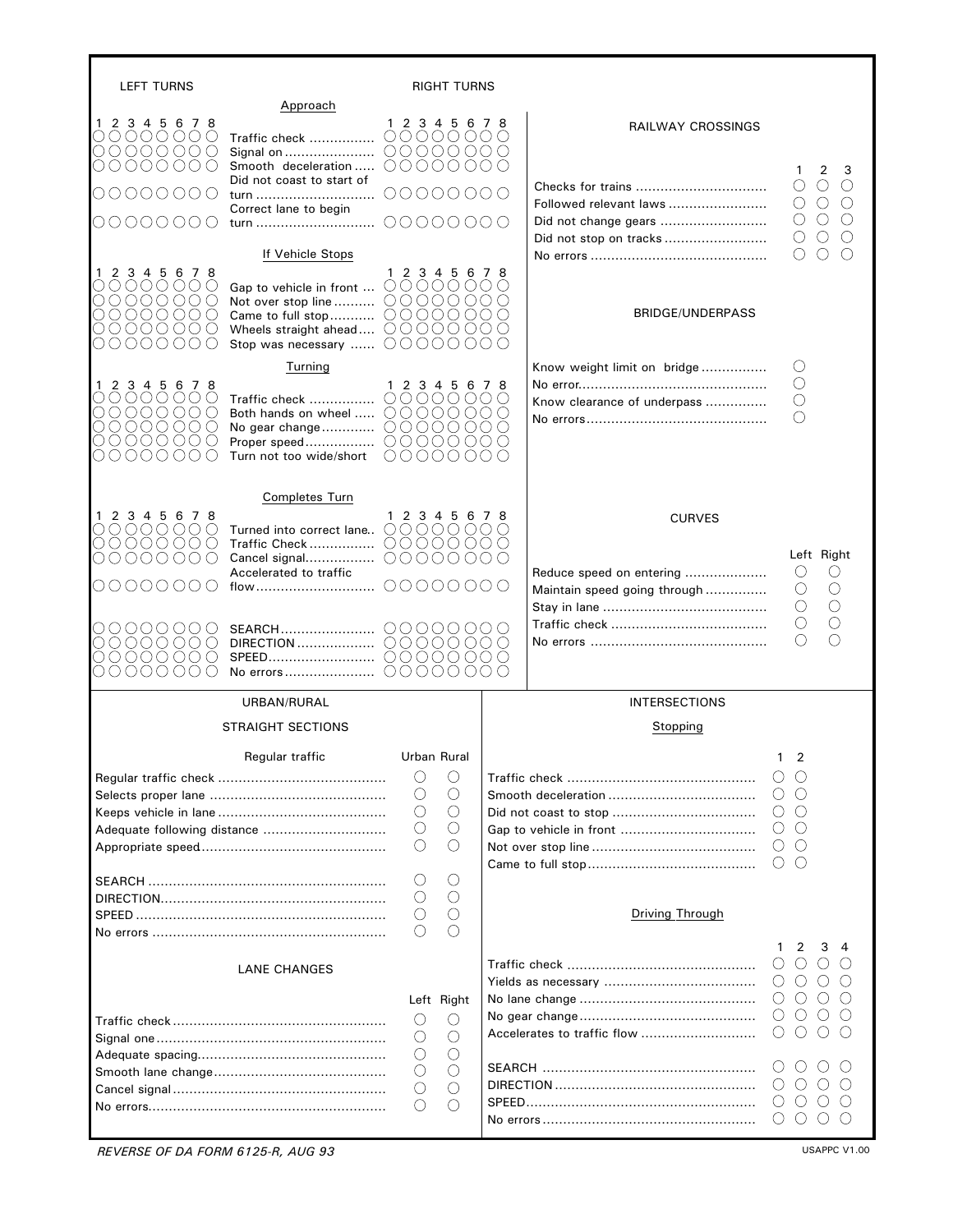**UNCLASSIFIED PIN 004335–000**